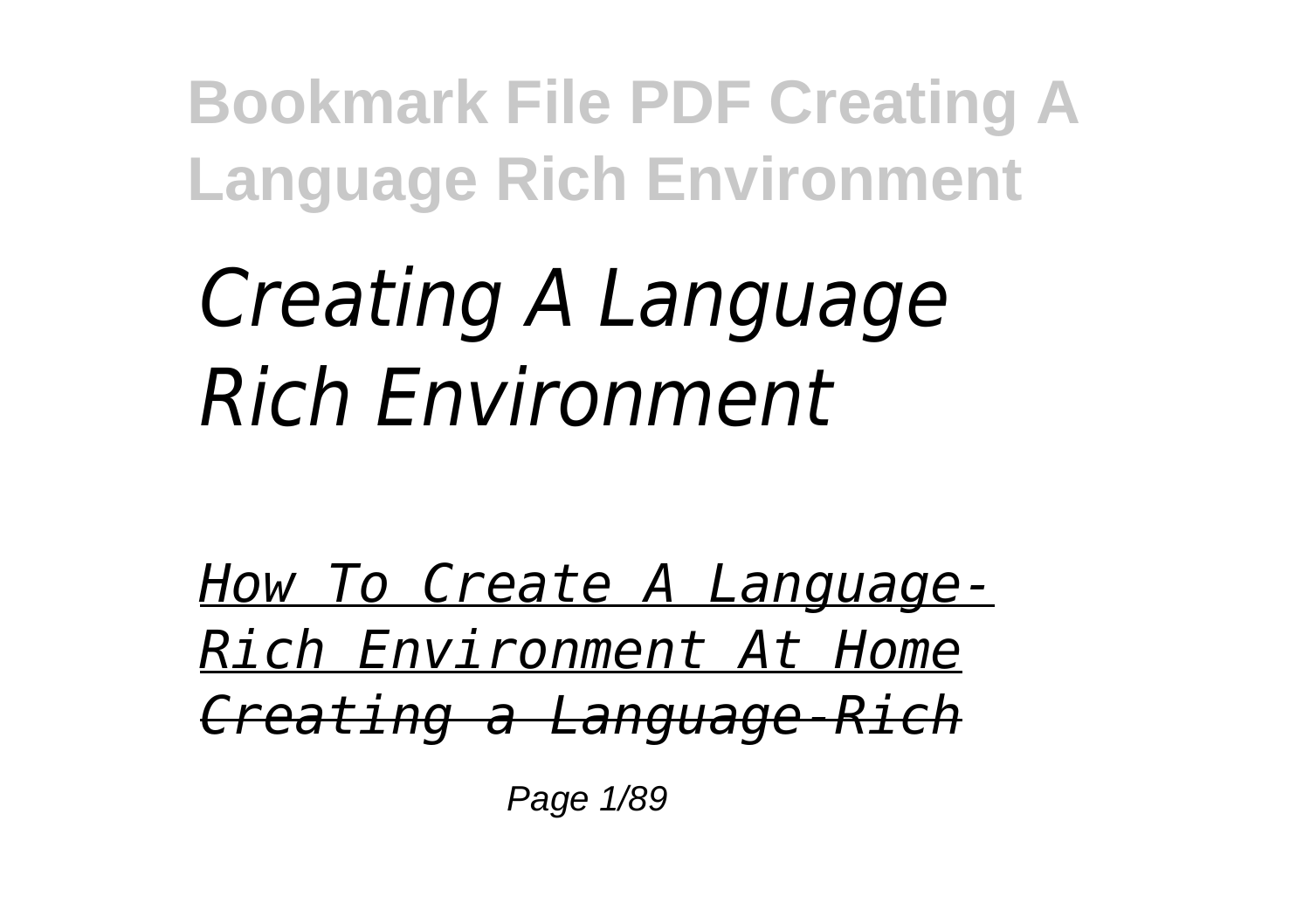*Environment Supporting Oral Language Development in a Language-Rich Environment Growing Together: Creating Language-Rich Environments Implementing a \"Language Rich Environment\" Creating a Language Rich Environment*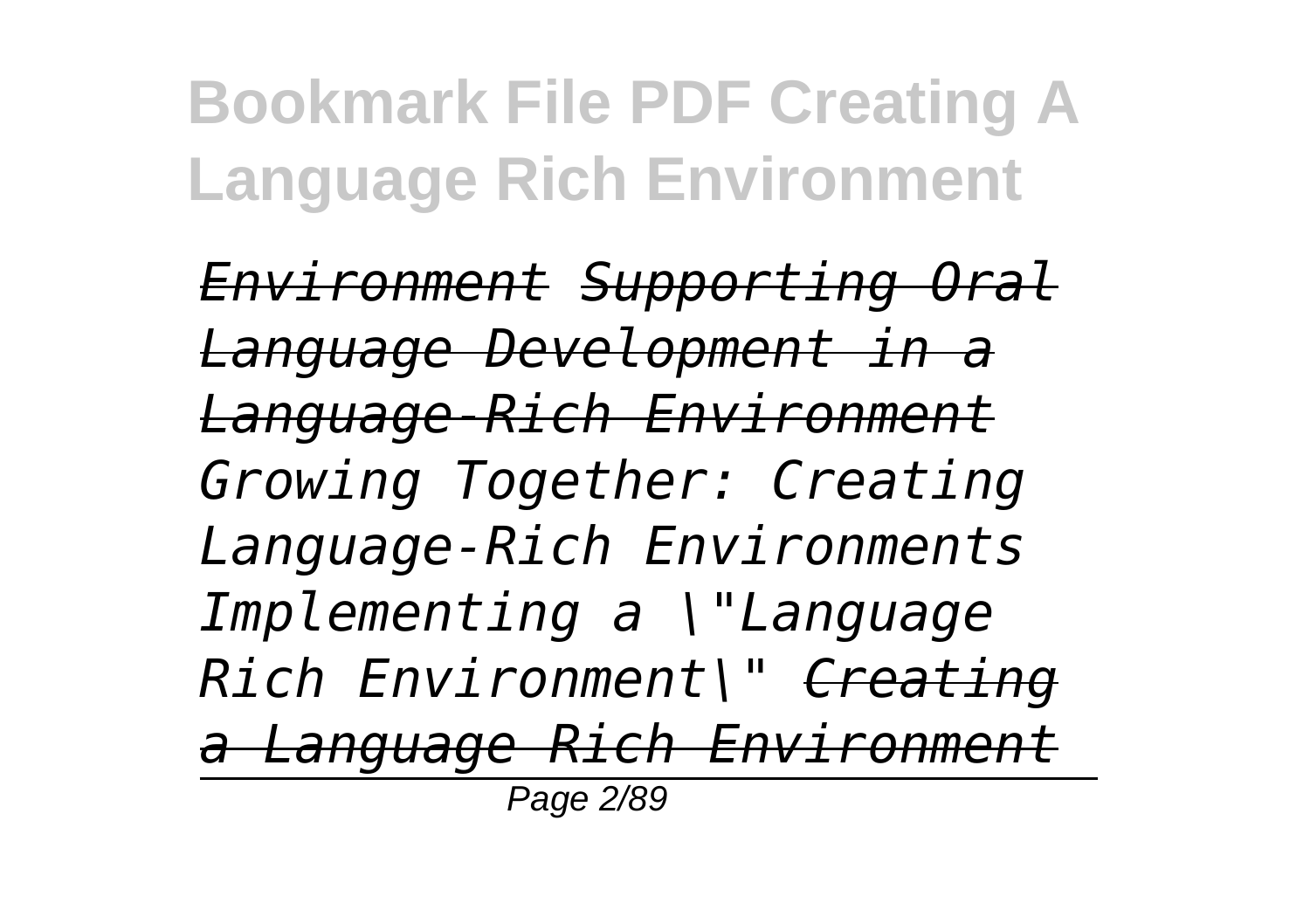*7 Steps to Building a Language Rich Classroom Developing oral language skills in preschool children Strategy for creating language- rich environment How to Create a Literacy rich environment Tip* Page 3/89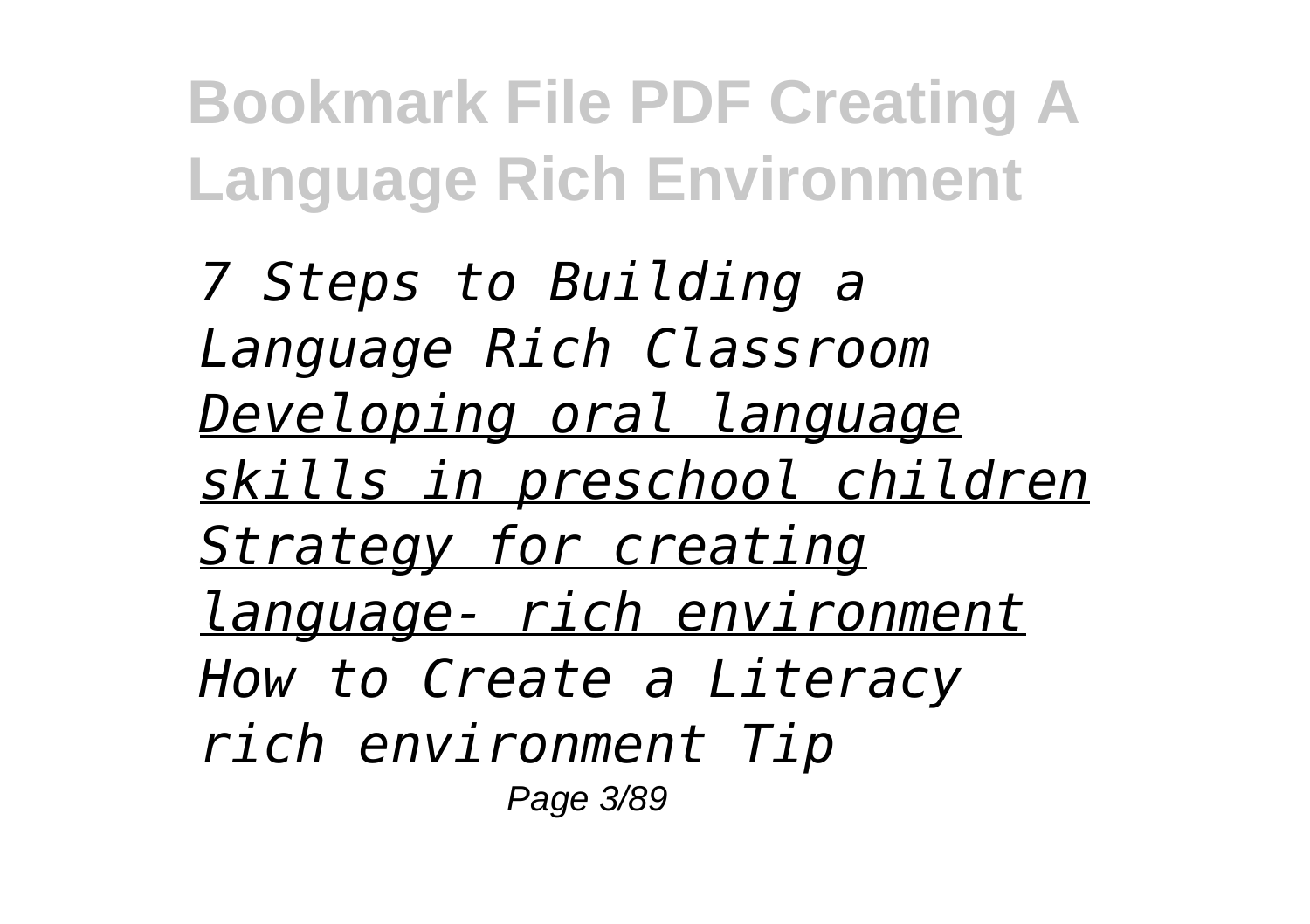*Tuesday: Creating a Language Rich Environment HOW TO TEACH A BABY TO TALK | Speech Activities for Babies \u0026 Toddlers | Tips for Parents | CWTC My classroom ...Print rich environment Teaching Students Synthesis* Page 4/89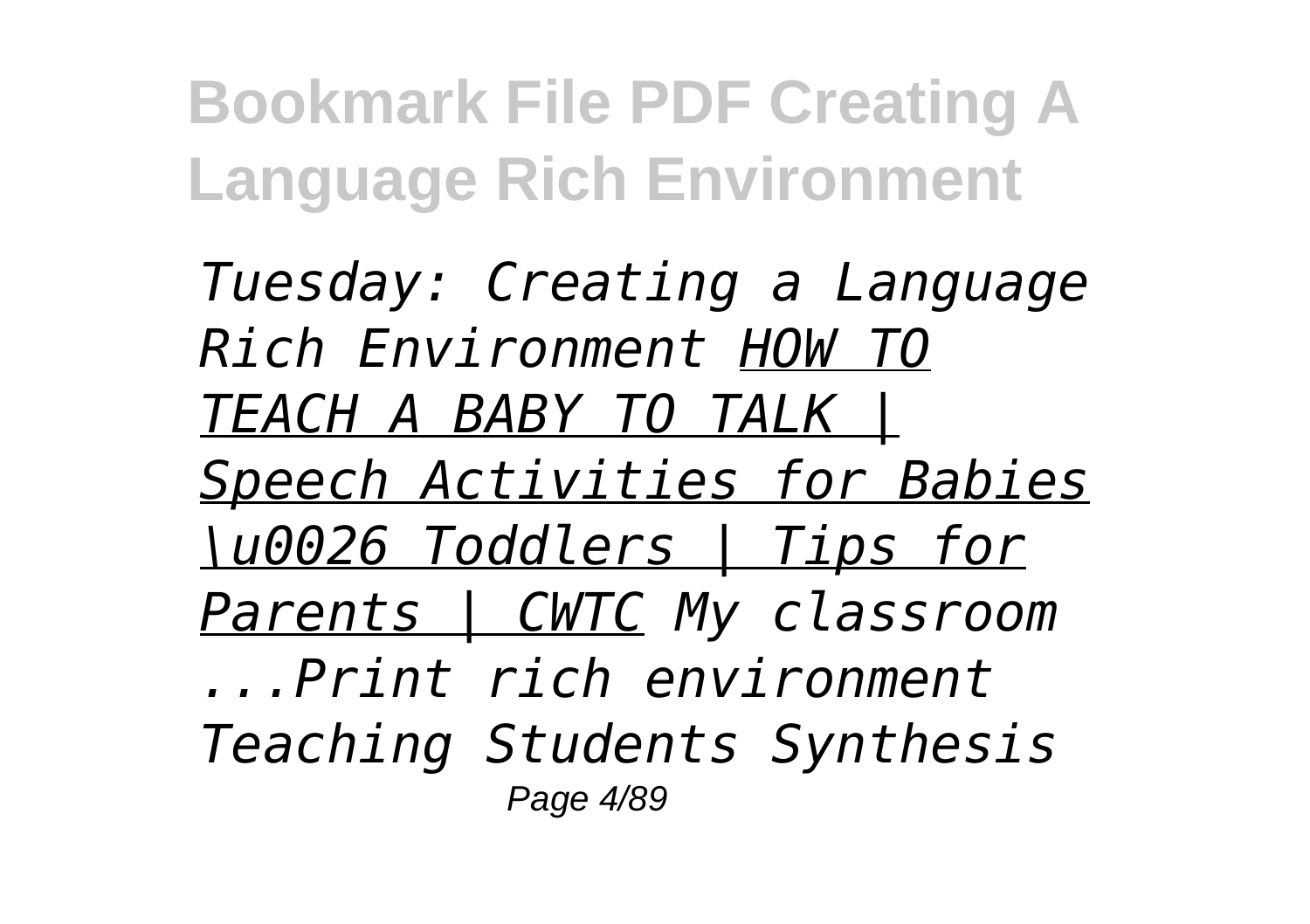*in Reading Using A Surprising Tool! Keeping Your Book Title? | 3 Books, 3 Experiences MONTESSORI AT HOME: Toddler Language Cards Top talking tips for early years practitioners* Page 5/89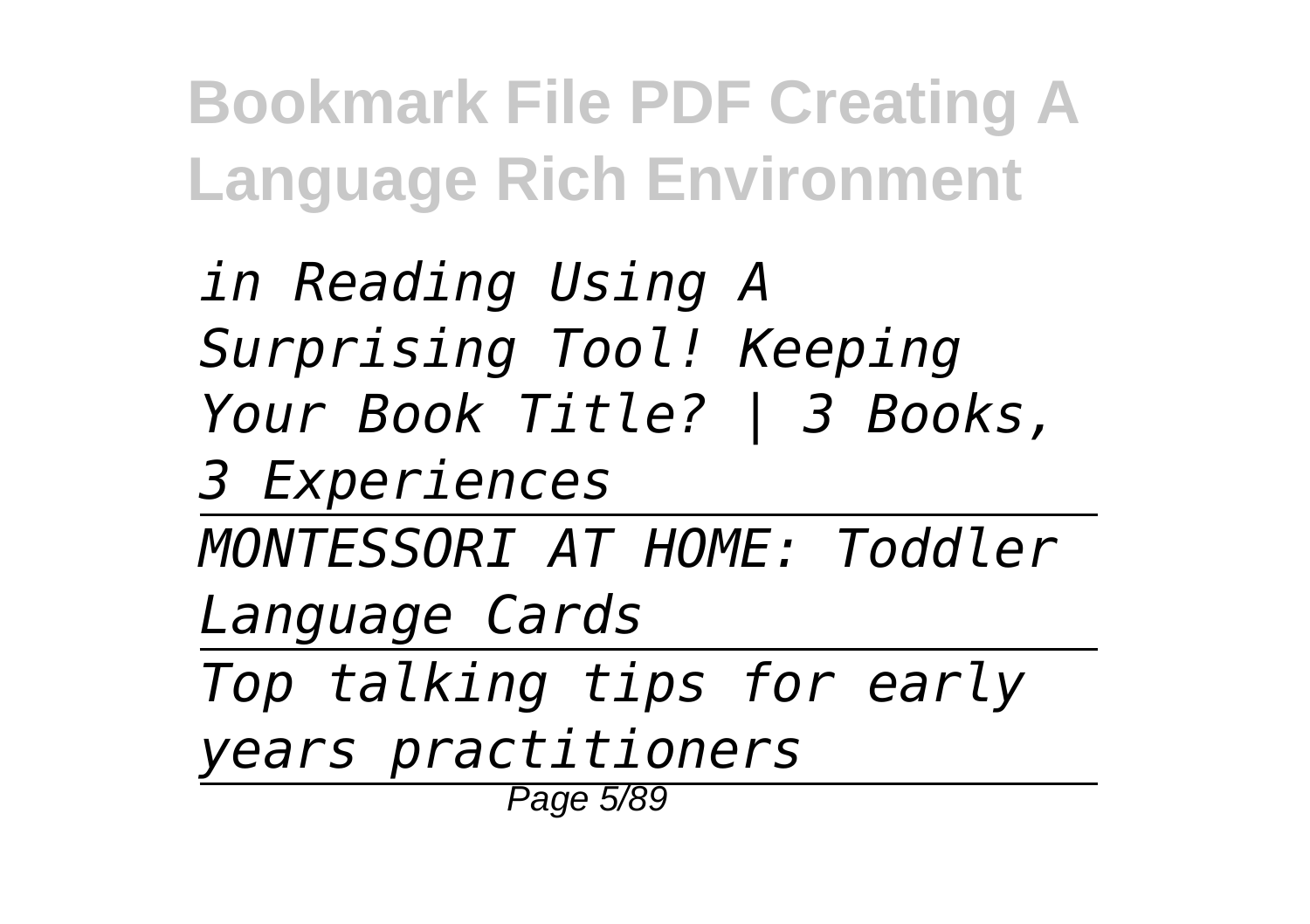*Morning Circle at Preschool The Montessori Language Program Social Worldbuilding in Books How to Write a Book Proposal Authors Beware of This Big Book Editing Problem How to Create A Language For Your Book* Page 6/89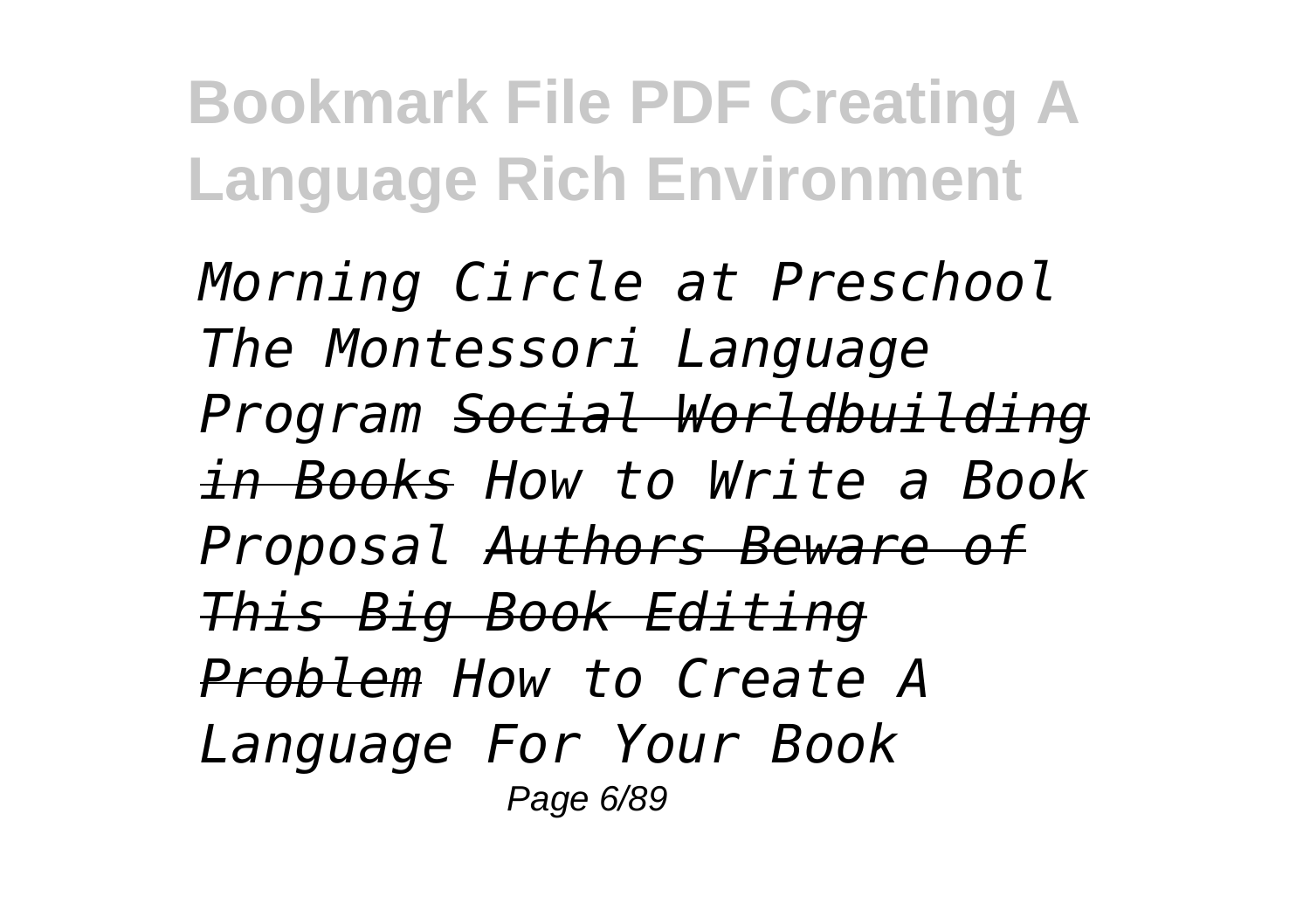*Language Rich Classrooms CREATING A LITERACY ENVIRONMENT AT HOME AND IN THE CLASSROOM FOR A PRINT RICH ENVIRONMENT Language Rich Learning Environments Creating a Literacy Rich Environment language rich* Page 7/89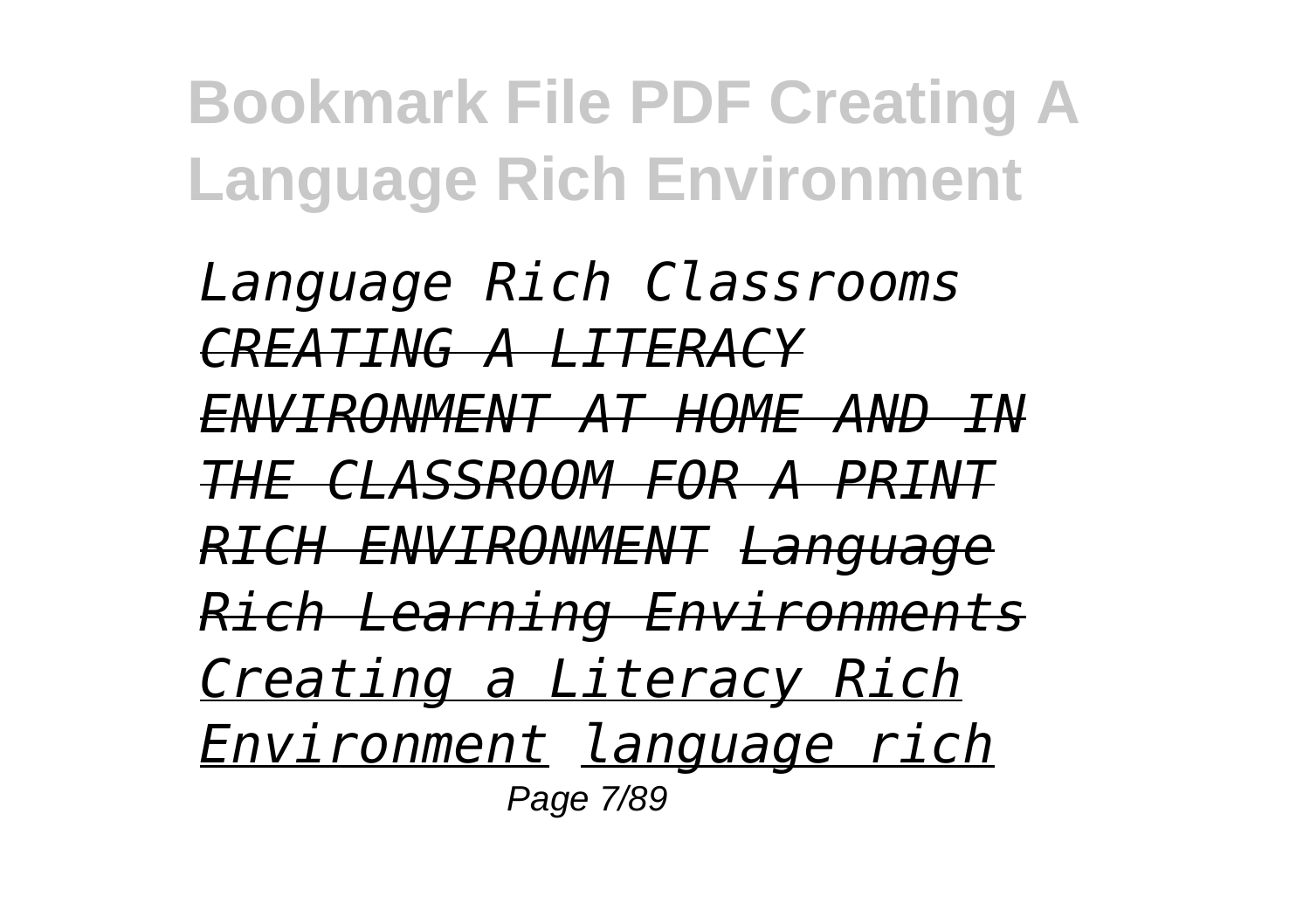## *environment*

*How To Teach Reading the Montessori Way Part 1: Creating a Language Rich Environment, the Sound Game Creating a Language Rich Environment Creating A Language Rich Environment* Page 8/89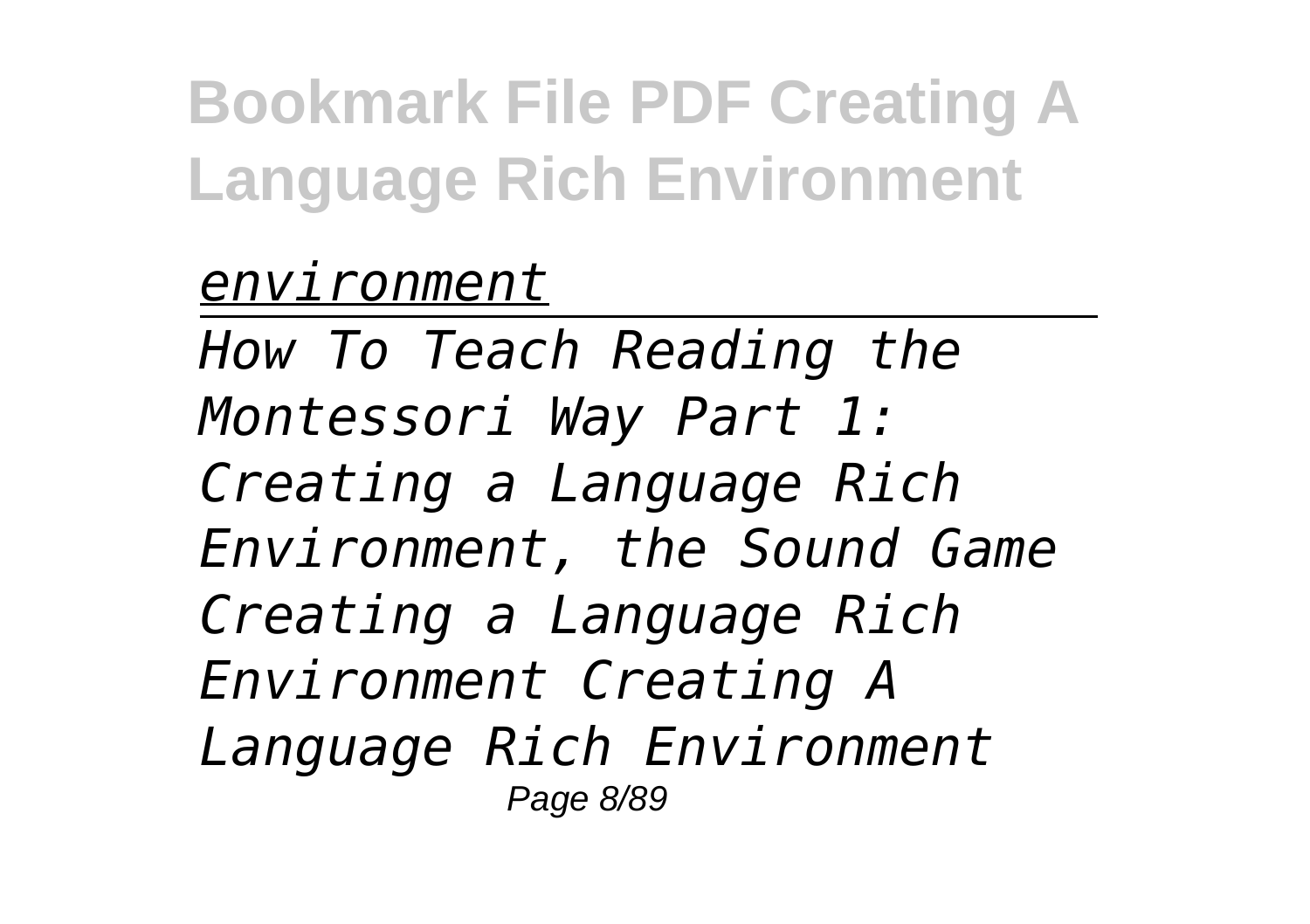*A language-rich classroom has many different layers and I believe the key to each is student engagement. If your goal is to create a language-rich environment, student exposure to language should be meaningful,* Page 9/89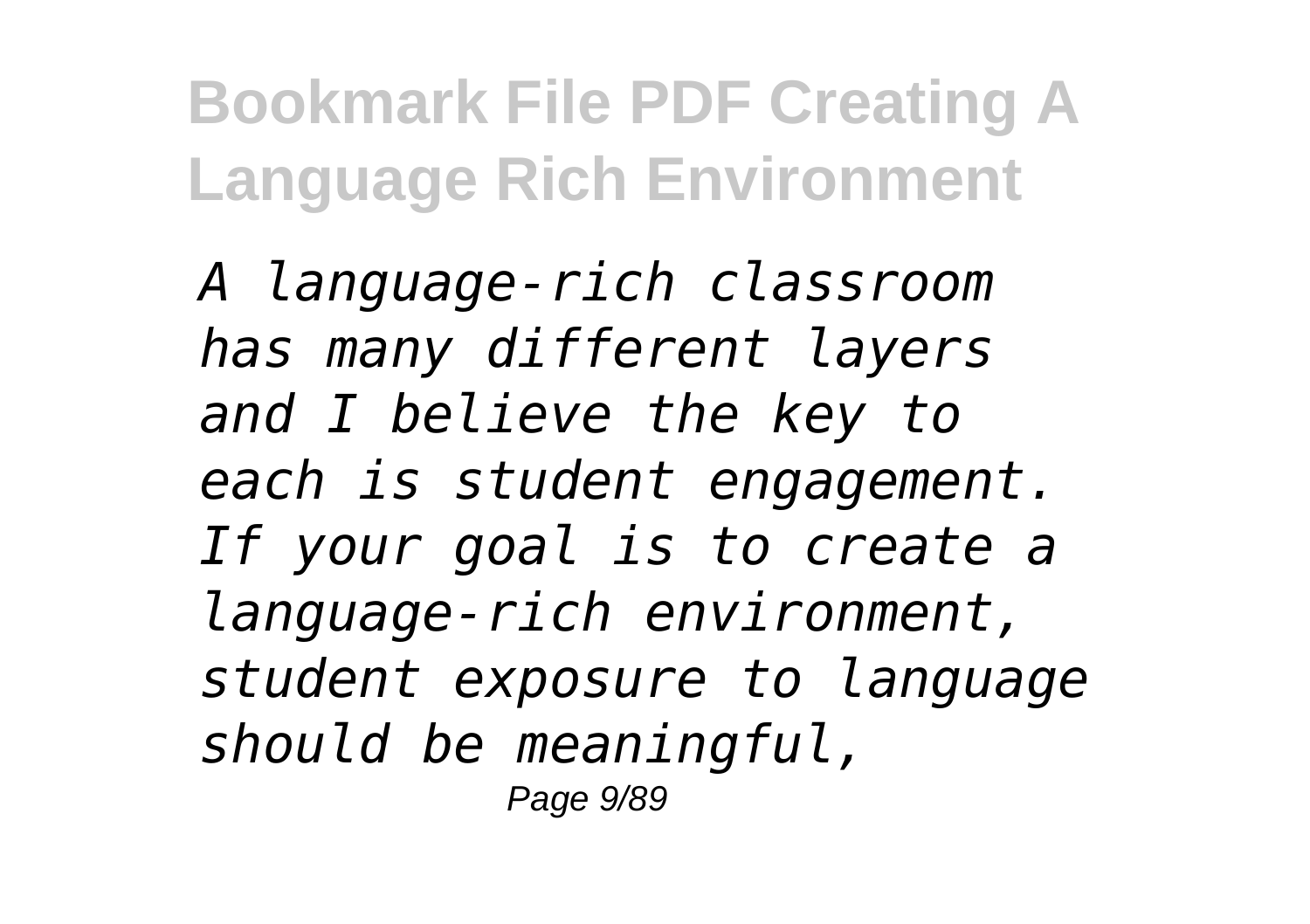*deliberate, repetitive and engaging — meaning it directly involves the students as active participants.*

*12 Steps to Creating a Language-Rich Environment |* Page 10/89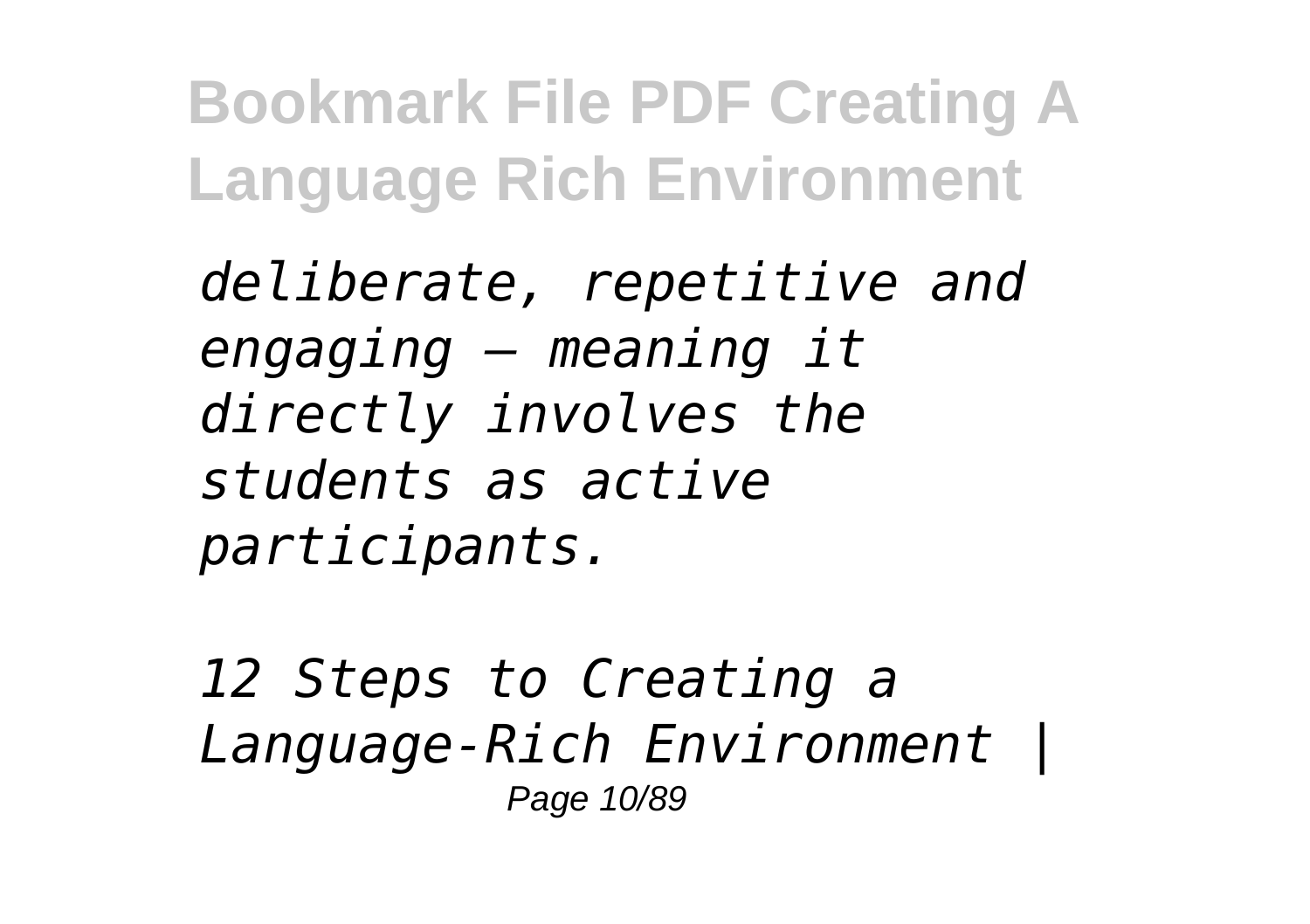*Scholastic Here are three ideas for educators to support a language rich environment: One of the most simple and powerful ways to expose children to new words and rich language is through* Page 11/89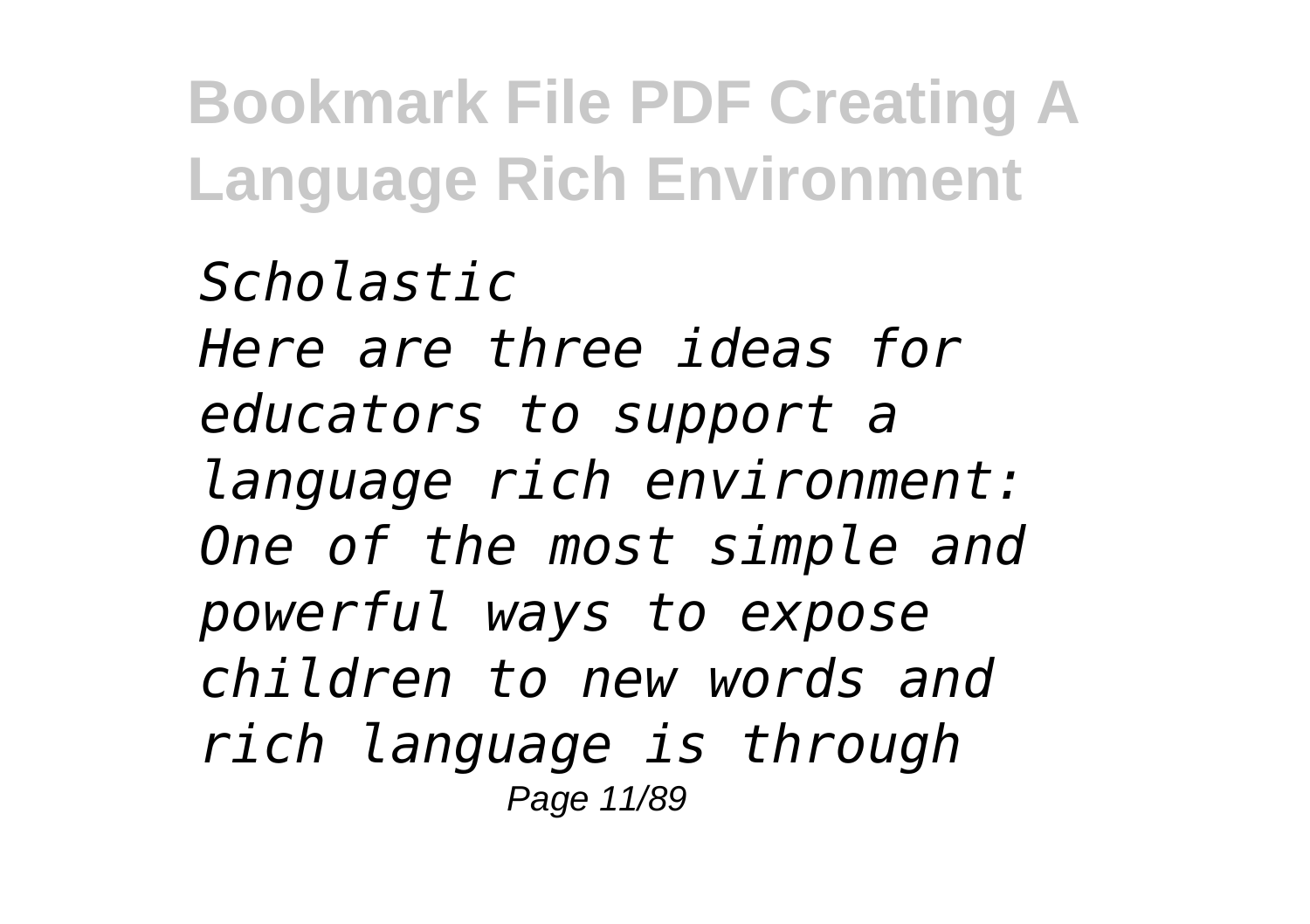*book reading. Research has found that hearing one book a day can expose a child to nearly 300,000 words from birth to age 5.*

*Creating a Language Rich Environment – AnthroMed* Page 12/89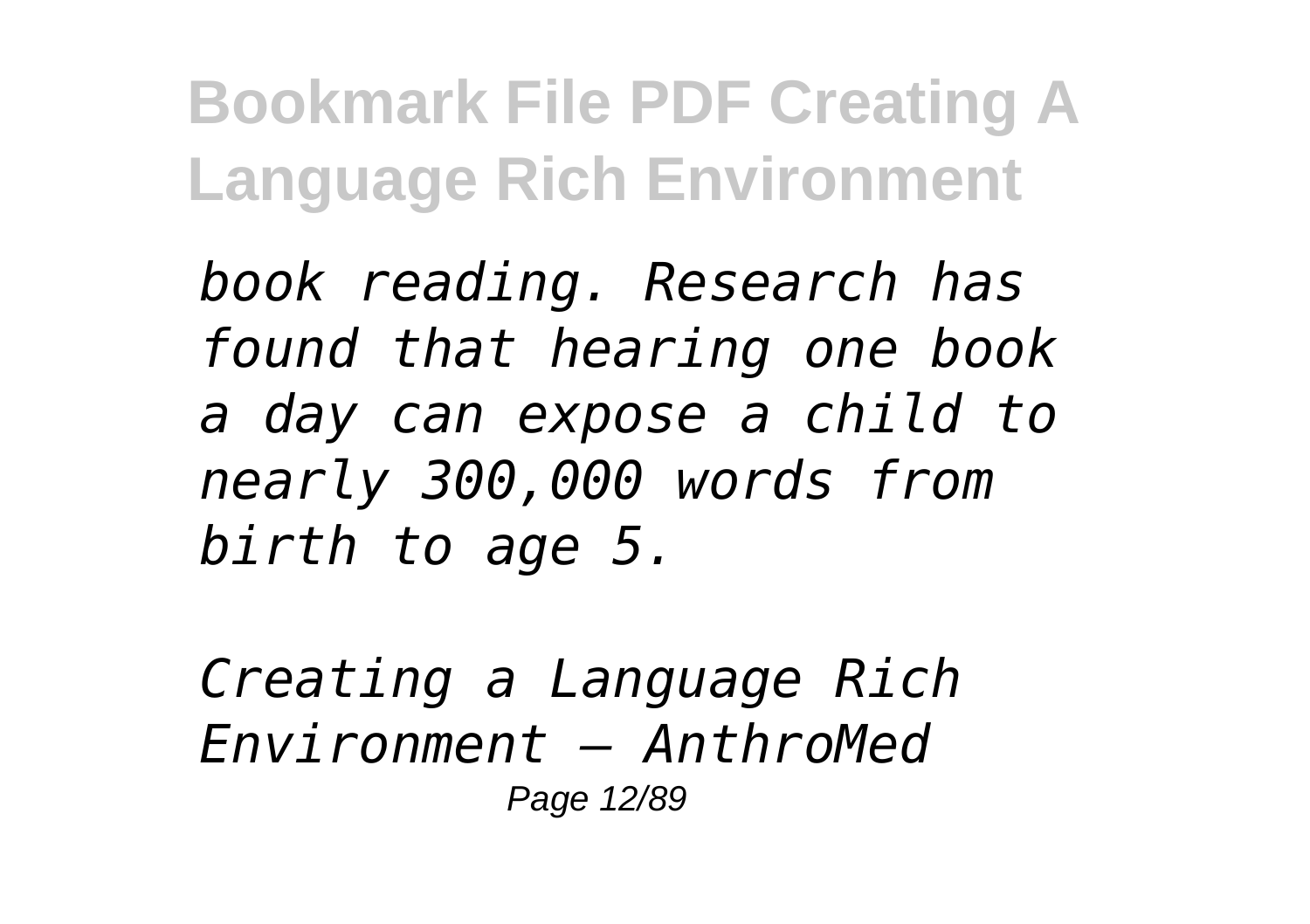*Education How to create a language rich environment TOP TIPS. Reduce the number of questions you ask children. Asking children questions puts unnecessary pressure on them to talk and... Follow* Page 13/89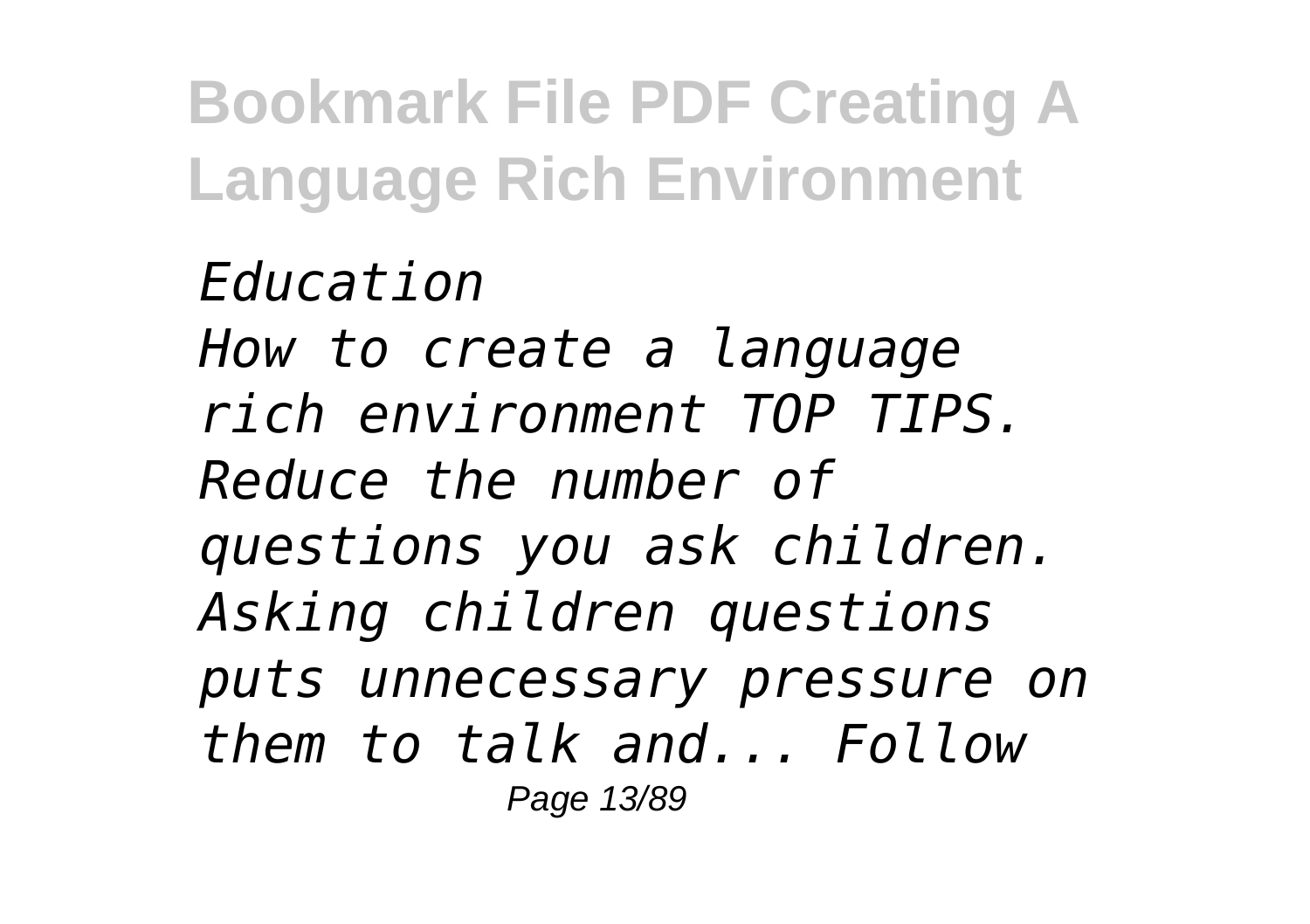*the child's interests. Children learn best when they are already interested in an activity. By getting on the... Use ...*

*How to create a language rich environment |* Page 14/89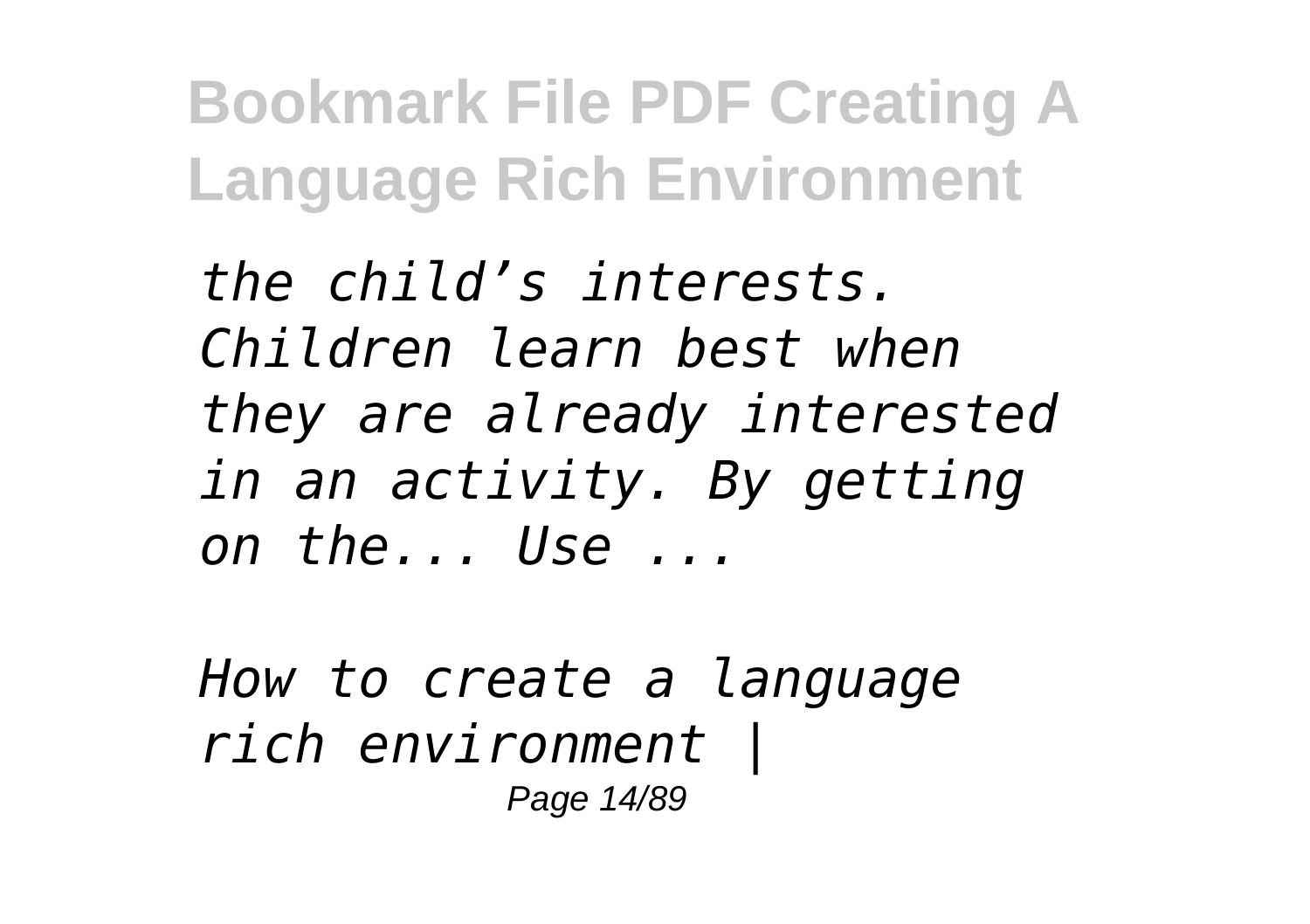*Parenta.com Part one of this two-part series is all about how to provide the best languagerich environment and adult interactions for speech and language development. Diana and Jo explain why early* Page 15/89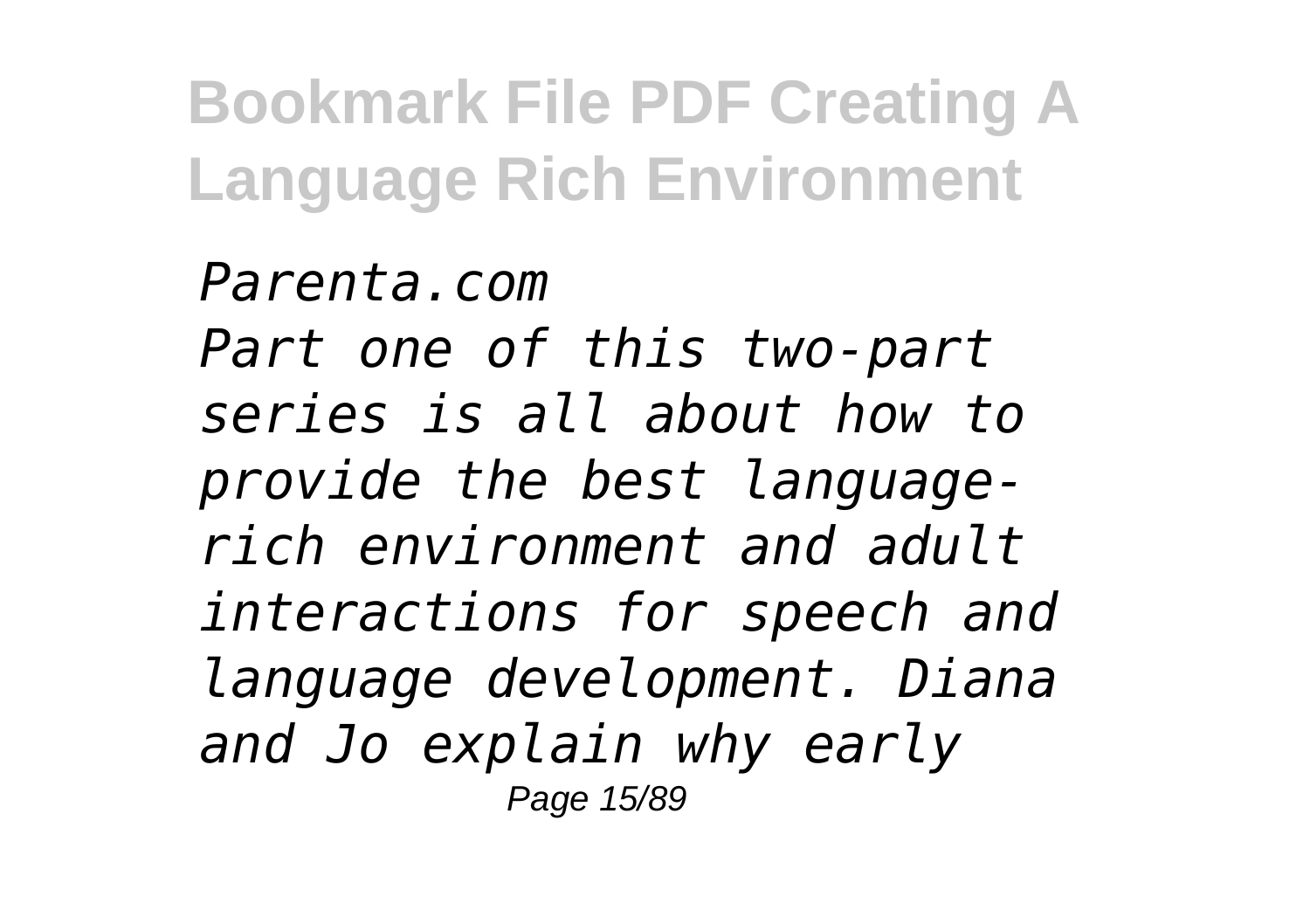*years plays such a crucial role in development and give you ideas for how to structure some improvements.*

*How to Provide a Language-Rich Environment in the Early ...*

Page 16/89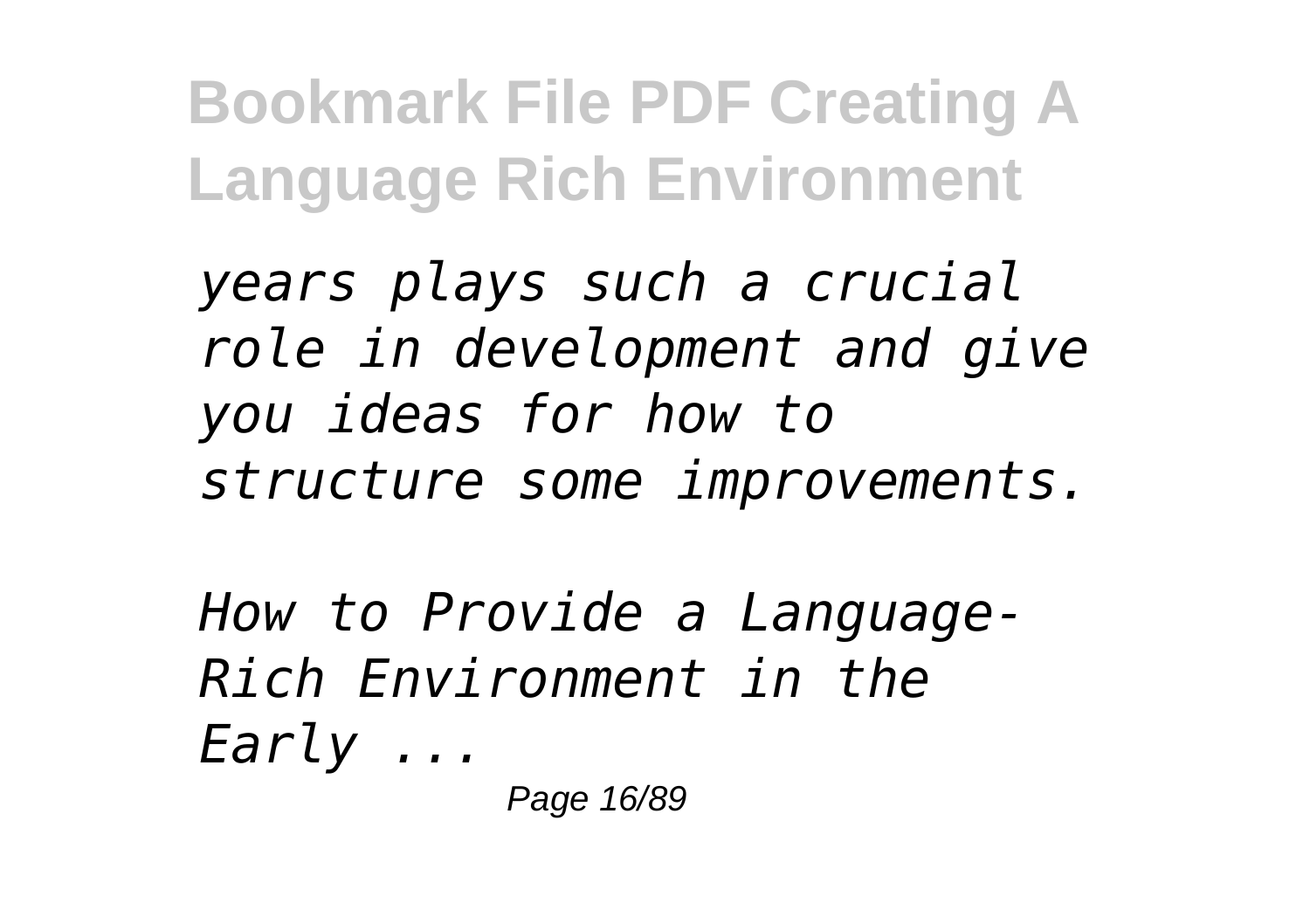*Creating a Language Rich Environment 1. Slow down and be truly present in your interactions as much as possible. Put down the phone, close the computer, and... 2. Talk to your child throughout everyday* Page 17/89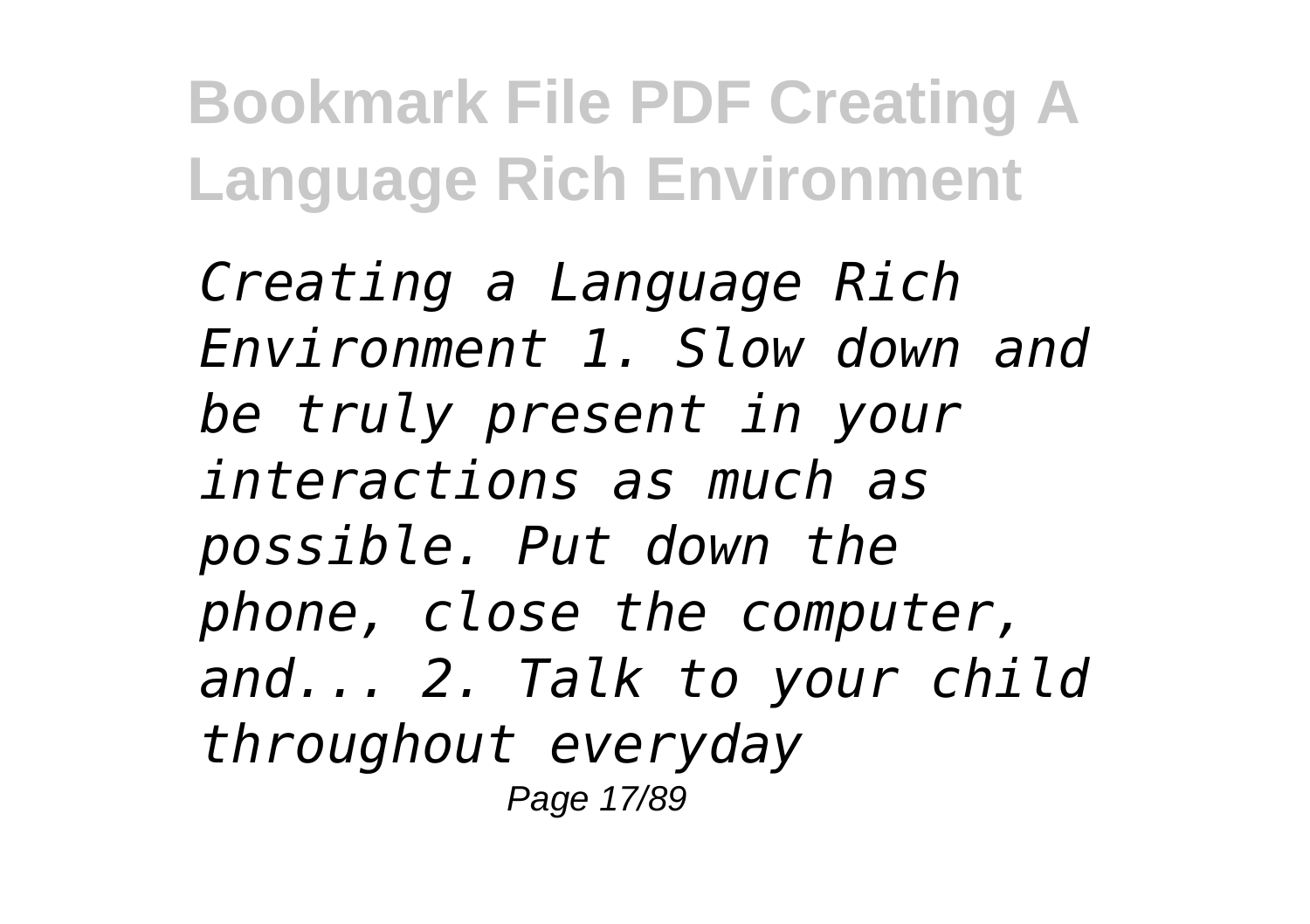*activities 3. Follow your child's lead in everyday activities. Believe it or not, this can be ...*

*20 Tips for Creating a Language Rich Environment for Your ...* Page 18/89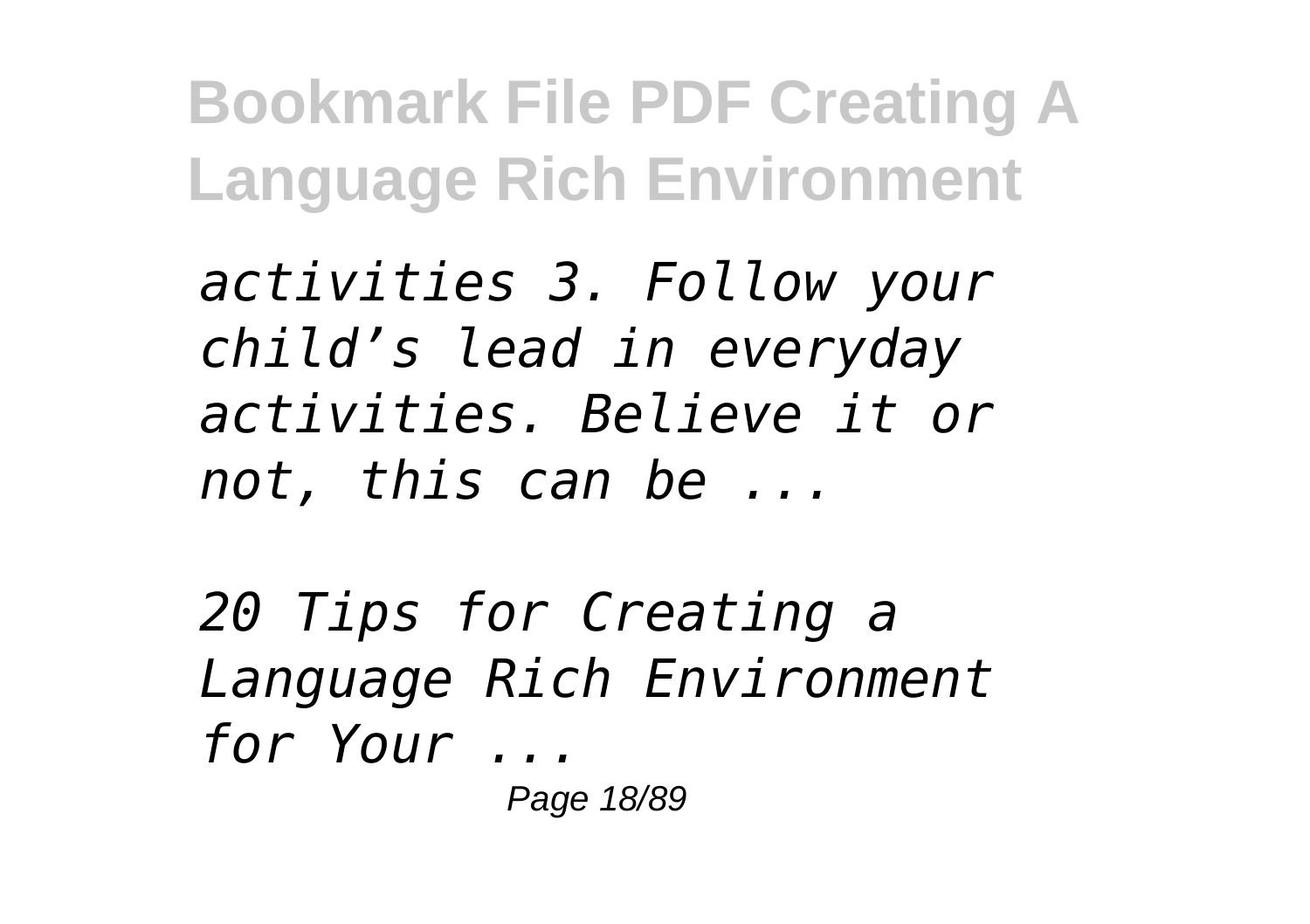*Building a language rich environment is about using every opportunity to use language, to interact, to share a focus, to talk, to take turns. Building a language rich environment is also about building a* Page 19/89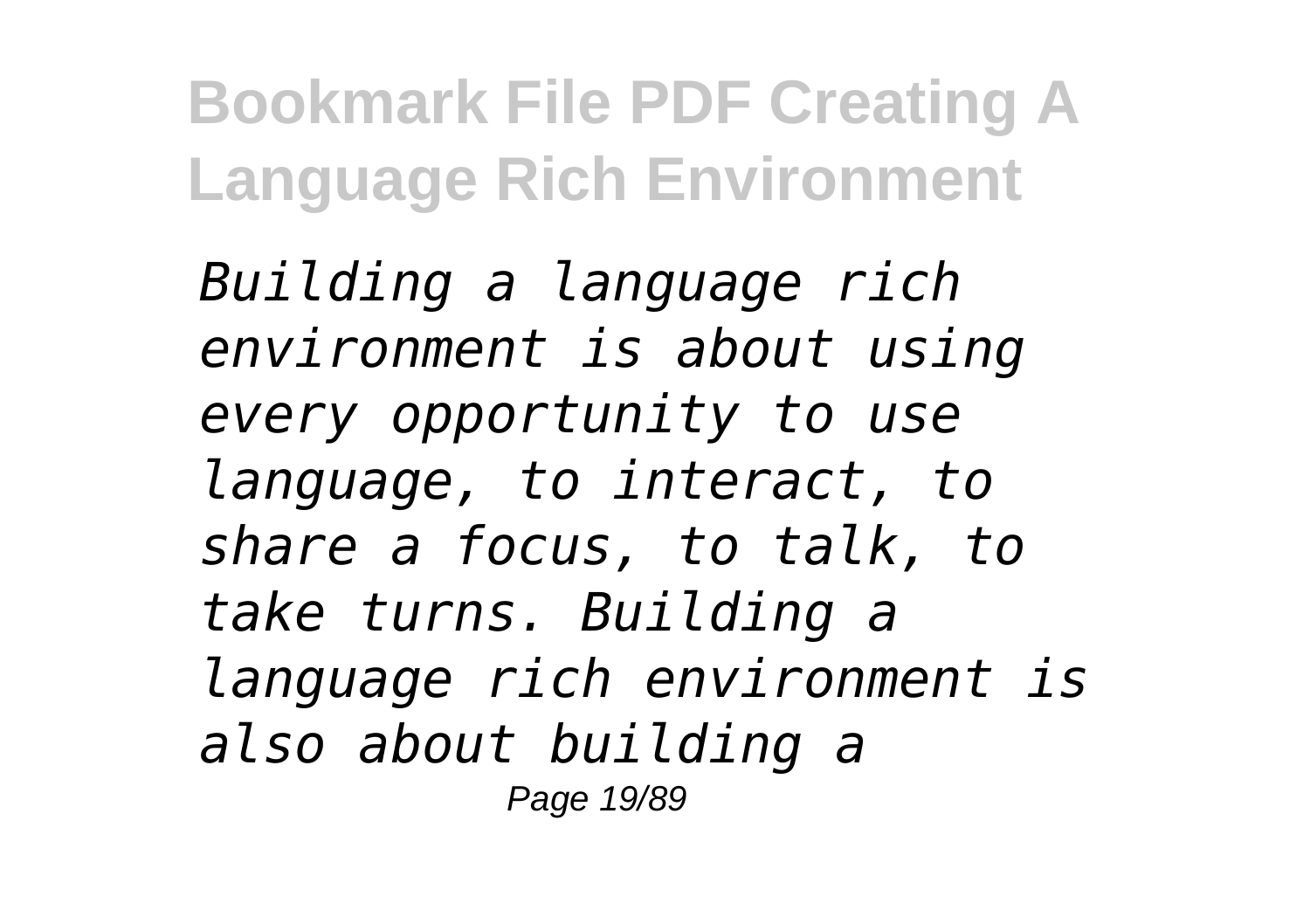*nurturing environment, giving your child love and affection and building their self-confidence.*

*Language Rich Environment | Aussie Deaf Kids spend time with, and the* Page 20/89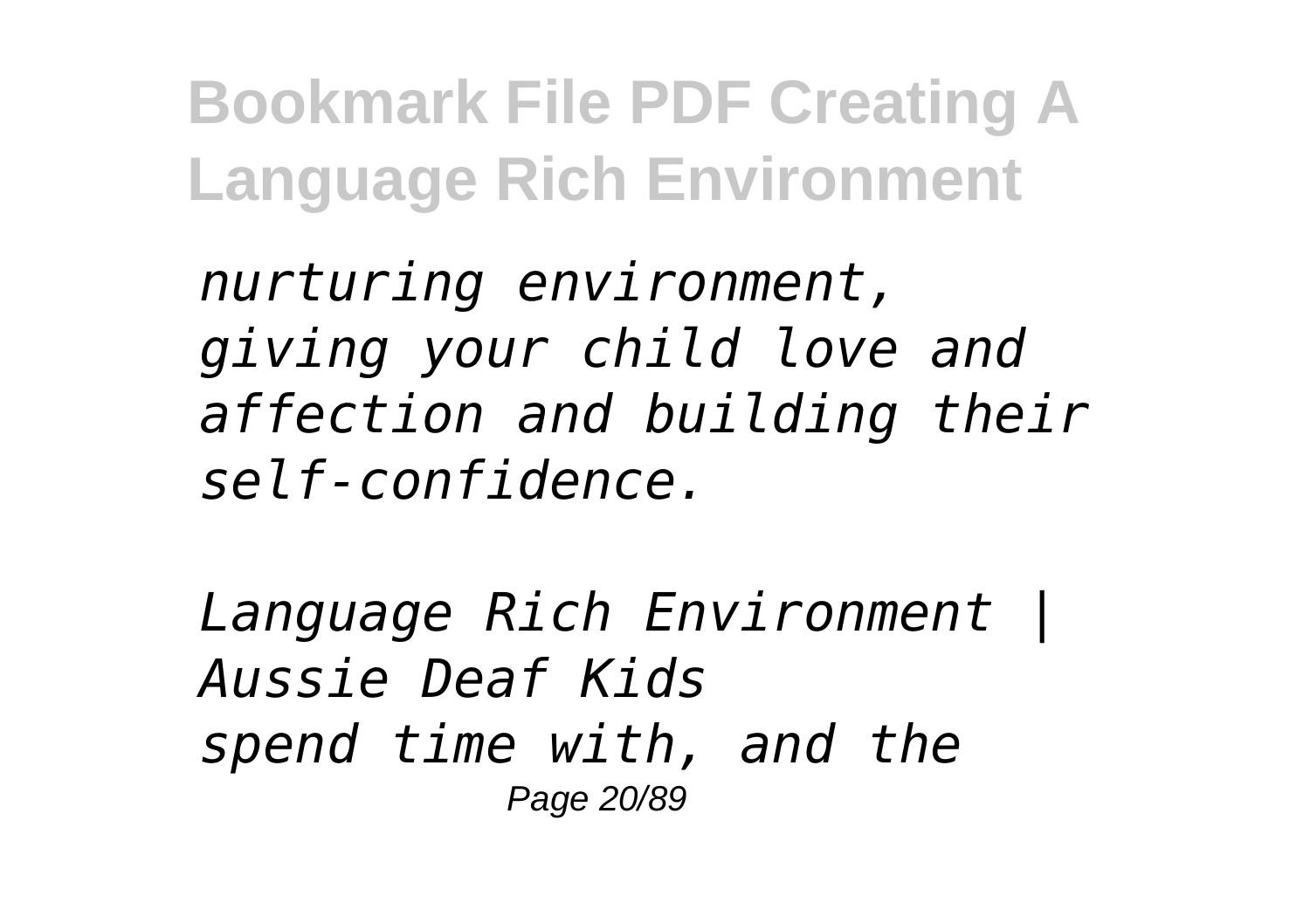*activities they do, contribute to language-rich environments. To make experiences language-rich, parents create opportunities for talking and listening with their children. The activity could be* Page 21/89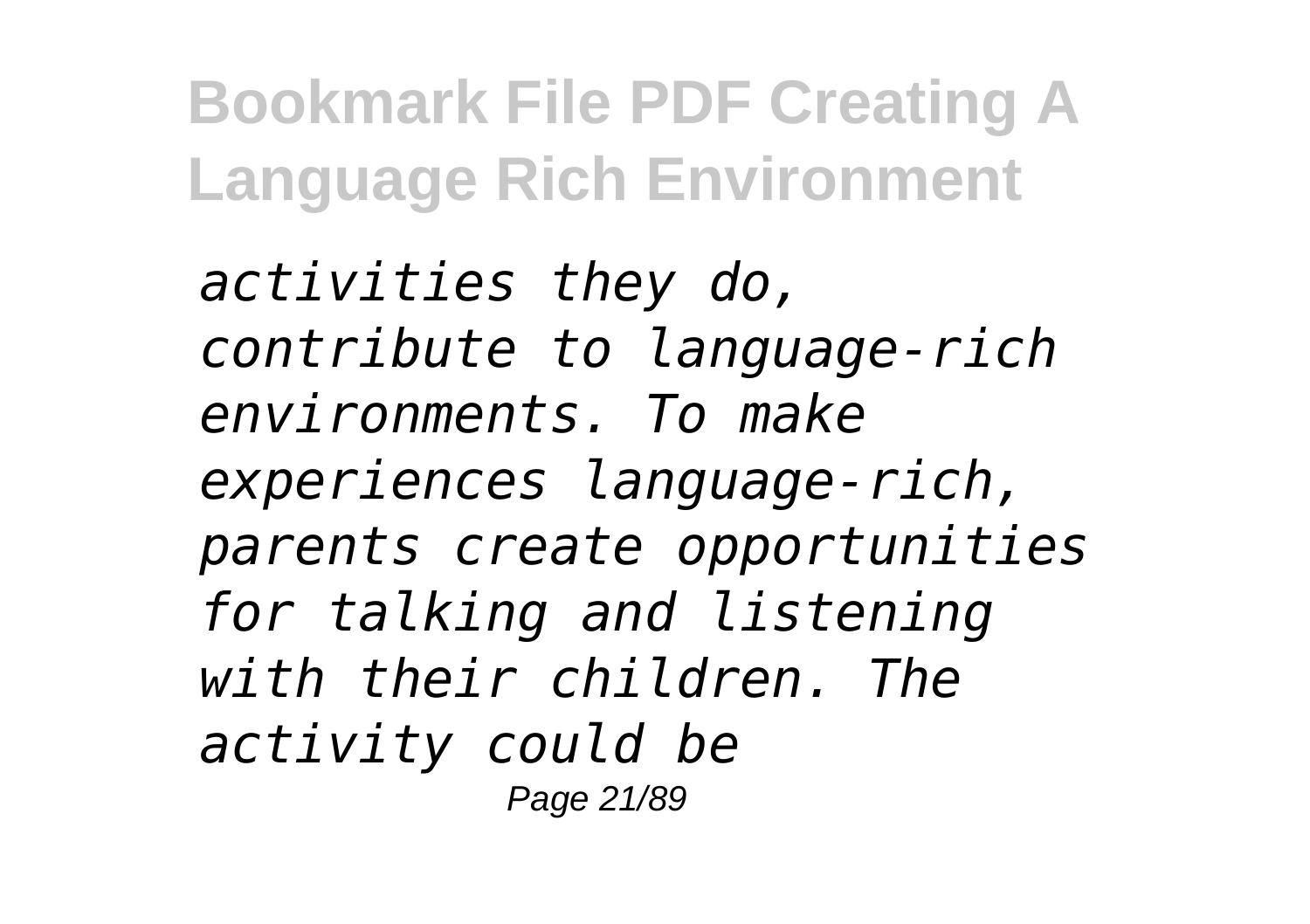*anything—the key is how it's done. Language-rich activities rely on adults nurturing and responding positively to children's communication.*

*Creating Language-rich* Page 22/89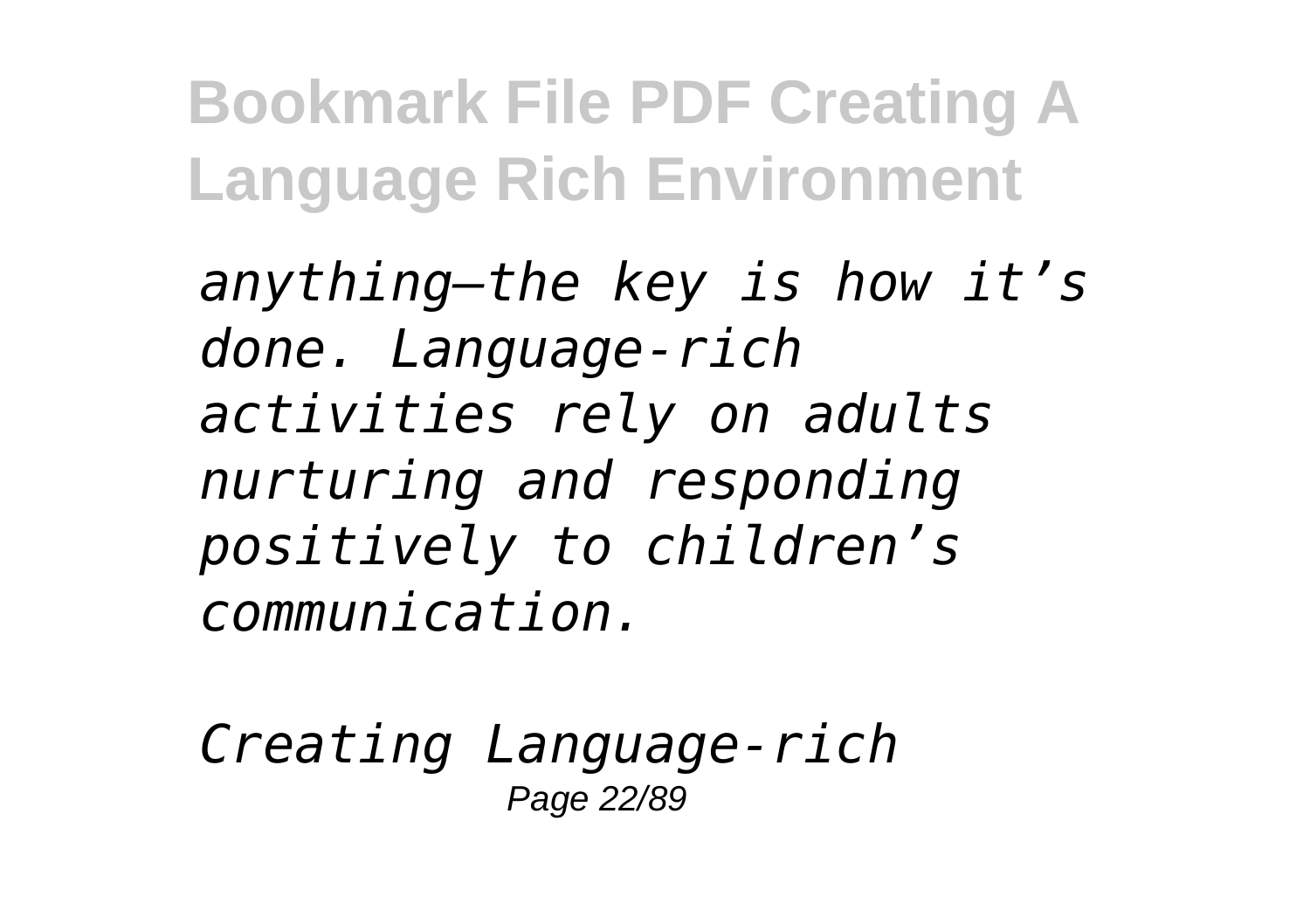*Environments Facilitators Guide Child language development happens best in a languagerich environment where parents and caregivers talk to children frequently using a wide vocabulary. I* Page 23/89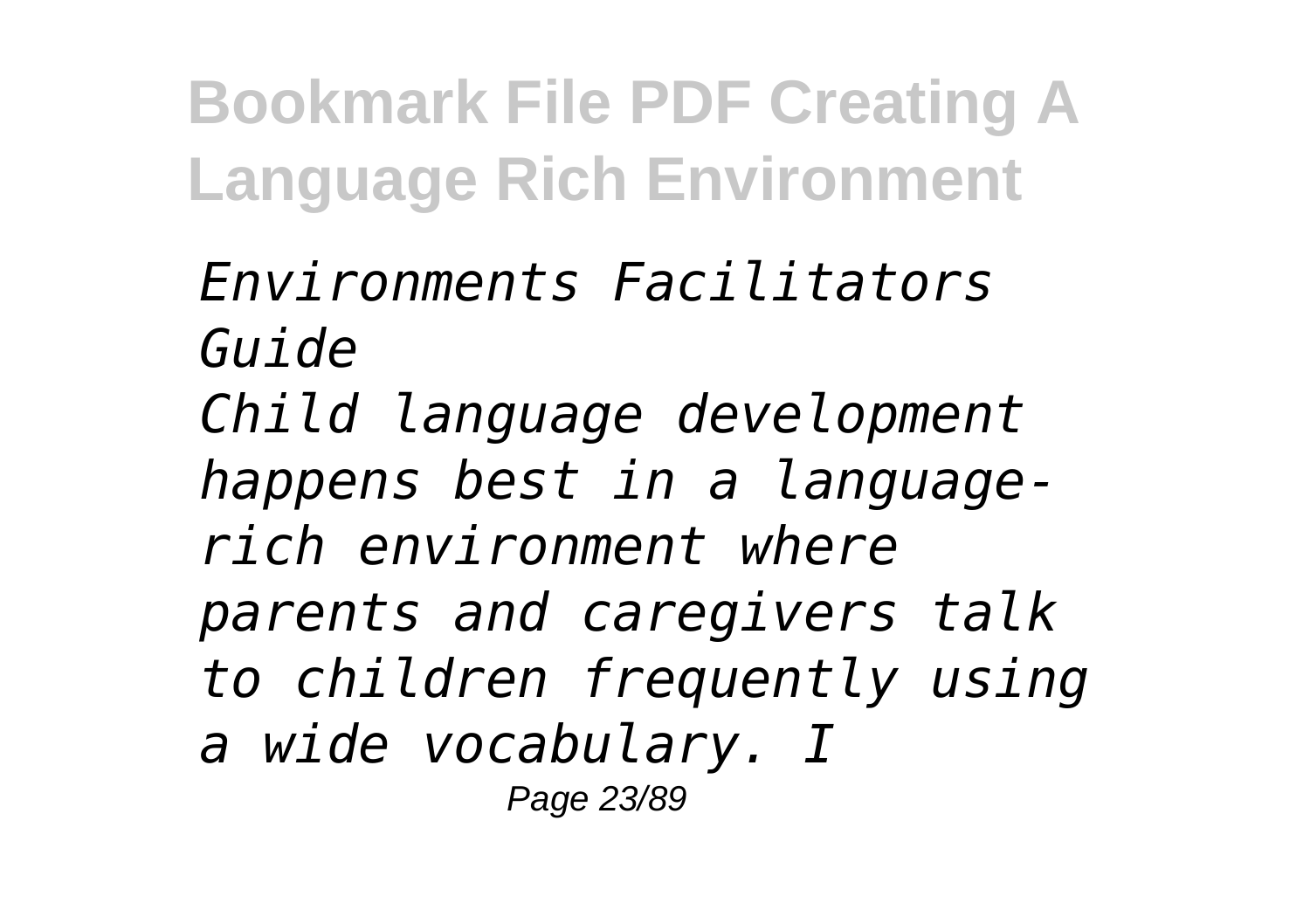*strongly encourage all the parents I work with to create a language-rich environment for their young children. A language-rich environment is pretty much what the name suggests: a setting in which the child* Page 24/89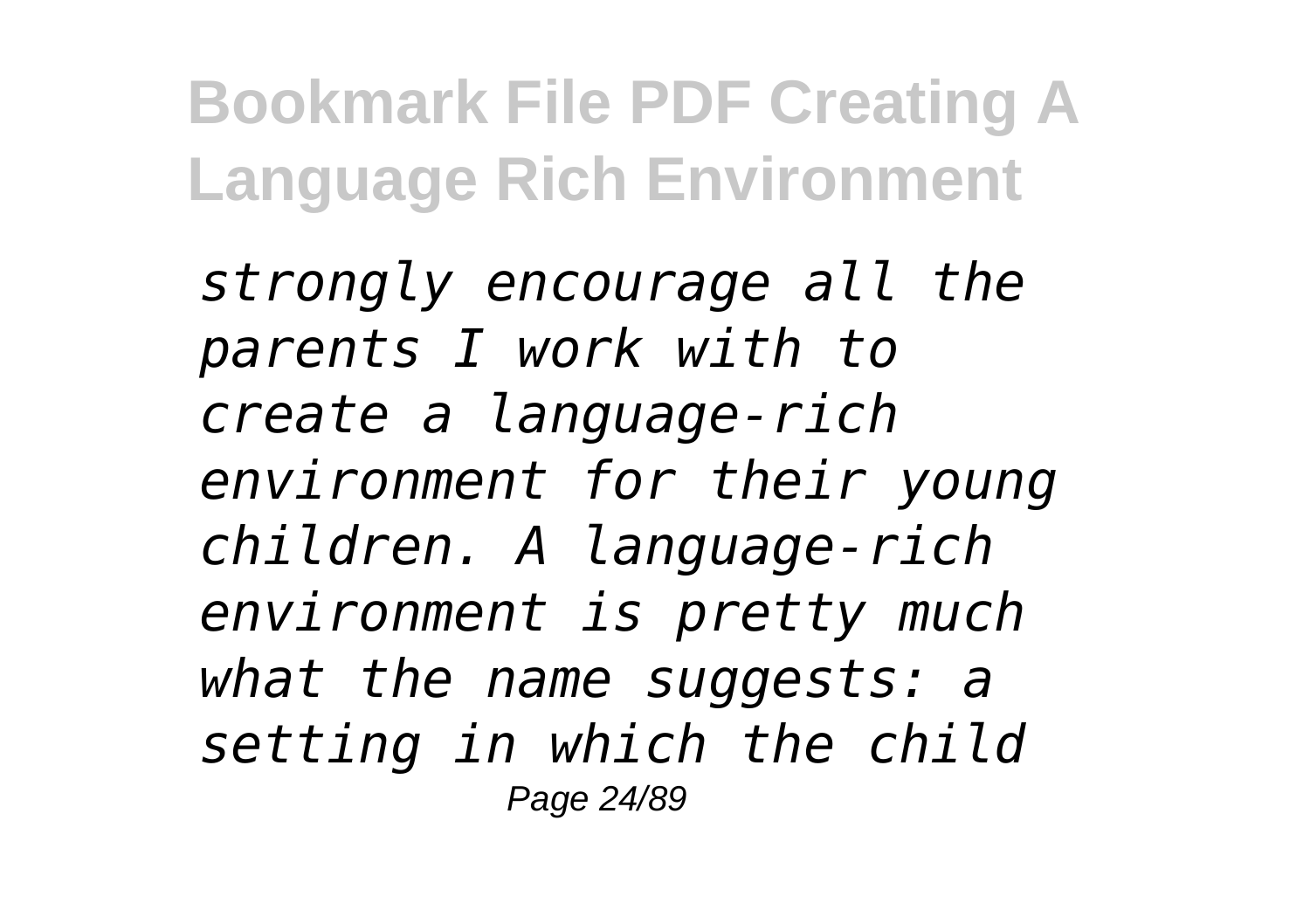*is surrounded by talk and has plenty of opportunities to communicate with others.*

*Child language development: create a language-rich environment Educators who share a* Page 25/89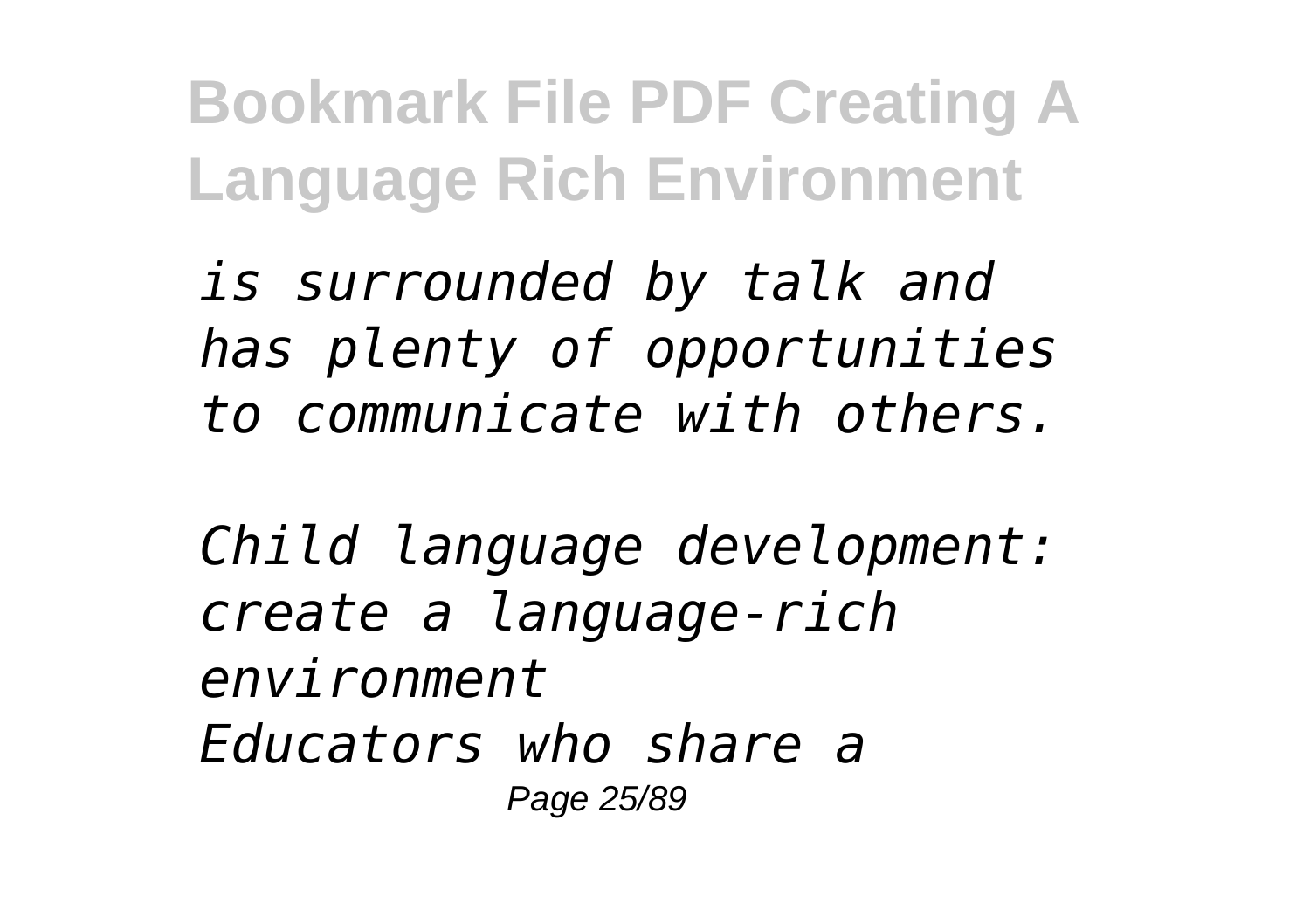*child's language attempts with parents/guardians can often ease a young child's frustration as the adults in their life create a shared context. Understanding and supporting speech and language development is* Page 26/89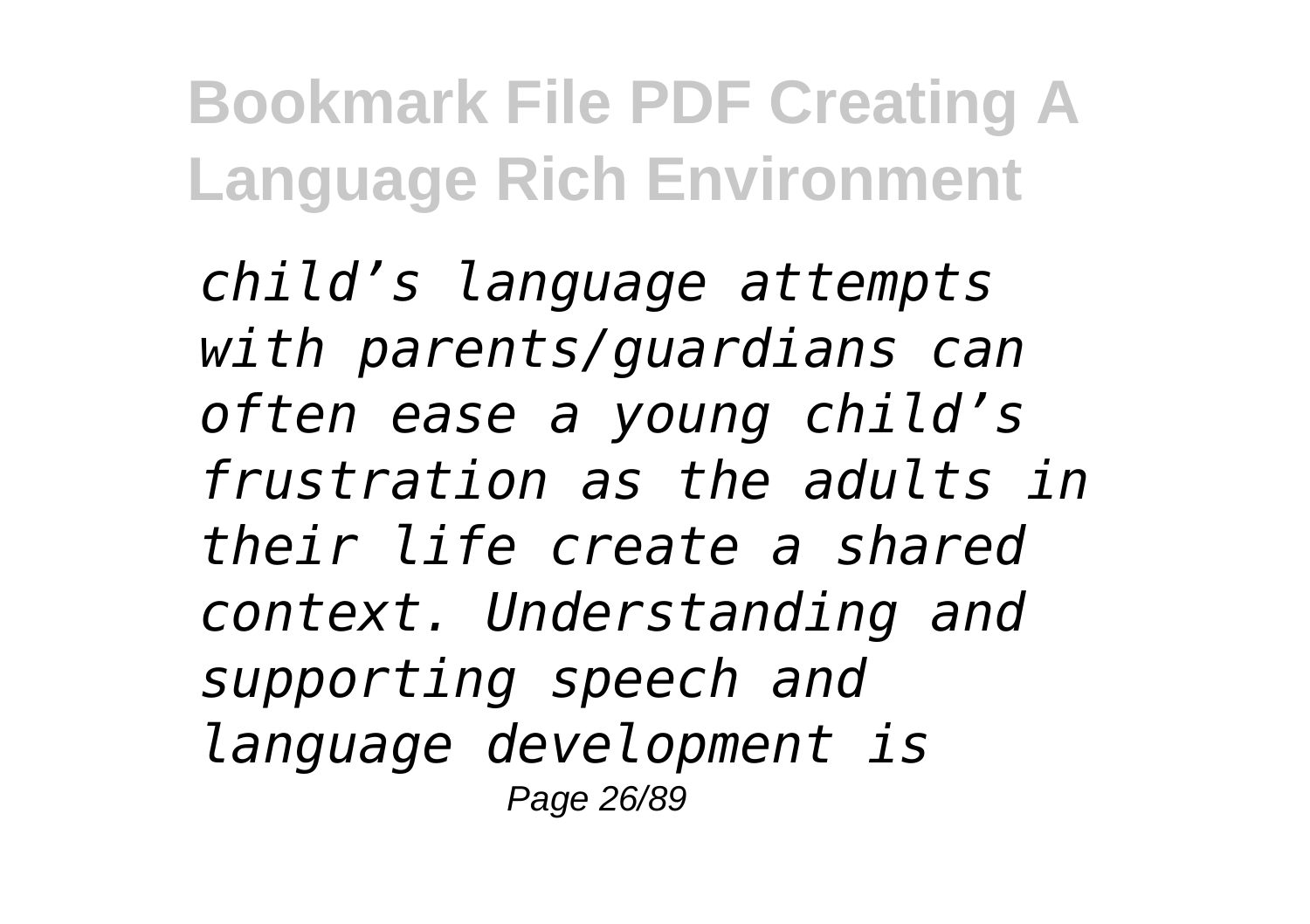*central to what early childhood educators do as part of creating a language rich learning environment.*

*The Key to Language Rich Early Childhood Education*

*...*

Page 27/89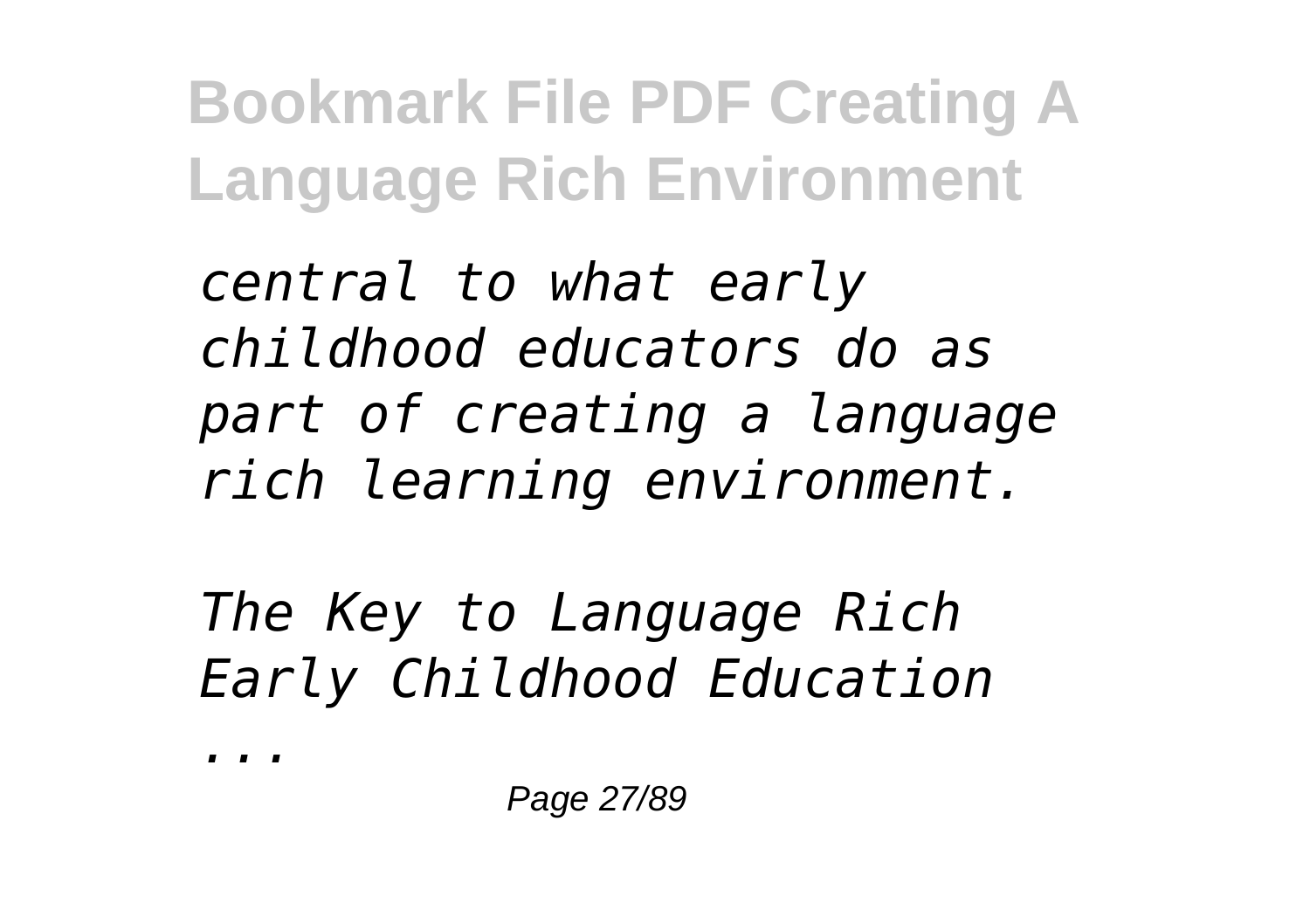*Building a Loving, Learning and Language Rich Environment Through Play and Positive Daily Interaction. 2. 2. instance,(if(your(chil d(is(aged(2(years(and(6(mont hs(and(is(able(to(follow(a(s hort(instruction( containing* Page 28/89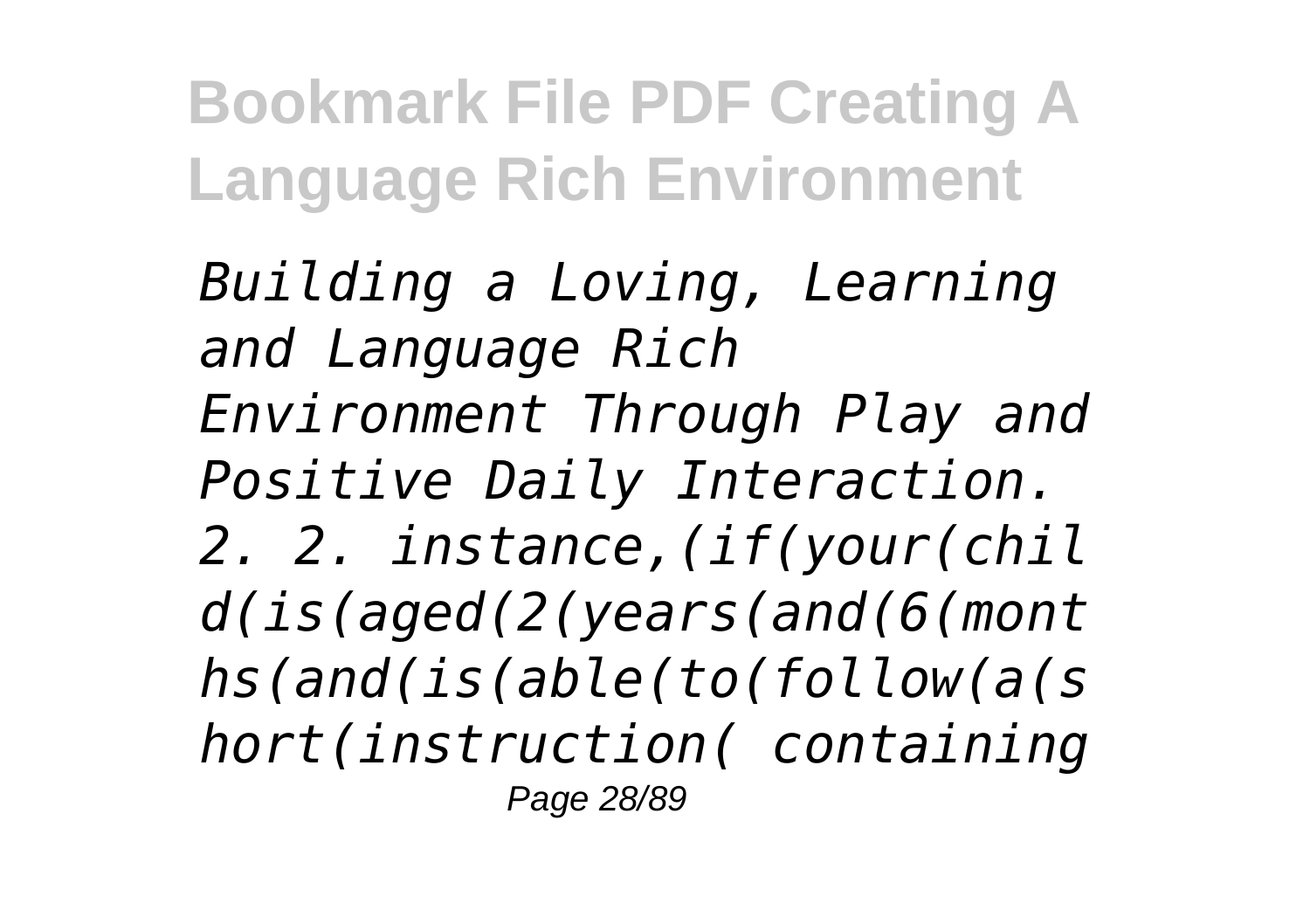*(2(key(words,(be(mindful(of( this(when(you(talk(to(her.(I f(you(use(long(sentences(she ( will(notunderstand(you.(If (your(child(does(have(diffic ulty(understanding,(justuse( key(words,( more(intonation, (and(gesture,(or(point(as(yo* Page 29/89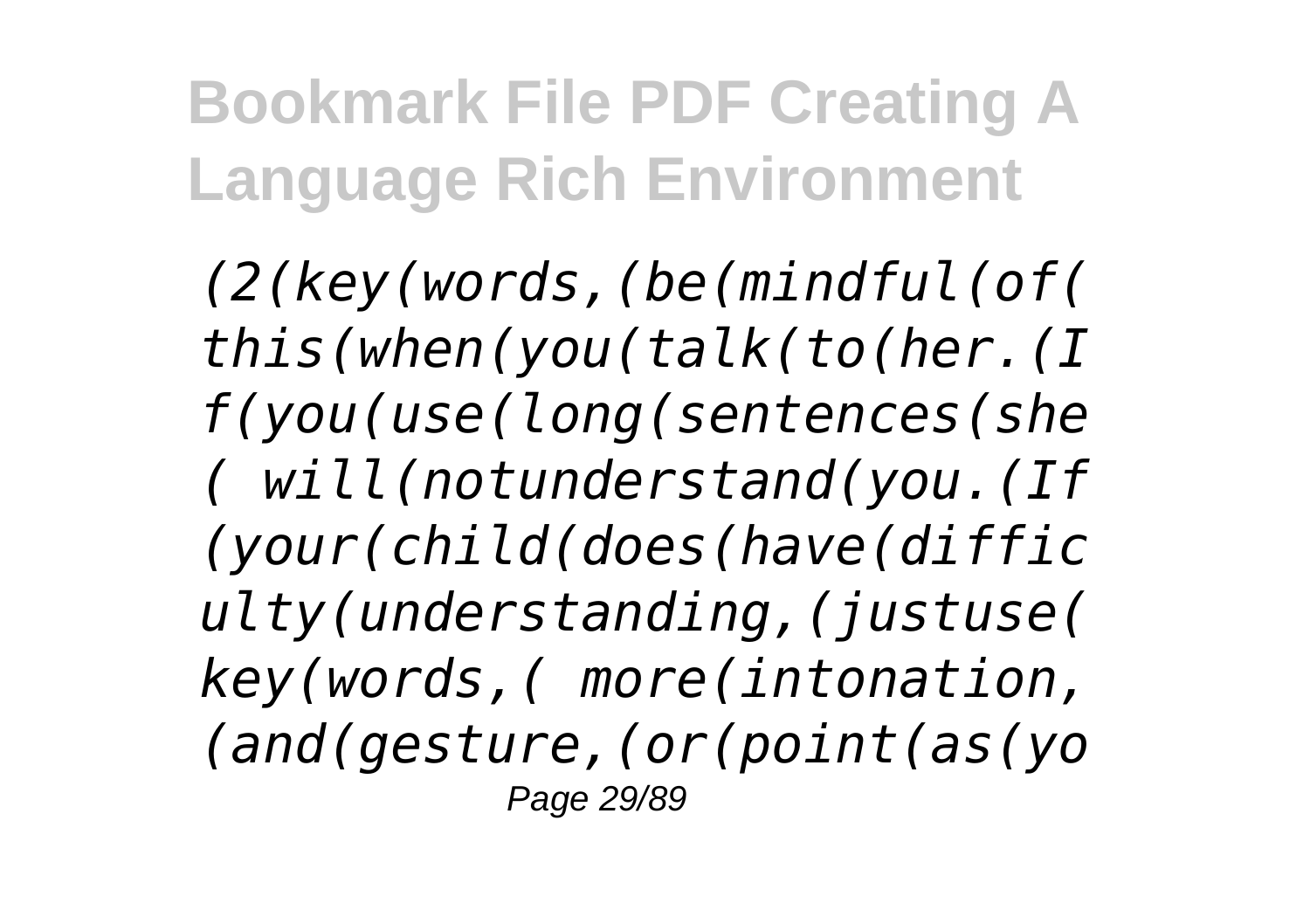*u(say(the(words.((.*

*Building a language rich environment Importance of a Languagerich Environment A nursery school can be one of the environments that can have a* Page 30/89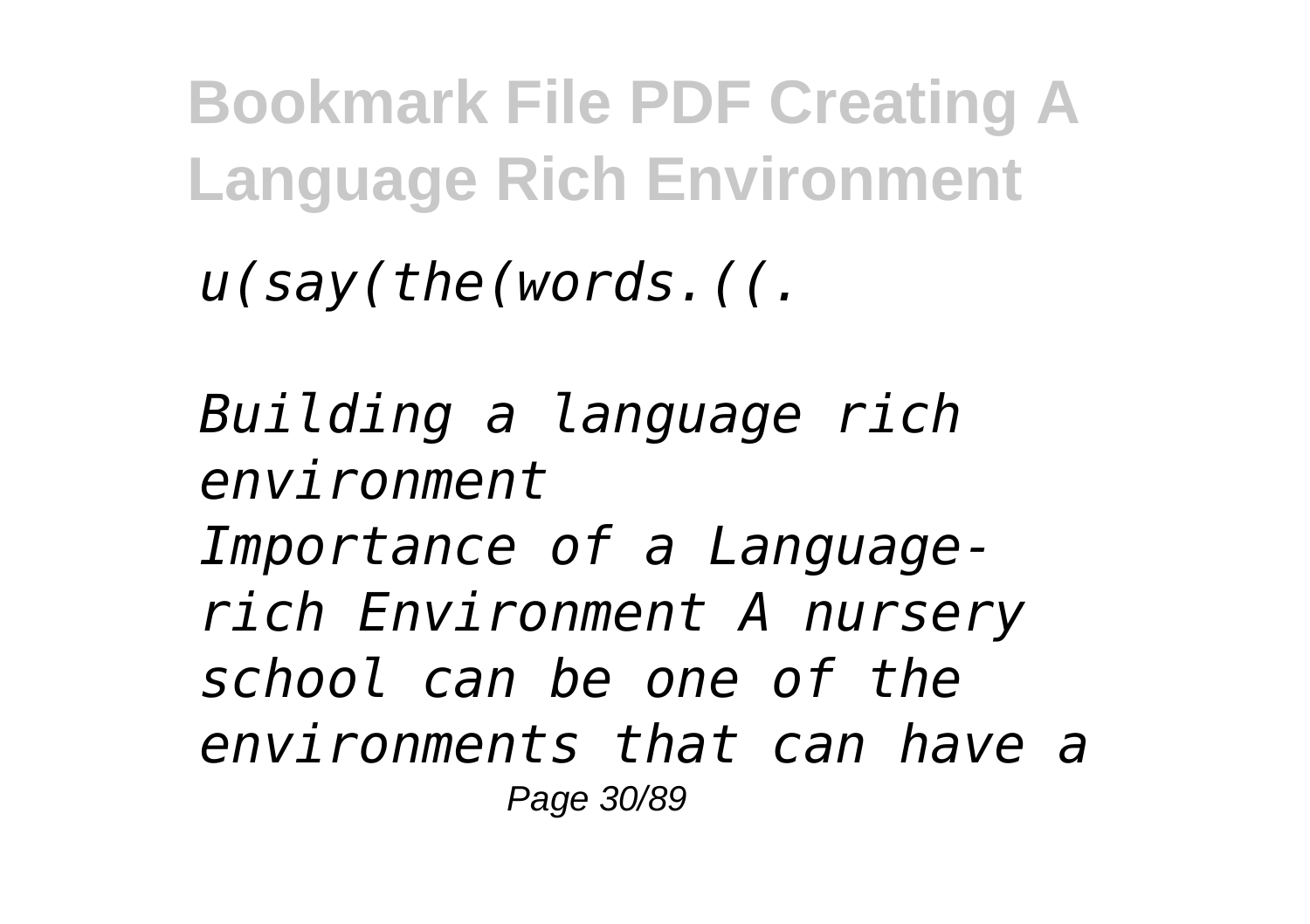*large impact on the child's ability to develop their language skills. This is especially true in Bangkok, where learning multiple languages may be expected of the child.*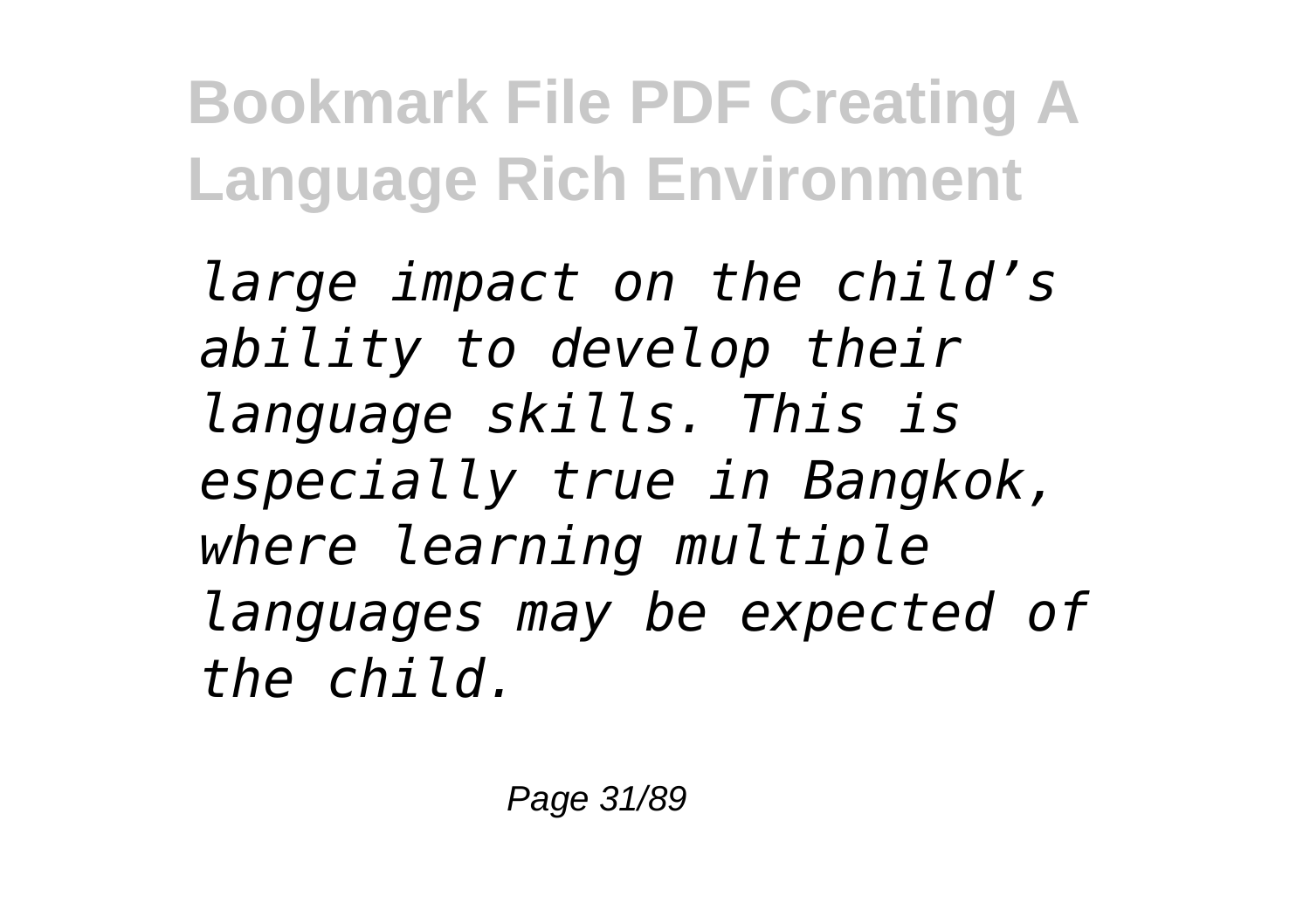*Importance of a Languagerich Environment Noise is a very important factor in creating a communication friendly environment. Children need to acquire sound attention and listening skills in* Page 32/89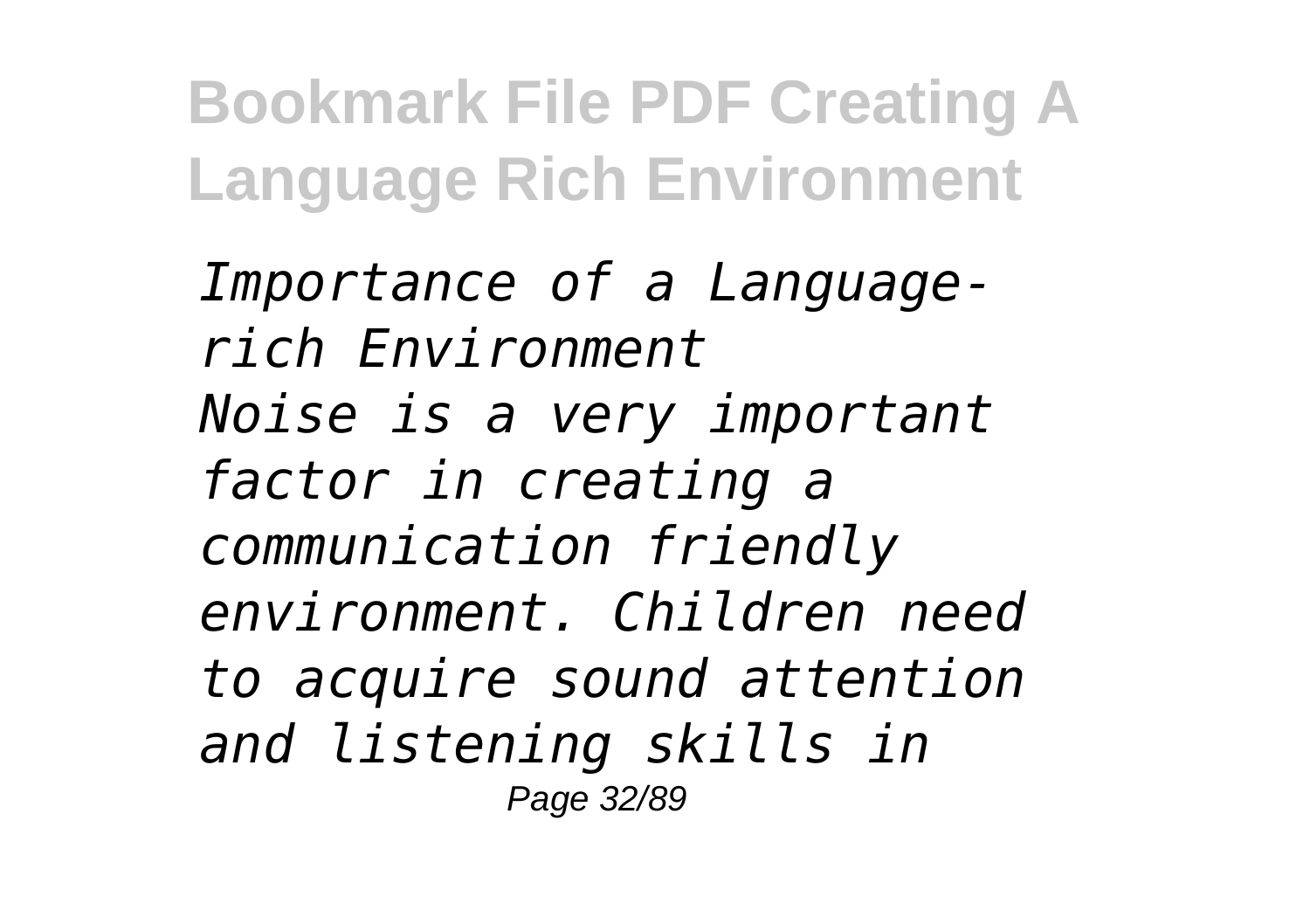*order to communicate effectively. Environments where sound travels or creates an echo can be disrupting to a child's communication.*

*10 ways to create a* Page 33/89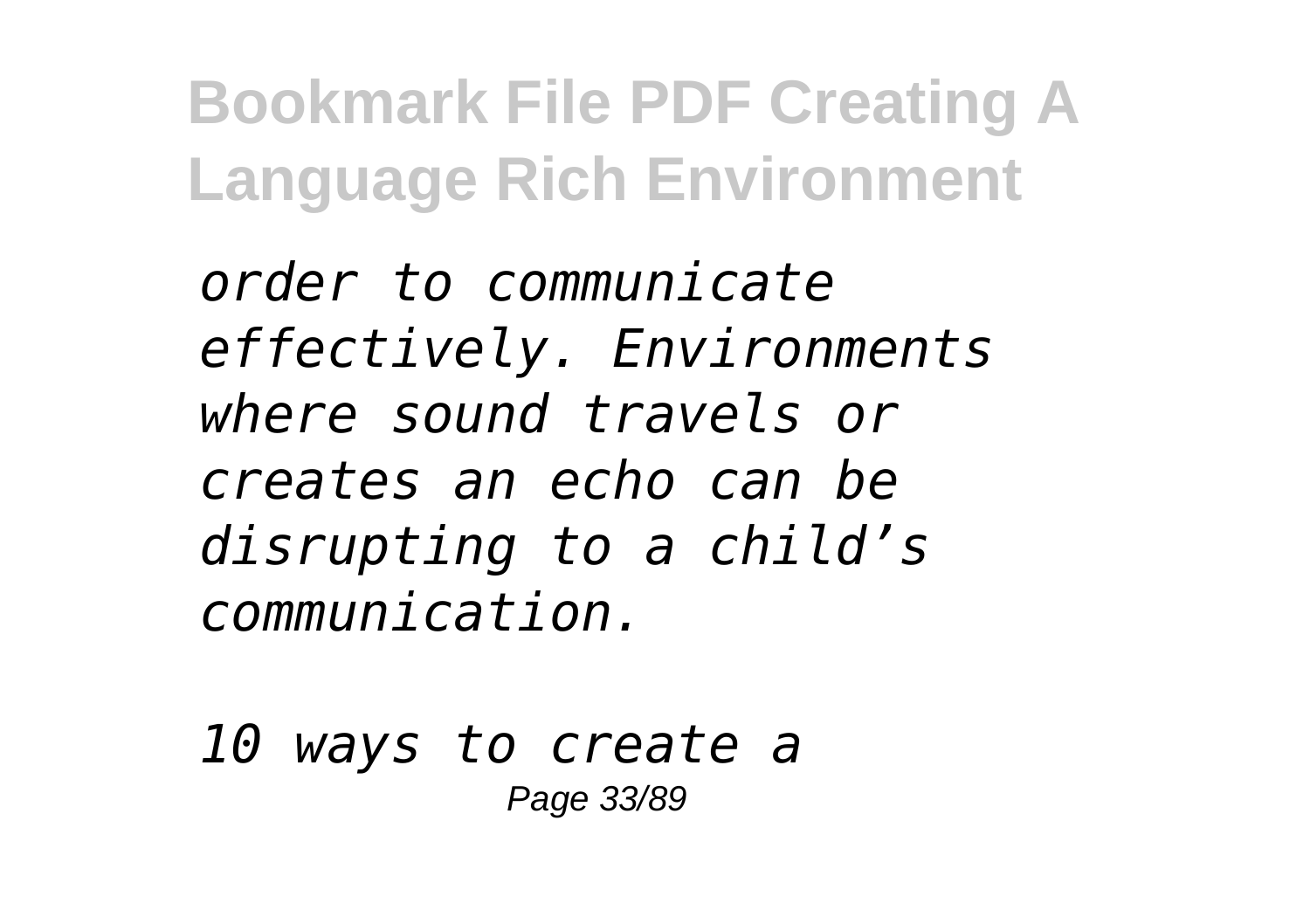*Communication Friendly Environment Create a Language-Rich Environment for Your Students We don't enroll babies and toddlers in formal language classes to teach them to speak. Most* Page 34/89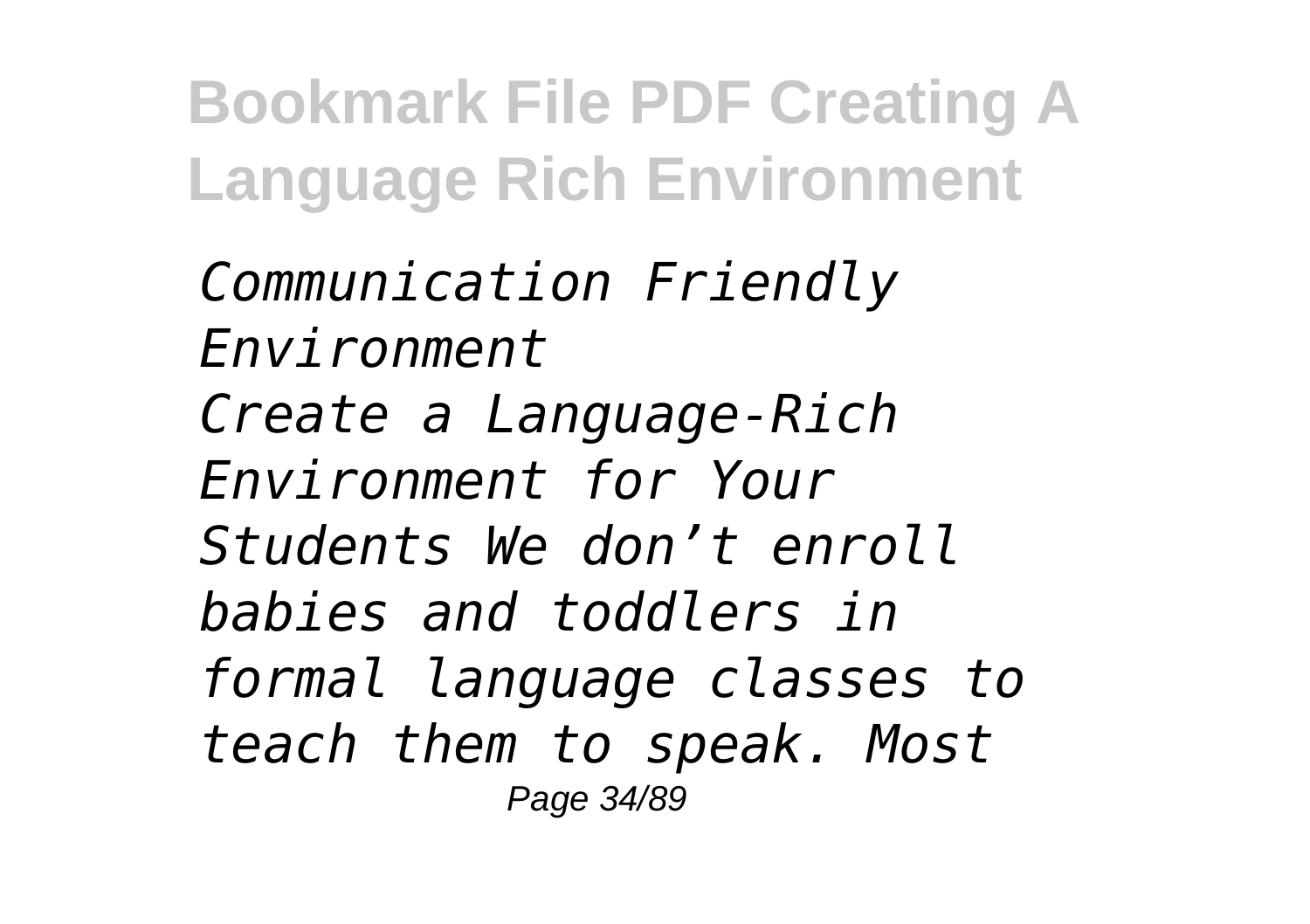*children learn language by osmosis, absorbing words and their meaning from loving familial interaction. Words, and word manipulation and usage, are the core of writing.*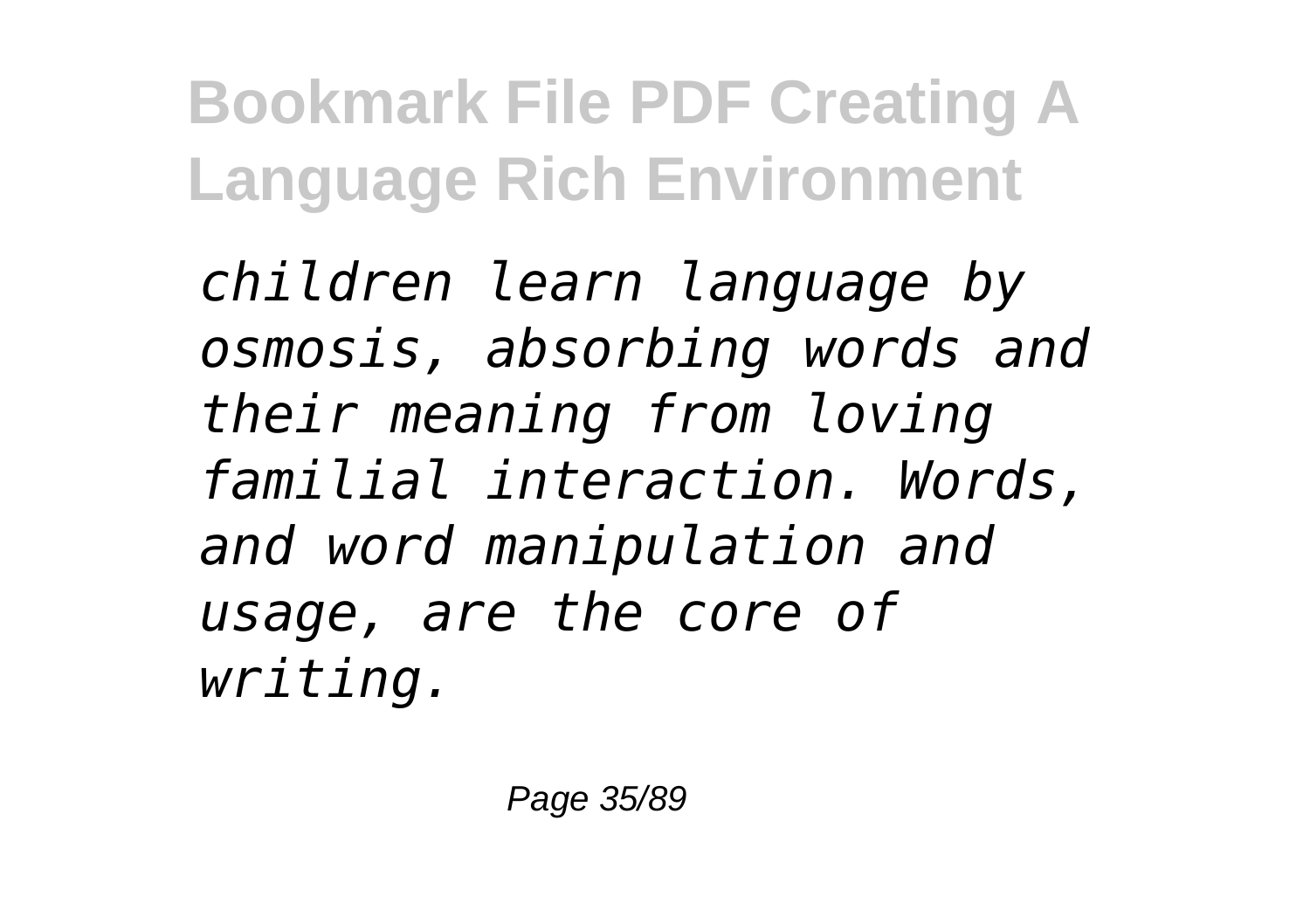*Create a Language-Rich Environment for Your Students - The ... There are plenty of ways that parents can create a language-rich home for their children. Fill your home with books. It's a given* Page 36/89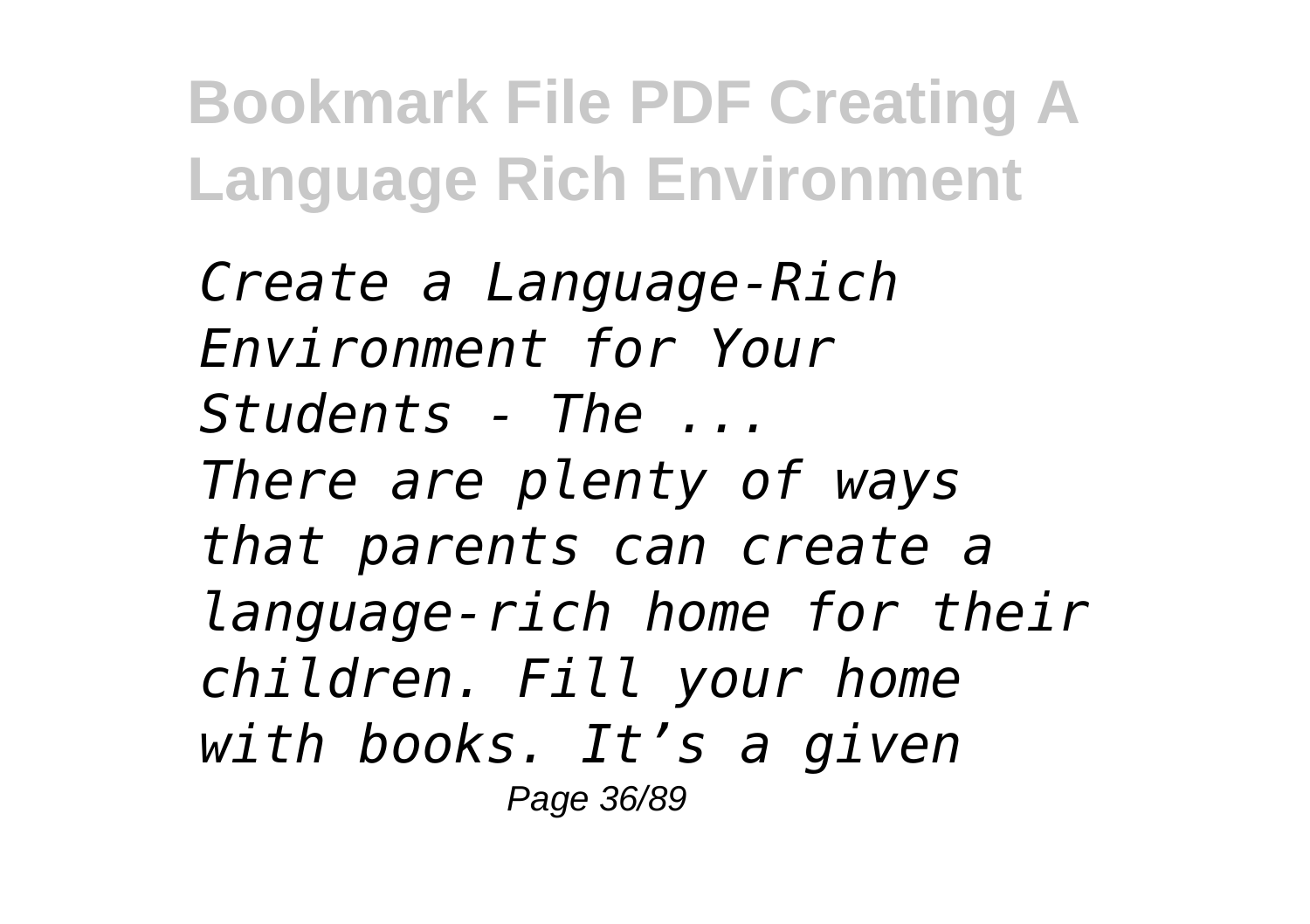*that a language-rich environment requires the presence of lots of books. Give your child his or her own bookcase, positioned low to the floor so that your child can easily access the books.*

Page 37/89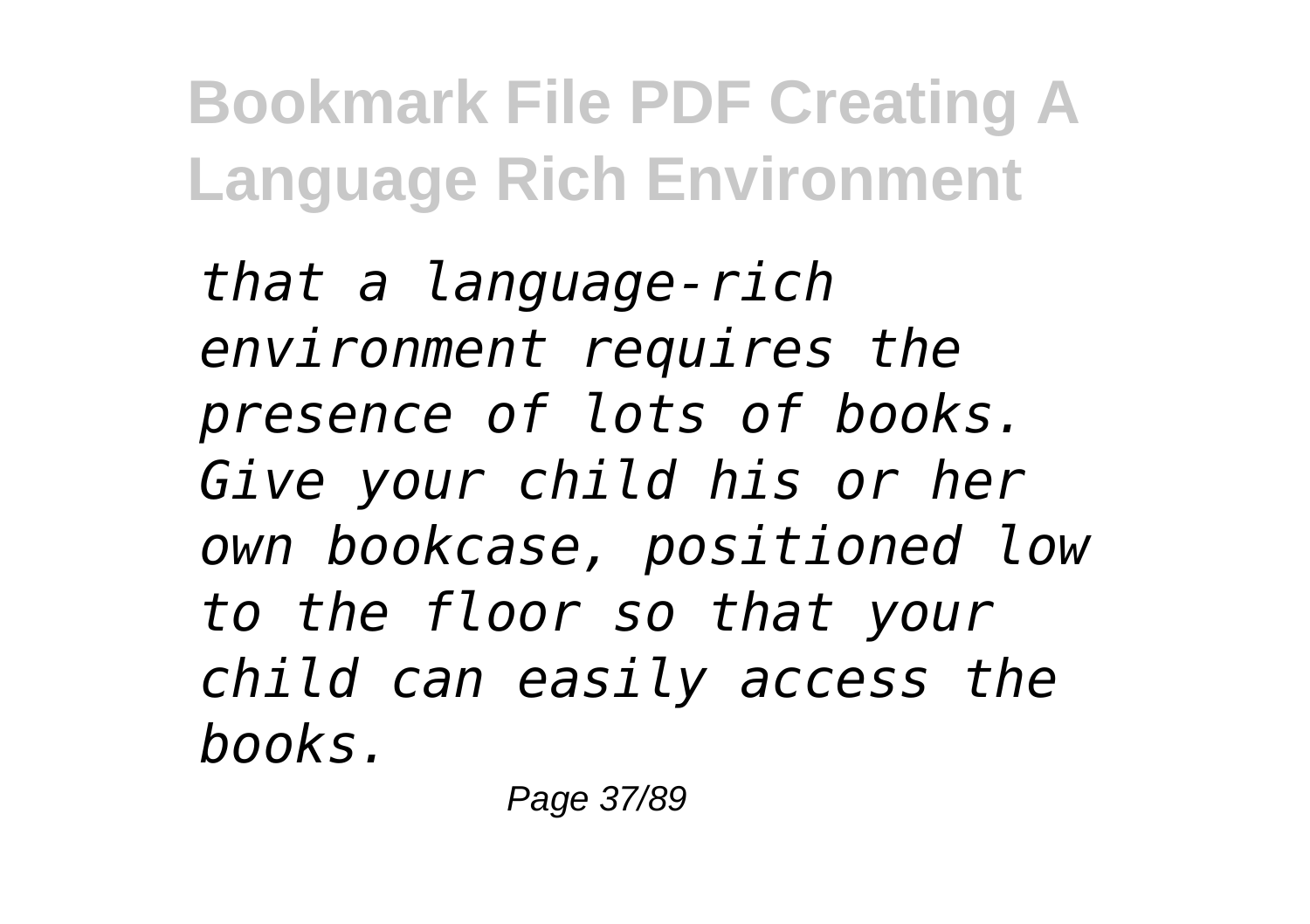*Creating a Language-Rich Environment for Toddlers – The ...*

*A language rich environment involves genuine explanations where each partner has an equal number* Page 38/89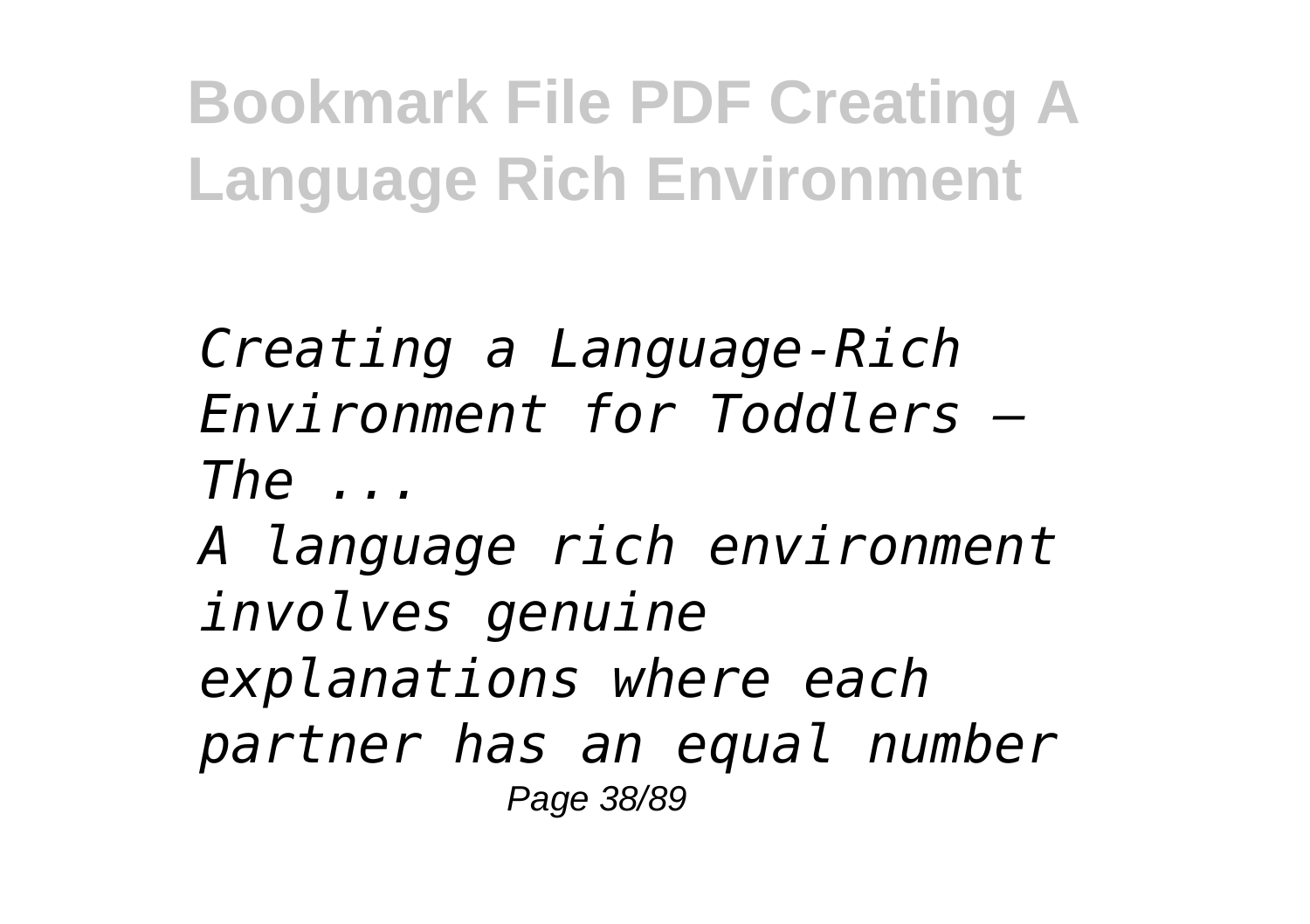*of turns. It's not flashcards or a gazillion testy questions aimed at assessing what a child knows. Often by tuning into your child's interest of the moment you can strike up a valuable conversation.* Page 39/89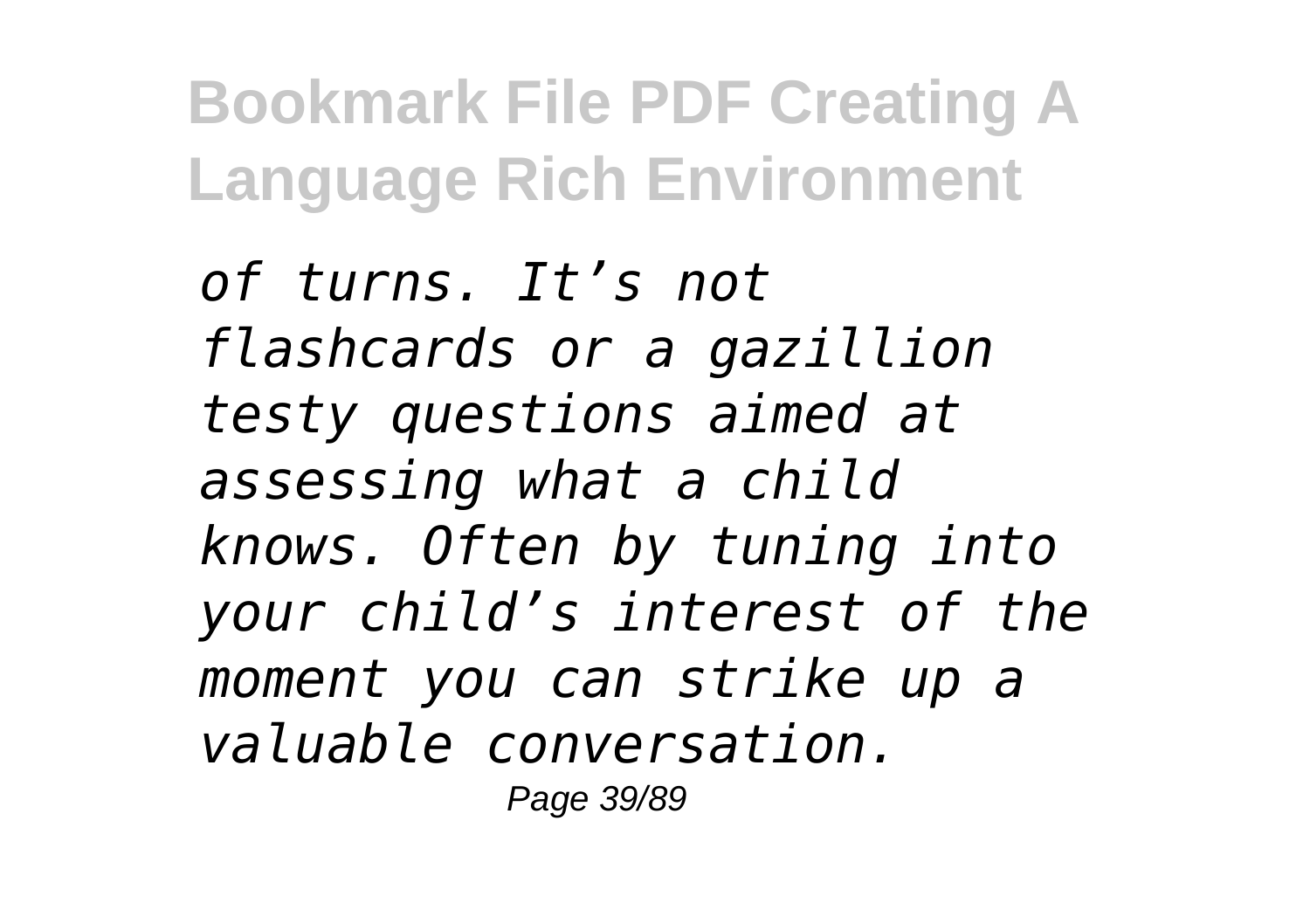*A Language Rich Environment - I Can Teach My Child! Vocabulary Creates a Language Rich Environment Children develop language by taking in new vocabulary all the time. They learn words* Page 40/89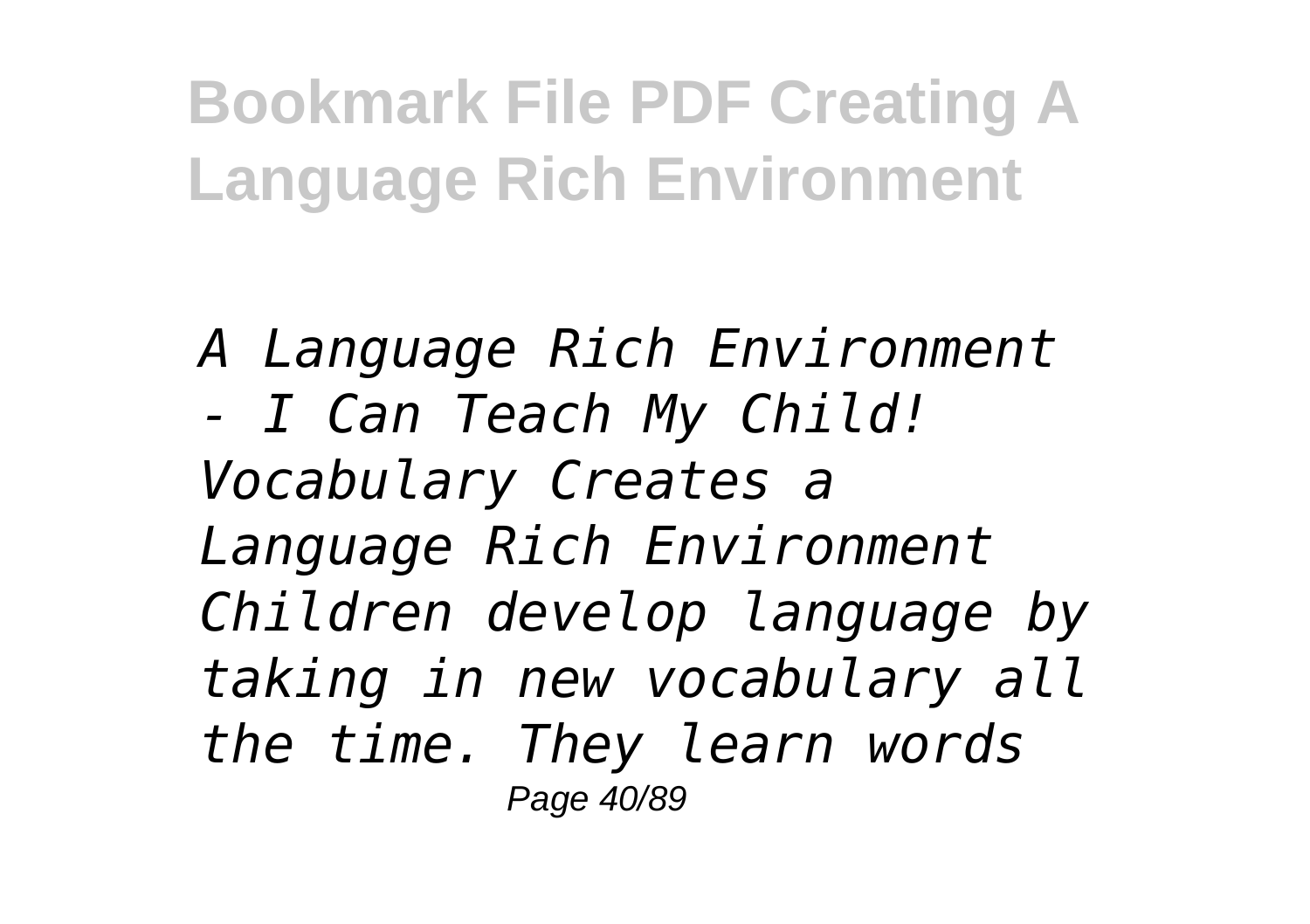*by listening to the people around them and watching for context cues.*

*The Five Features of a Language-Rich Classroom How Do I Create a Balanced Chinese & English Language* Page 41/89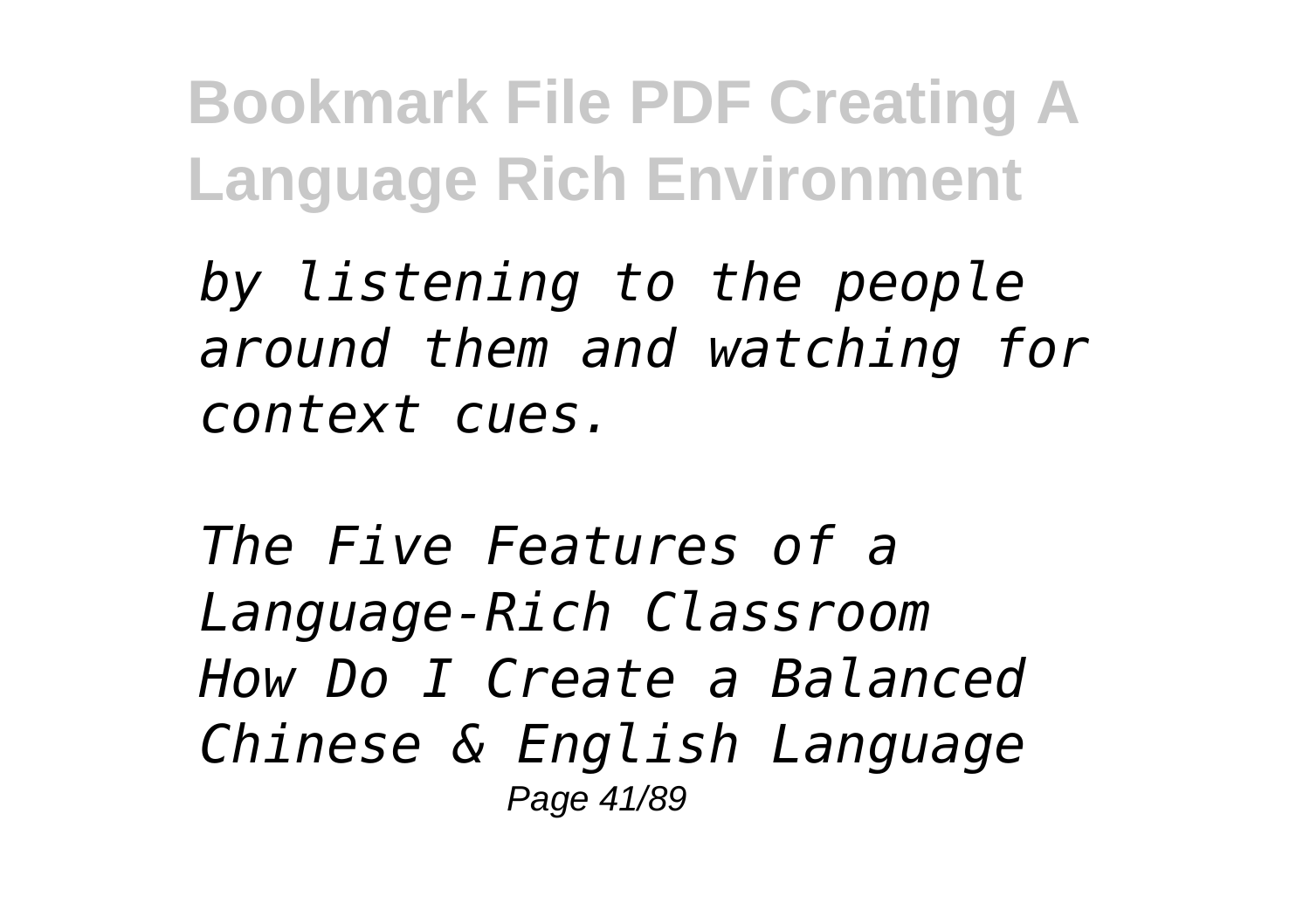*Rich Environment at Home? Show my love and interest in knowing both Chinese & English when they are young. It's a bit confusing for my kids to... Have a Chinese bookshelf & English bookshelf. We all know to* Page 42/89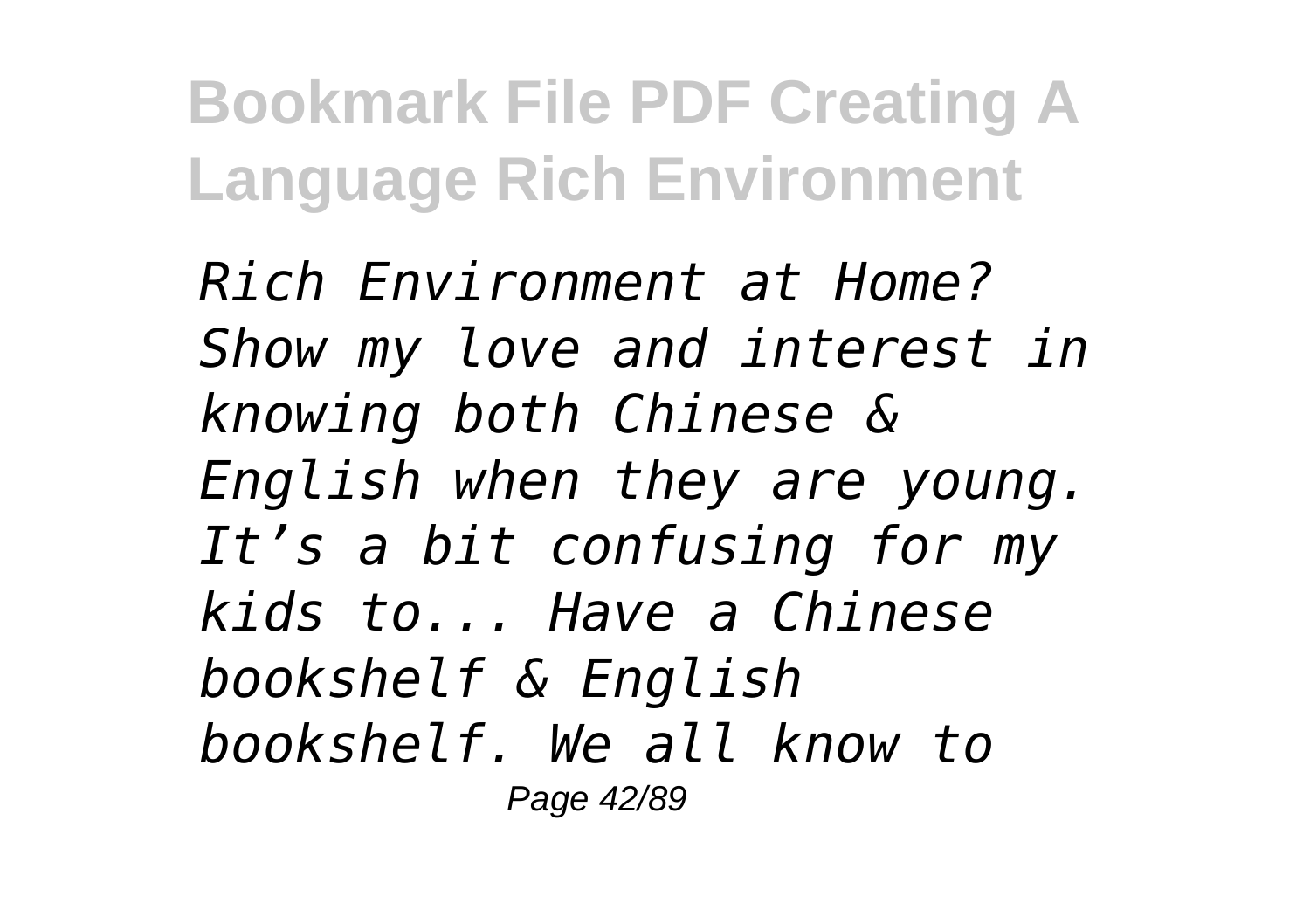*have a home library, even a small one ...*

*How to Create a Language-Rich Environment to Learn Chinese ... Creating Language-Rich Preschool Classroom* Page 43/89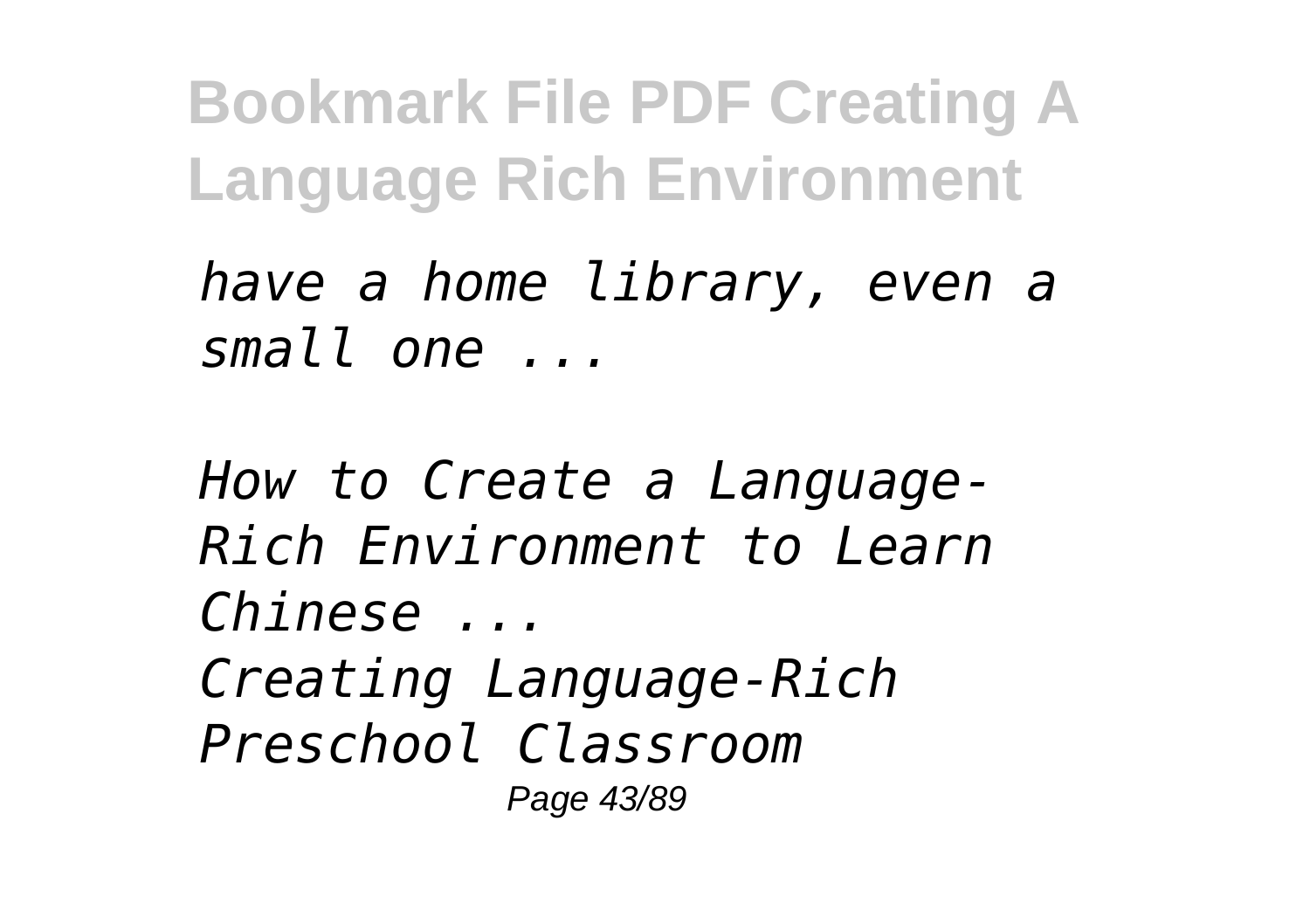*Environments Show all authors. Laura M. Justice. Laura M. Justice. See all articles by this author. ... The print environment in kindergartens: A study of conventional and holistic teachers and their* Page 44/89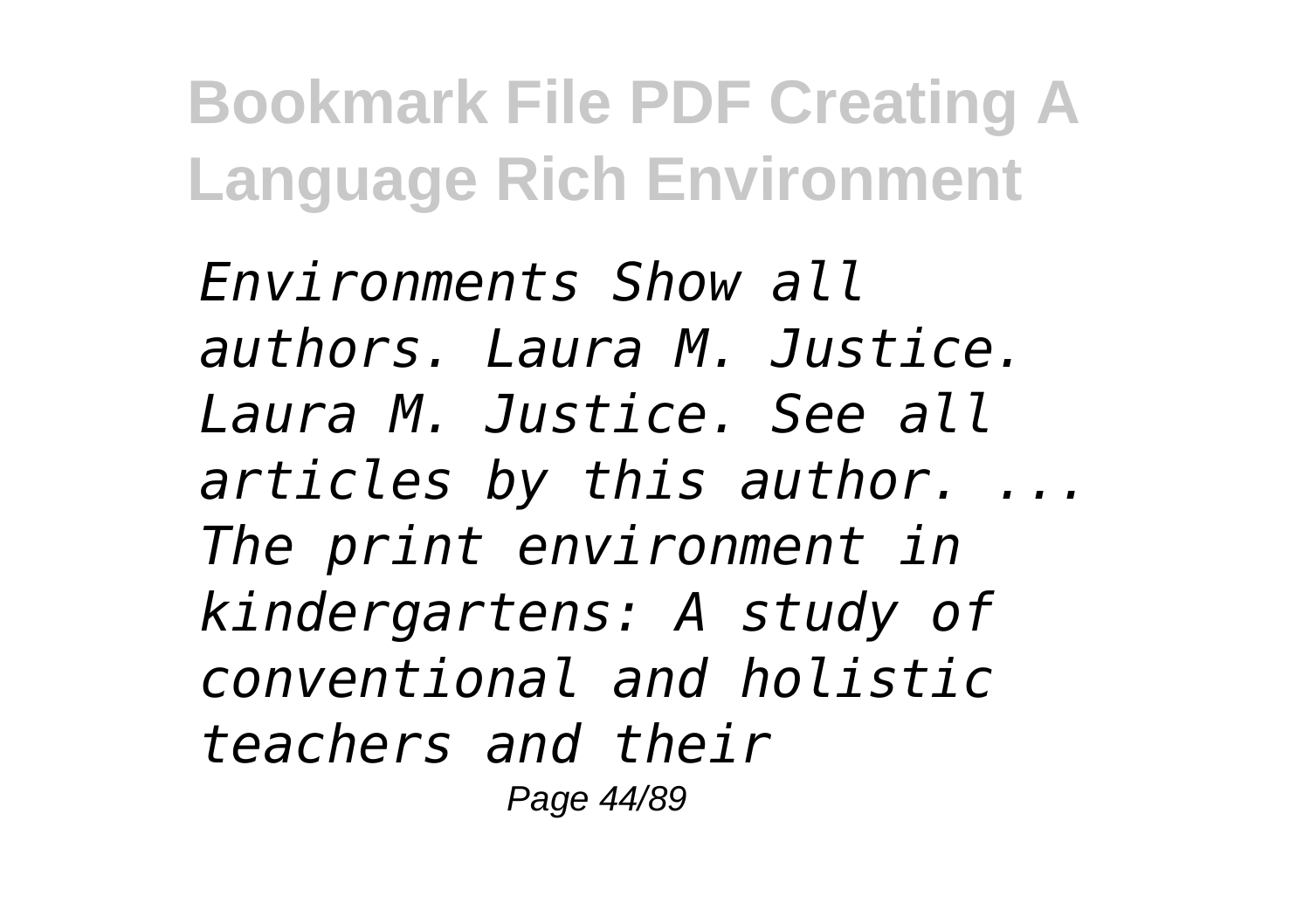*classrooms in three settings.*

*How To Create A Language-Rich Environment At Home Creating a Language-Rich* Page 45/89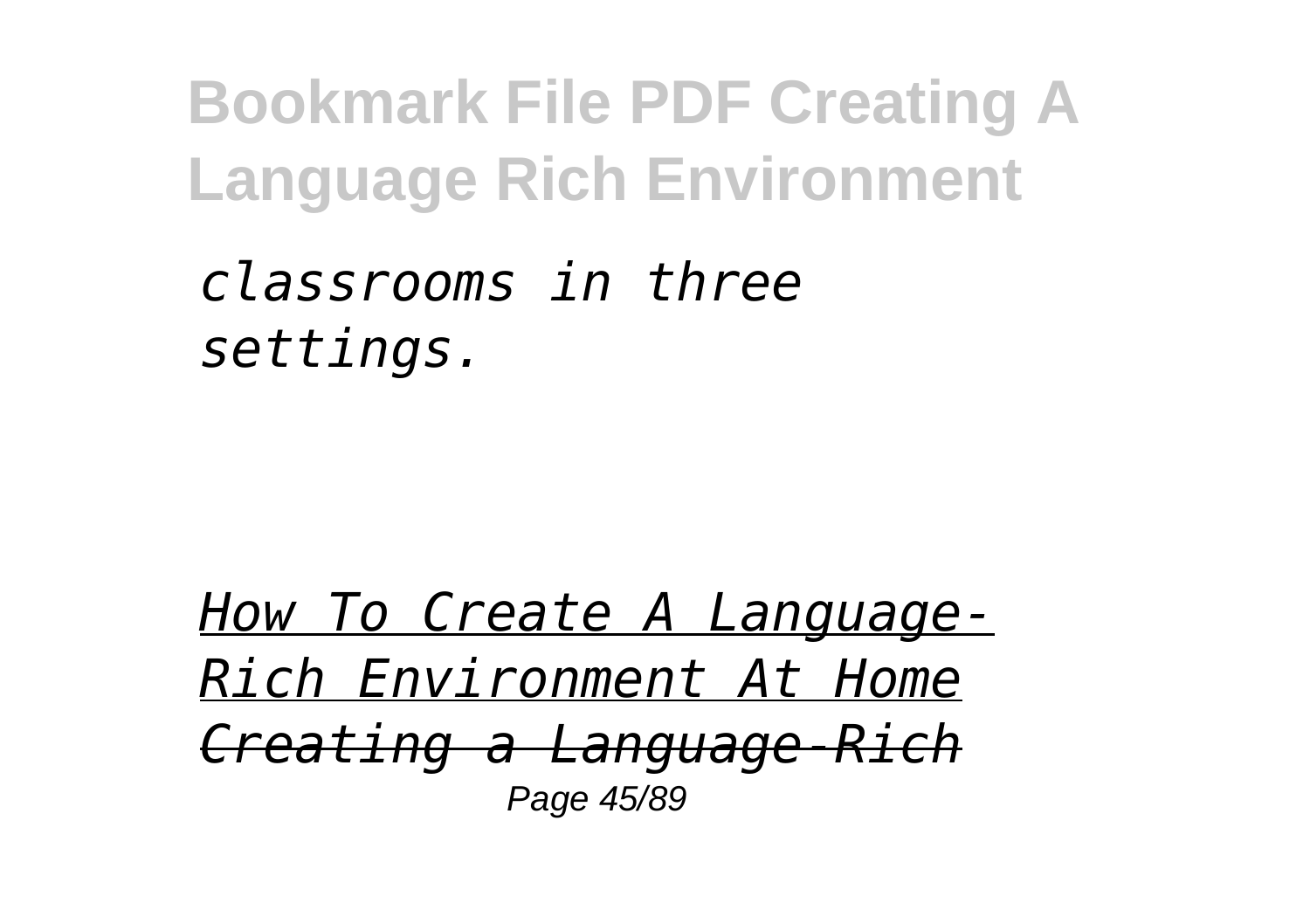*Environment Supporting Oral Language Development in a Language-Rich Environment Growing Together: Creating Language-Rich Environments Implementing a \"Language Rich Environment\" Creating a Language Rich Environment* Page 46/89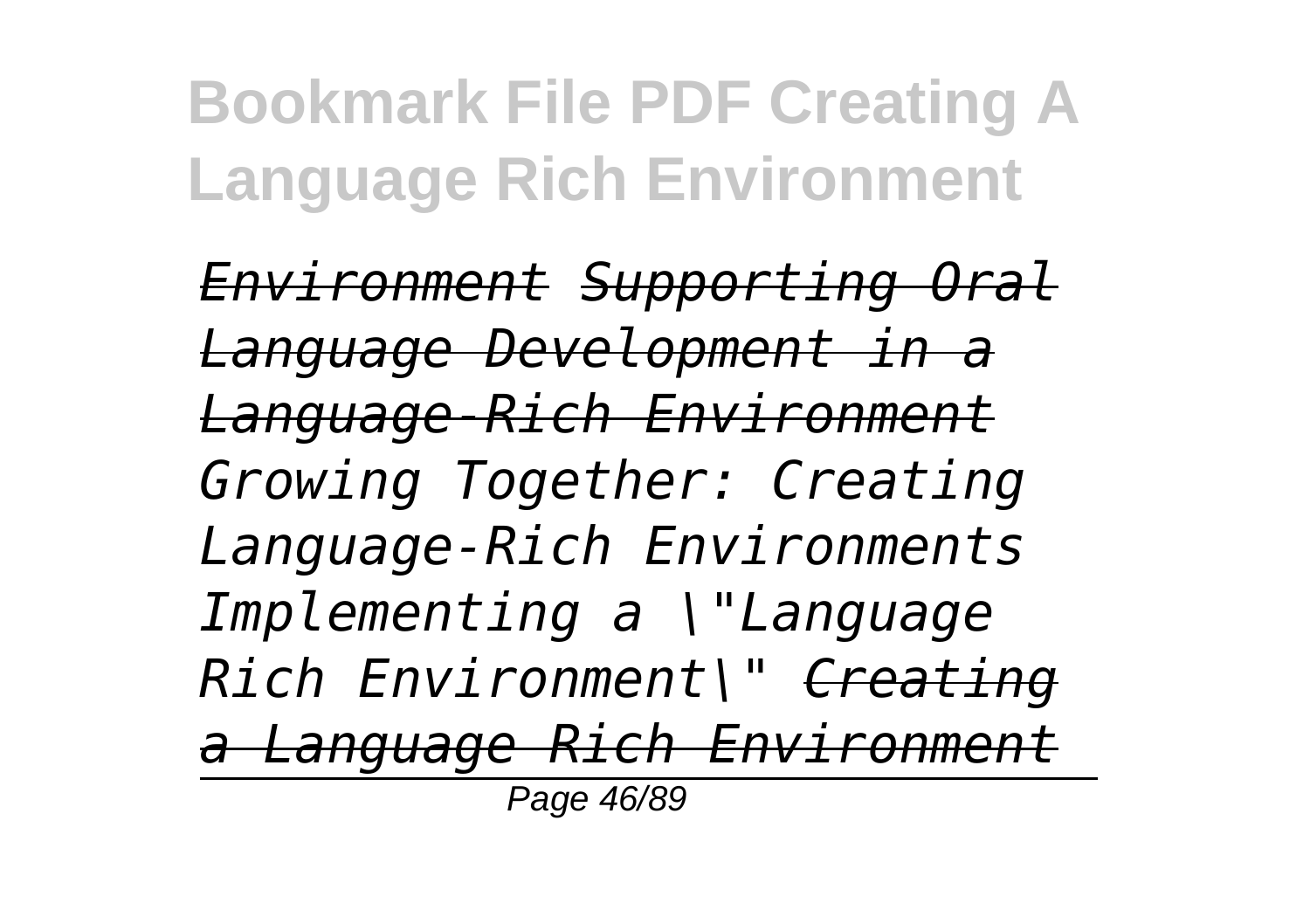*7 Steps to Building a Language Rich Classroom Developing oral language skills in preschool children Strategy for creating language- rich environment How to Create a Literacy rich environment Tip* Page 47/89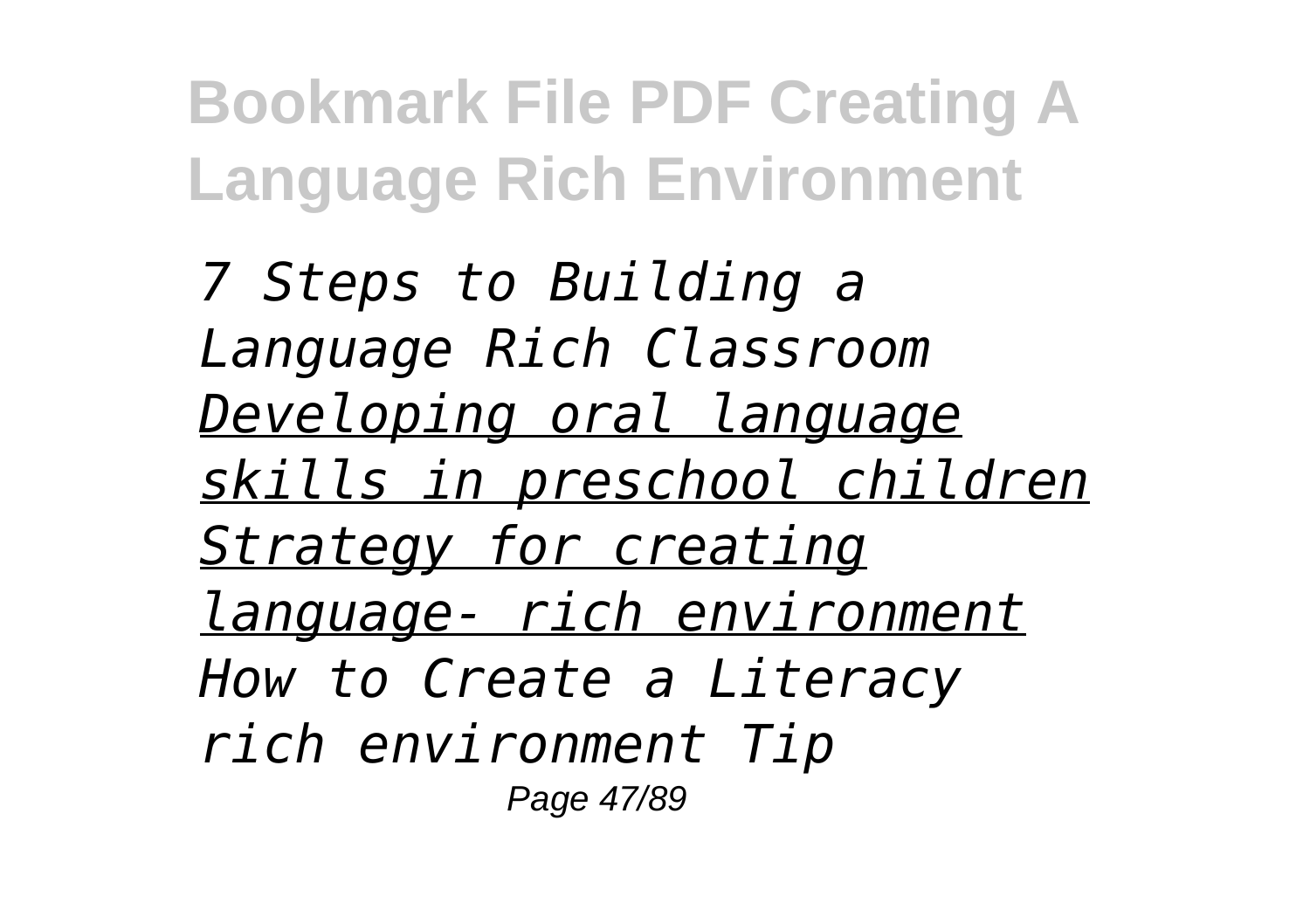*Tuesday: Creating a Language Rich Environment HOW TO TEACH A BABY TO TALK | Speech Activities for Babies \u0026 Toddlers | Tips for Parents | CWTC My classroom ...Print rich environment Teaching Students Synthesis* Page 48/89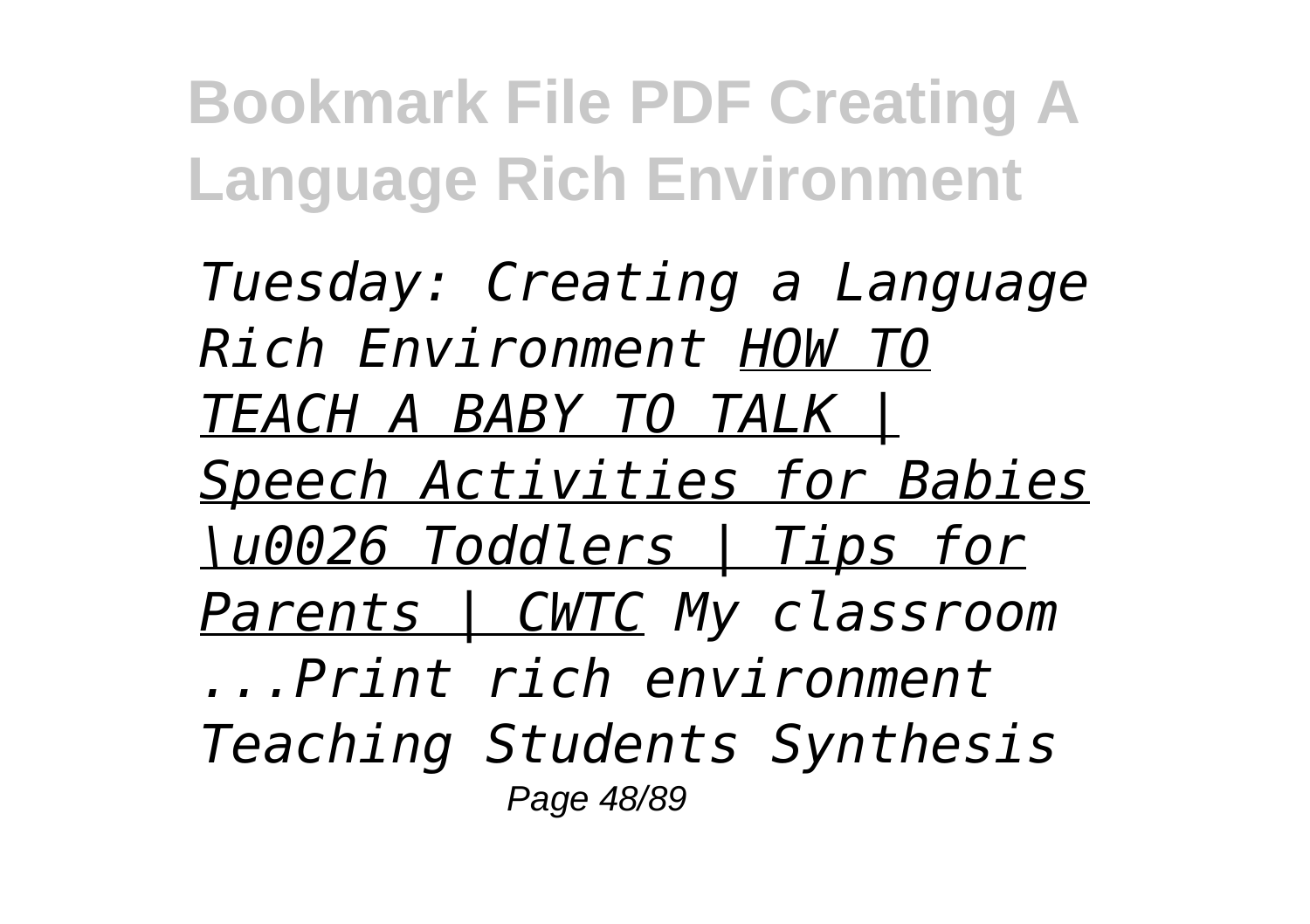*in Reading Using A Surprising Tool! Keeping Your Book Title? | 3 Books, 3 Experiences MONTESSORI AT HOME: Toddler Language Cards Top talking tips for early years practitioners* Page 49/89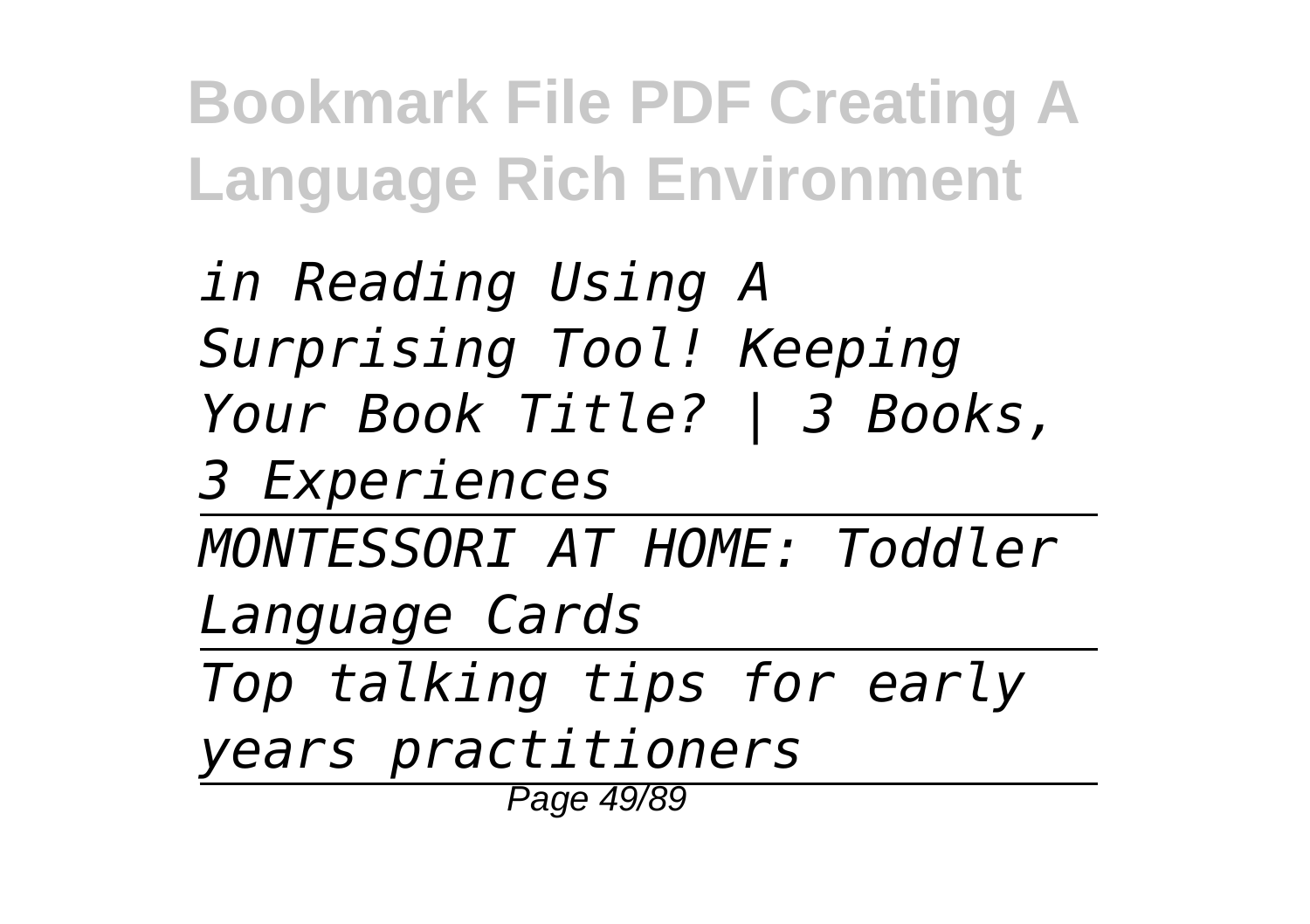*Morning Circle at Preschool The Montessori Language Program Social Worldbuilding in Books How to Write a Book Proposal Authors Beware of This Big Book Editing Problem How to Create A Language For Your Book* Page 50/89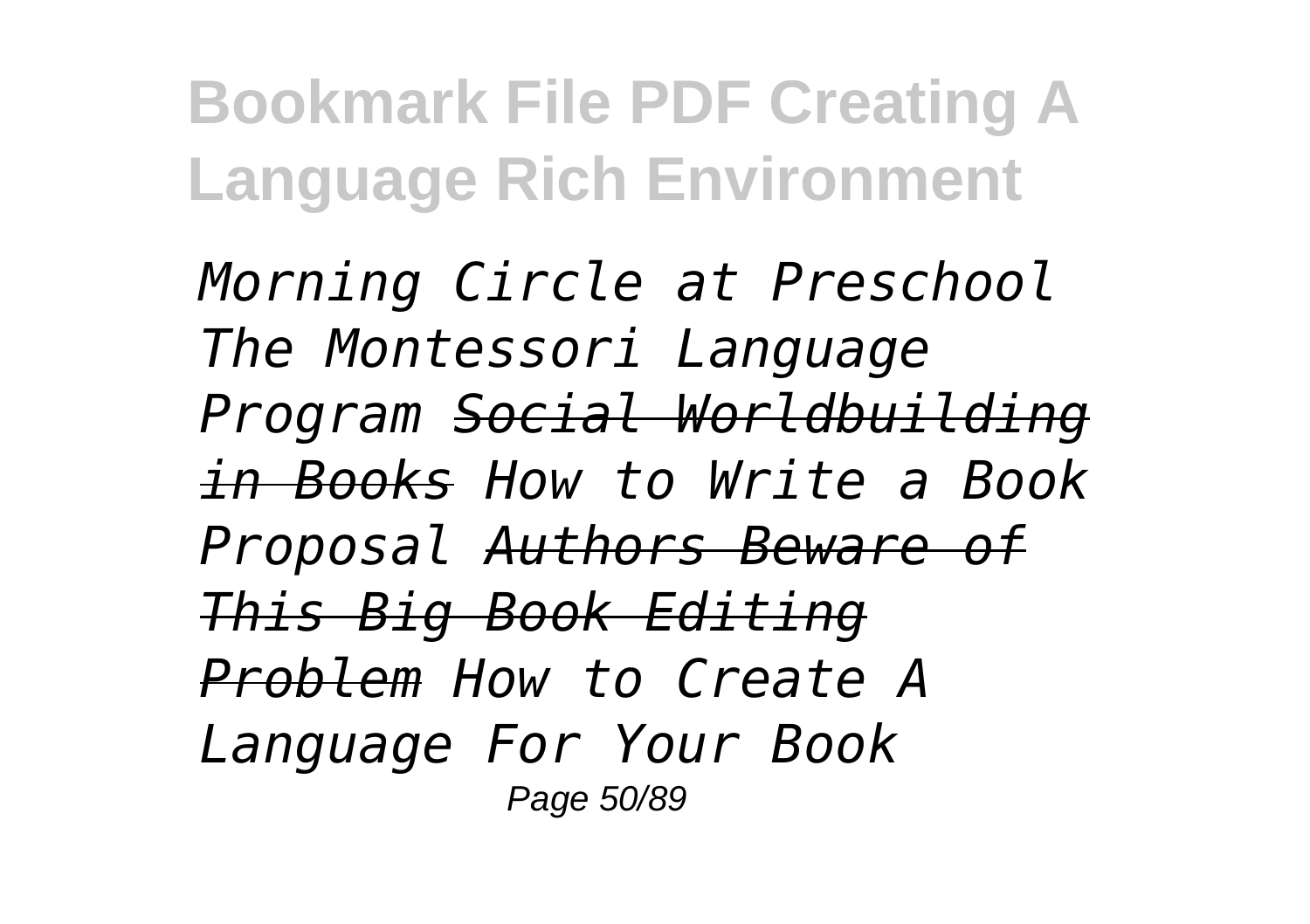*Language Rich Classrooms CREATING A LITERACY ENVIRONMENT AT HOME AND IN THE CLASSROOM FOR A PRINT RICH ENVIRONMENT Language Rich Learning Environments Creating a Literacy Rich Environment language rich* Page 51/89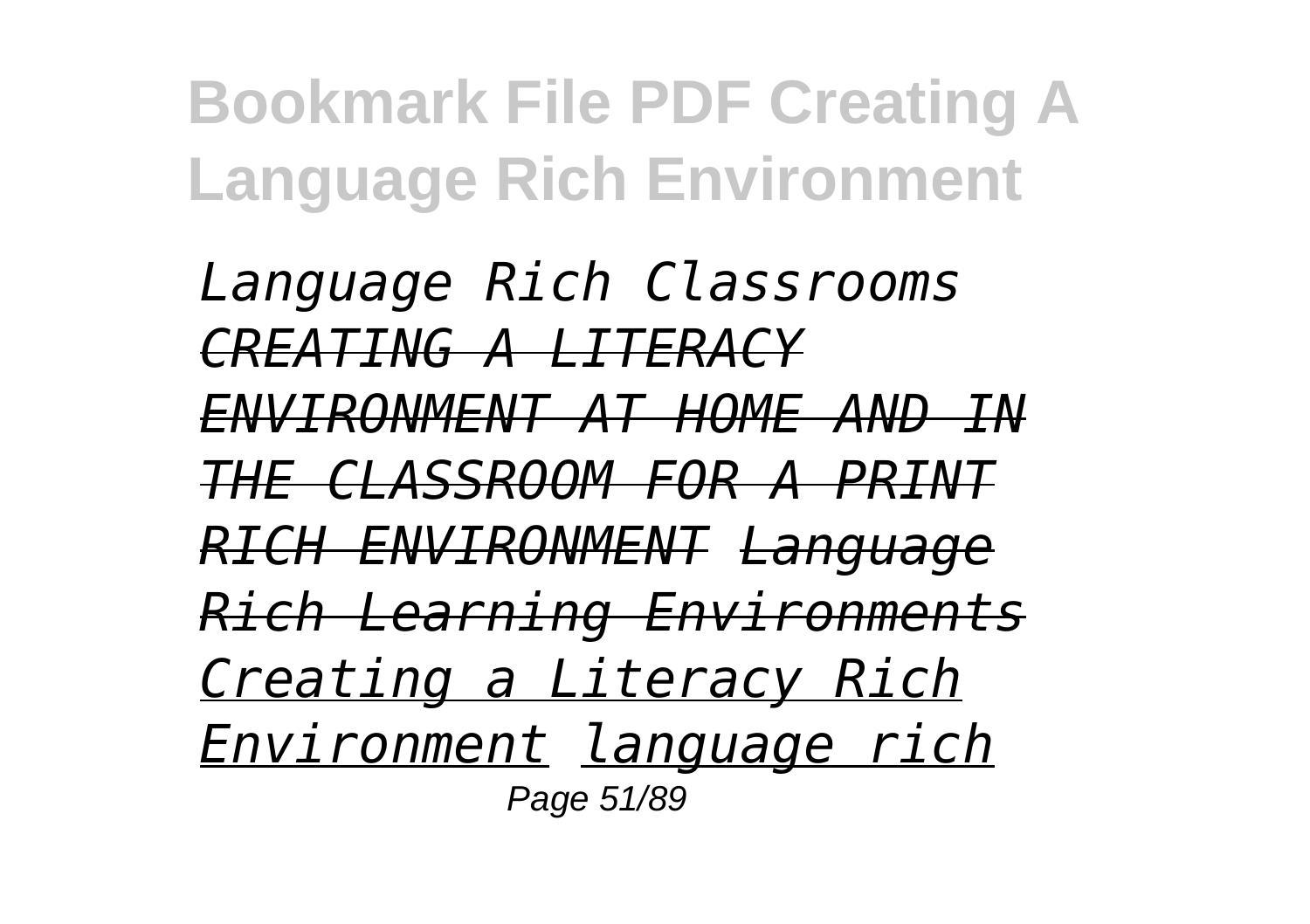## *environment*

*How To Teach Reading the Montessori Way Part 1: Creating a Language Rich Environment, the Sound Game Creating a Language Rich Environment Creating A Language Rich Environment* Page 52/89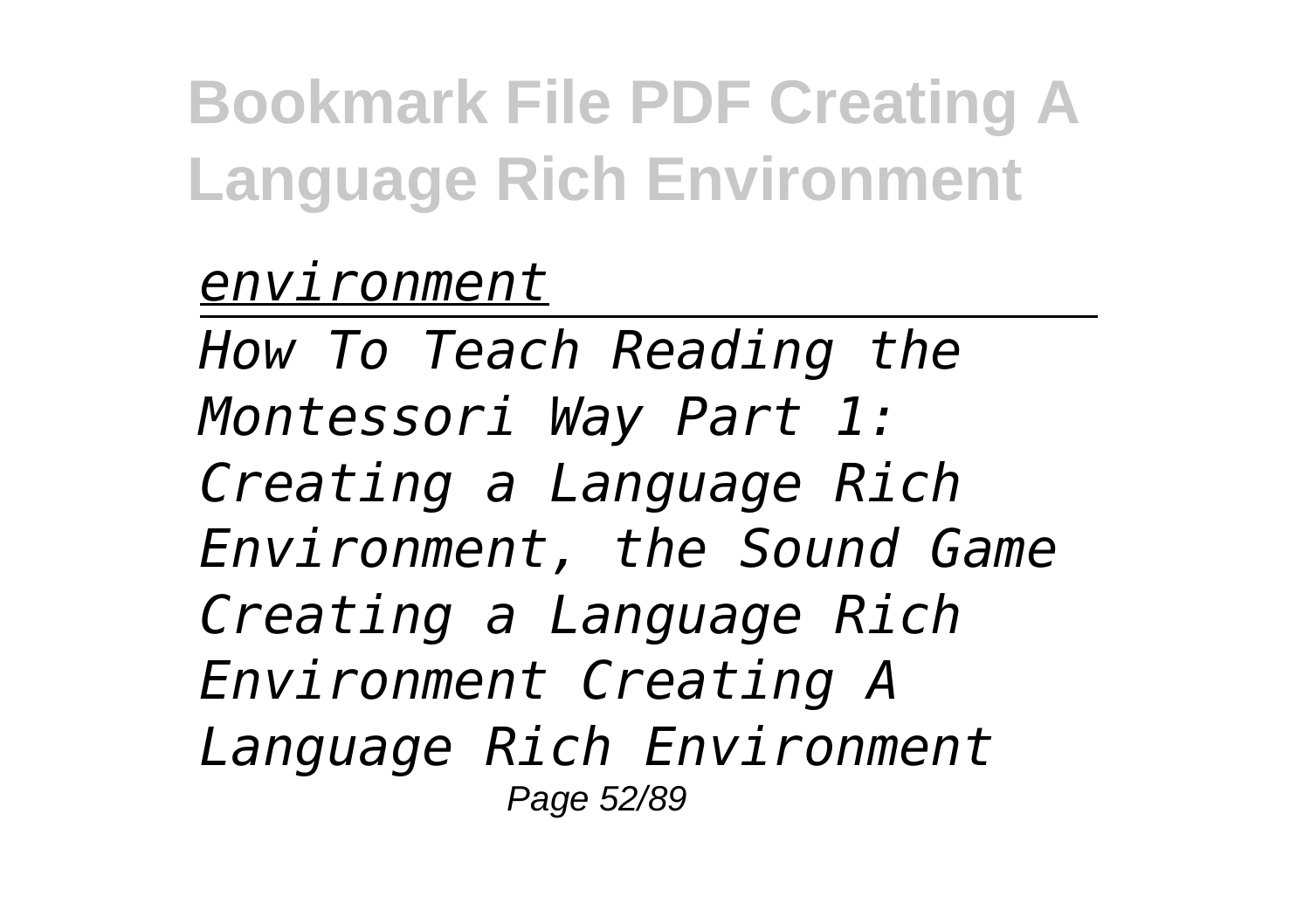*A language-rich classroom has many different layers and I believe the key to each is student engagement. If your goal is to create a language-rich environment, student exposure to language should be meaningful,* Page 53/89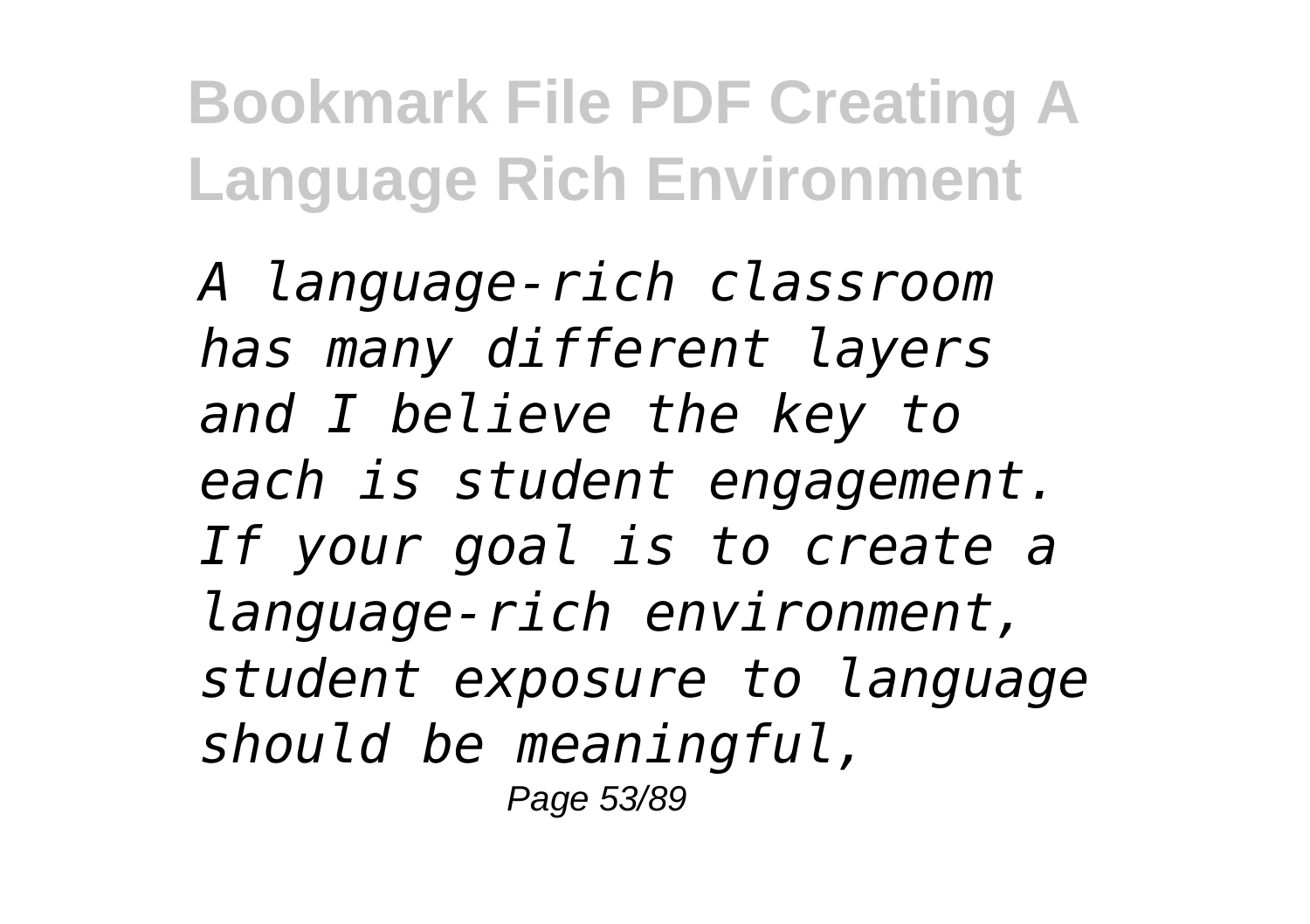*deliberate, repetitive and engaging — meaning it directly involves the students as active participants.*

*12 Steps to Creating a Language-Rich Environment |* Page 54/89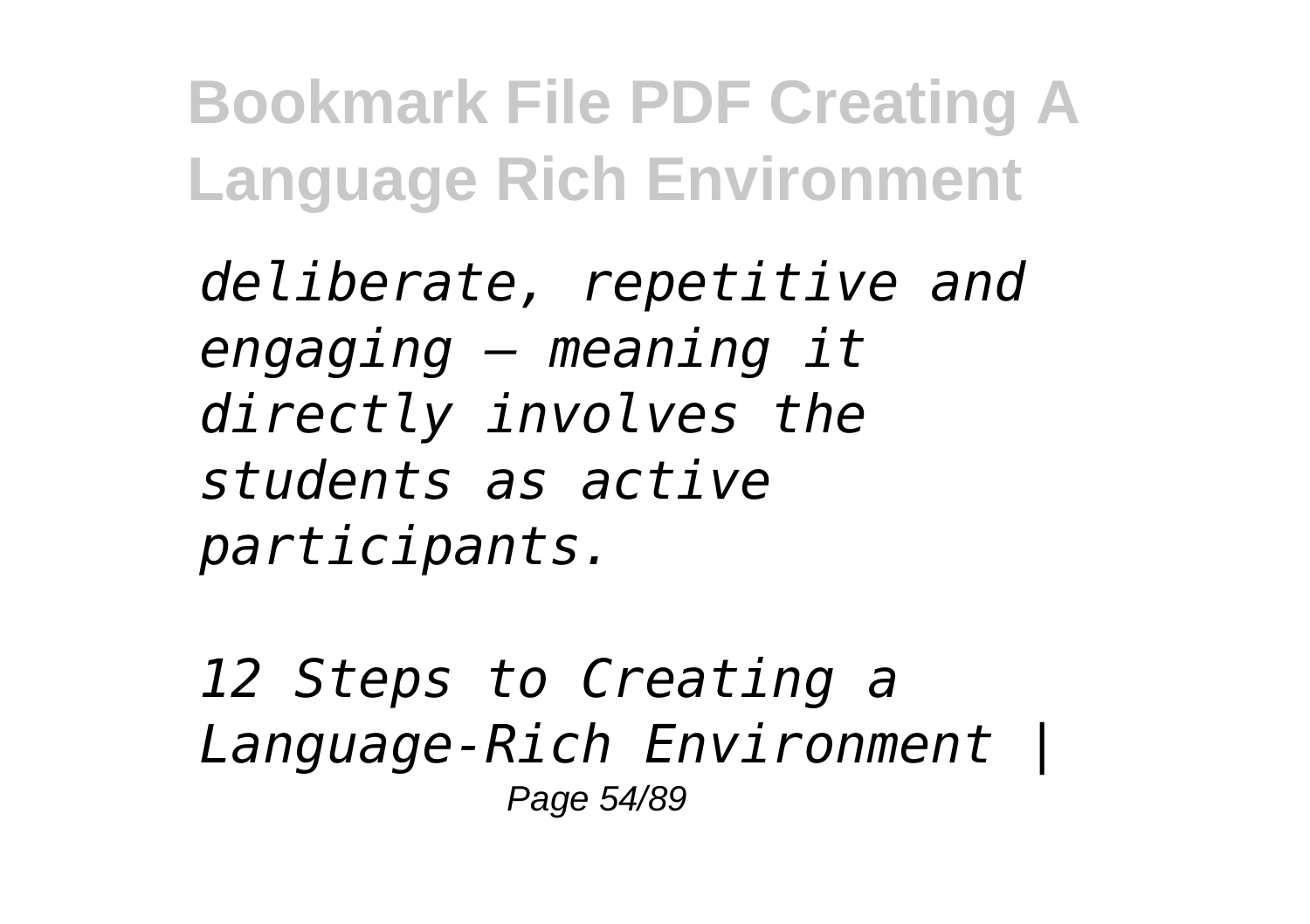*Scholastic Here are three ideas for educators to support a language rich environment: One of the most simple and powerful ways to expose children to new words and rich language is through* Page 55/89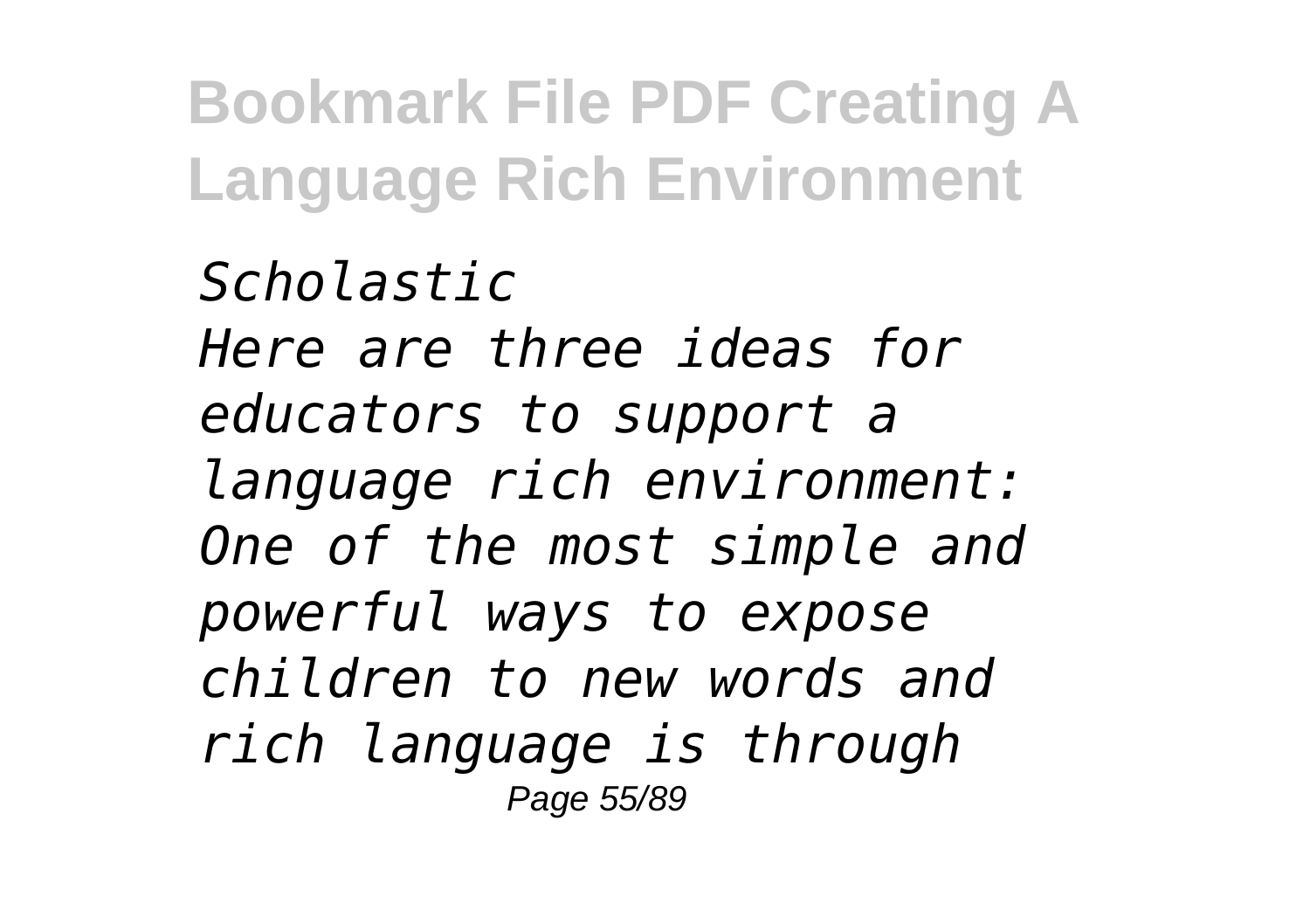*book reading. Research has found that hearing one book a day can expose a child to nearly 300,000 words from birth to age 5.*

*Creating a Language Rich Environment – AnthroMed* Page 56/89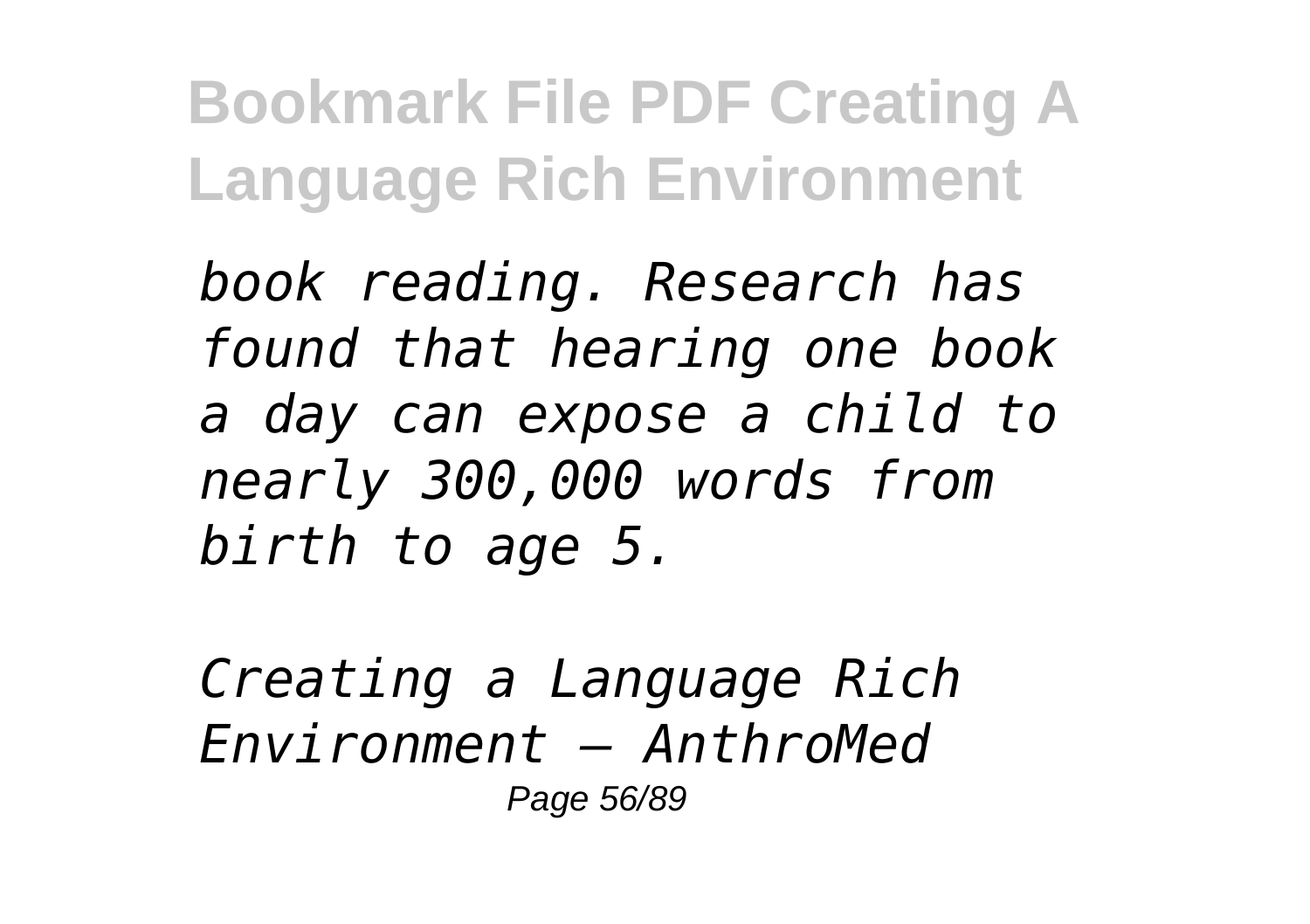*Education How to create a language rich environment TOP TIPS. Reduce the number of questions you ask children. Asking children questions puts unnecessary pressure on them to talk and... Follow* Page 57/89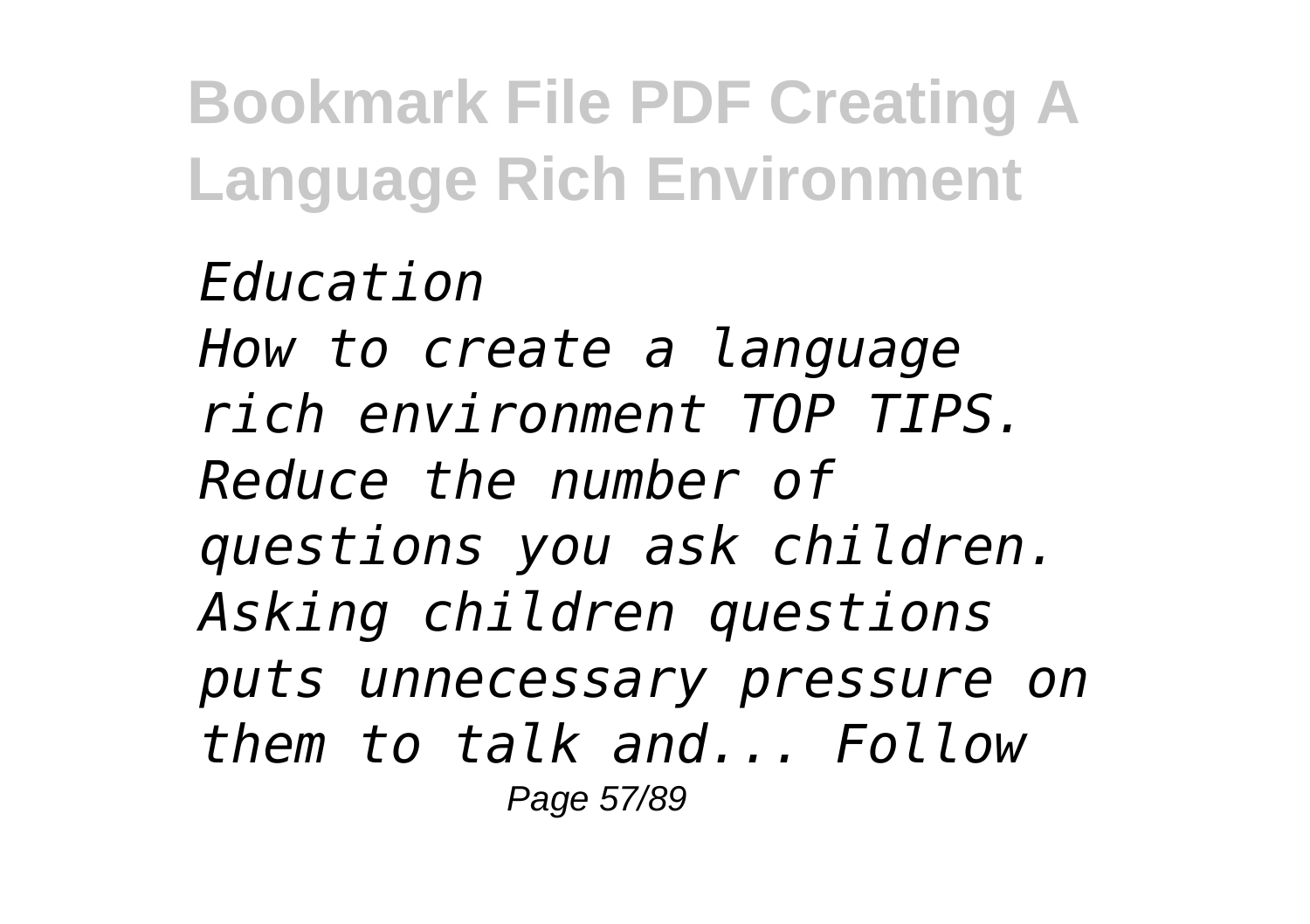*the child's interests. Children learn best when they are already interested in an activity. By getting on the... Use ...*

*How to create a language rich environment |* Page 58/89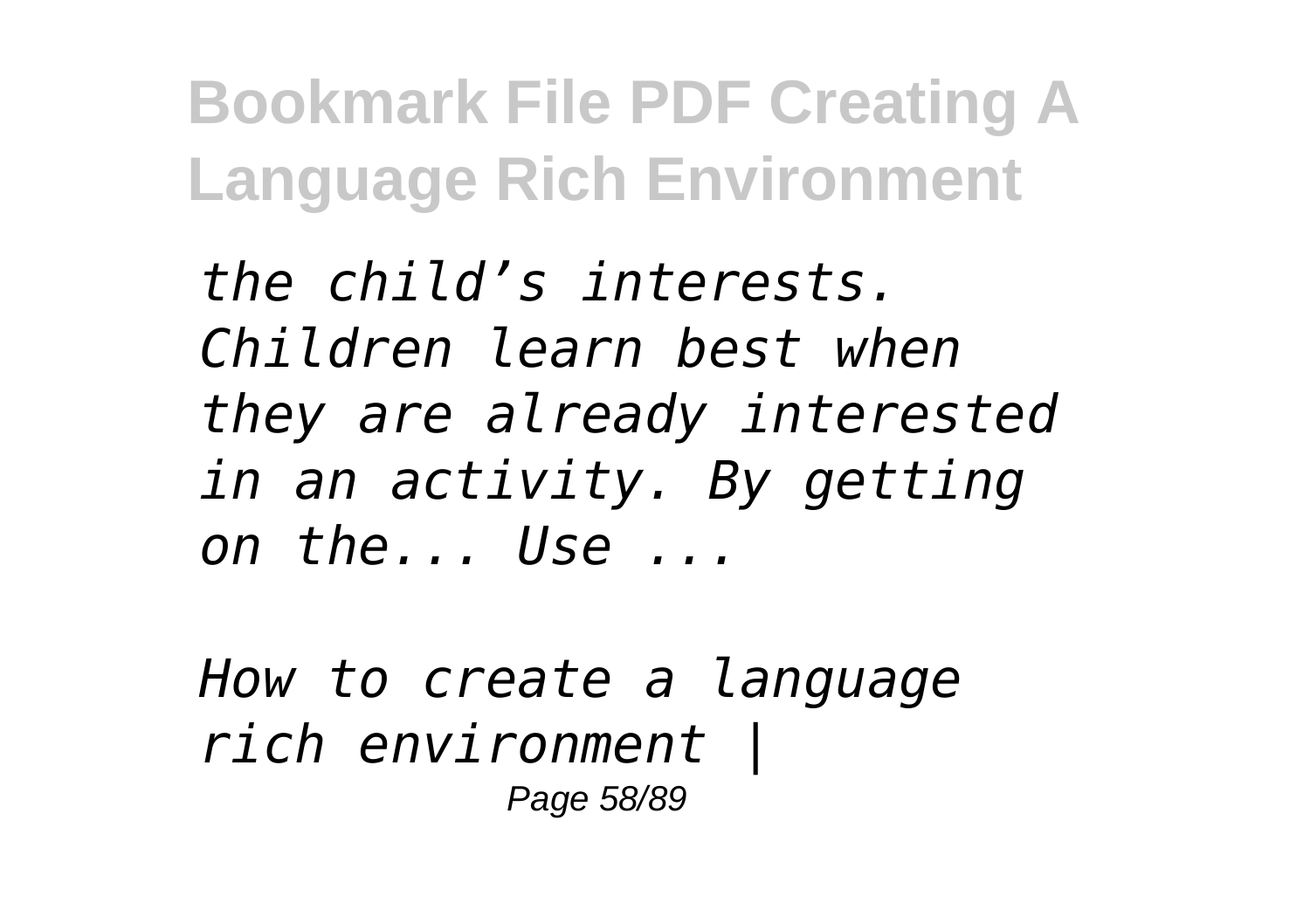*Parenta.com Part one of this two-part series is all about how to provide the best languagerich environment and adult interactions for speech and language development. Diana and Jo explain why early* Page 59/89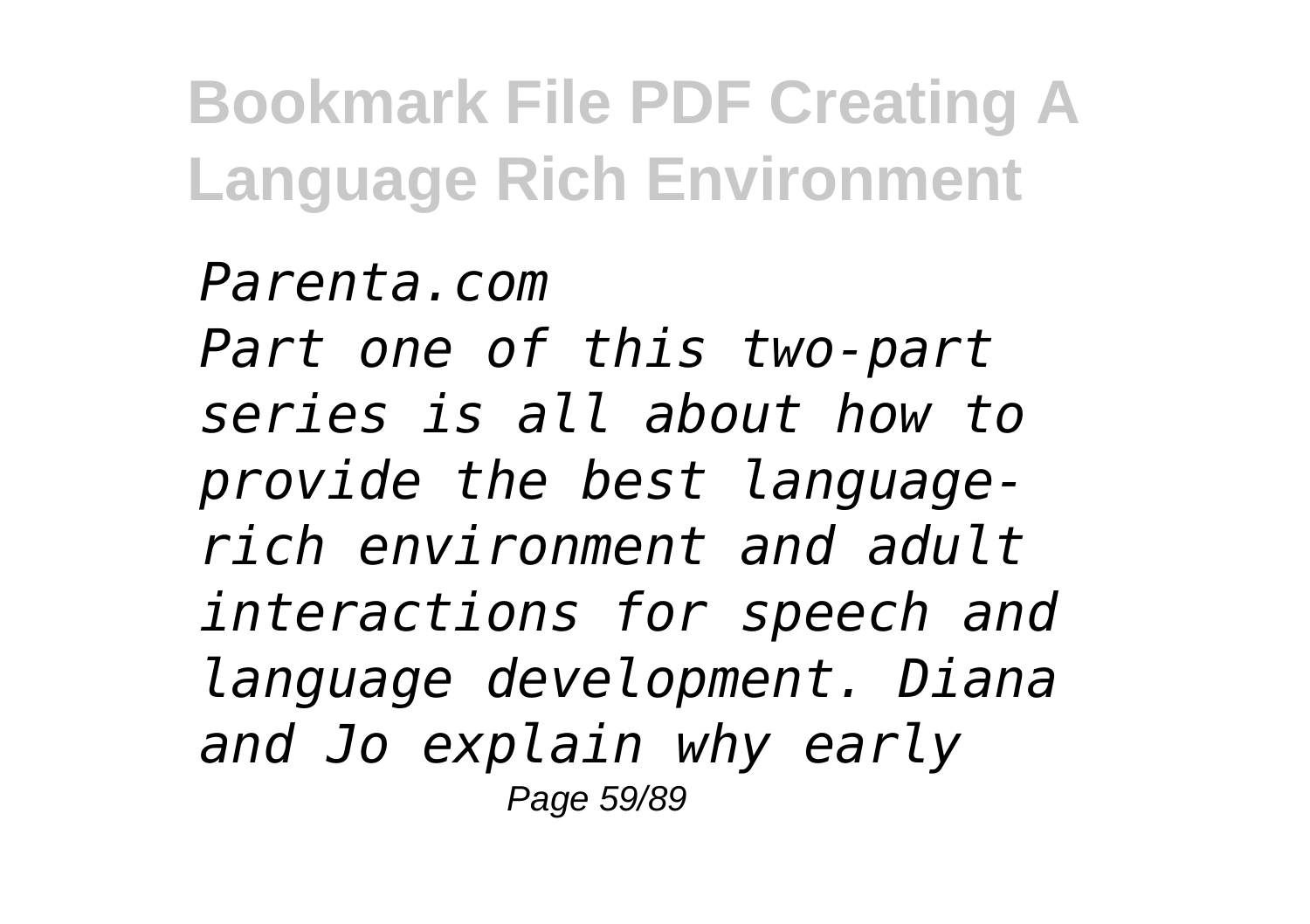*years plays such a crucial role in development and give you ideas for how to structure some improvements.*

*How to Provide a Language-Rich Environment in the Early ...*

Page 60/89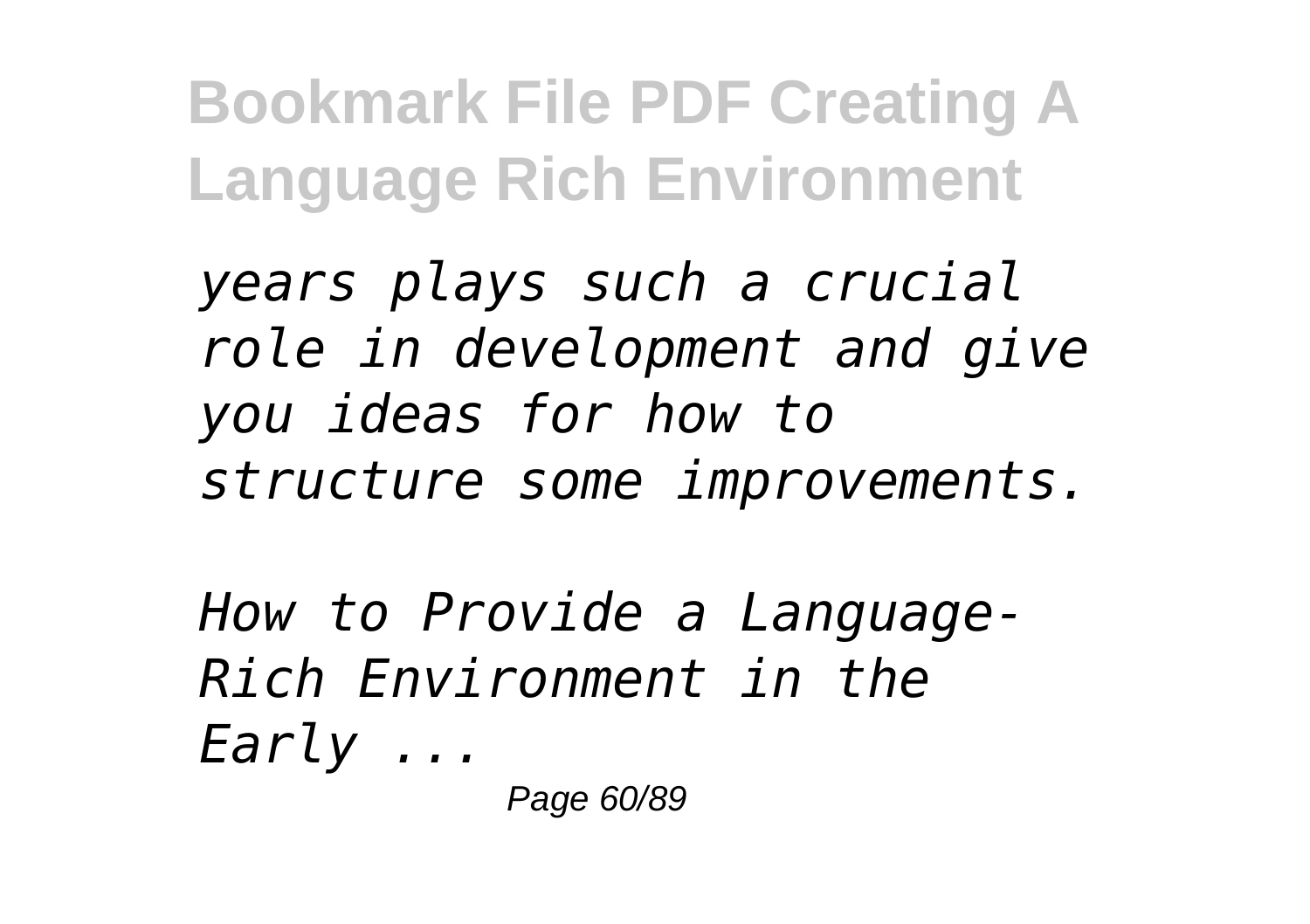*Creating a Language Rich Environment 1. Slow down and be truly present in your interactions as much as possible. Put down the phone, close the computer, and... 2. Talk to your child throughout everyday* Page 61/89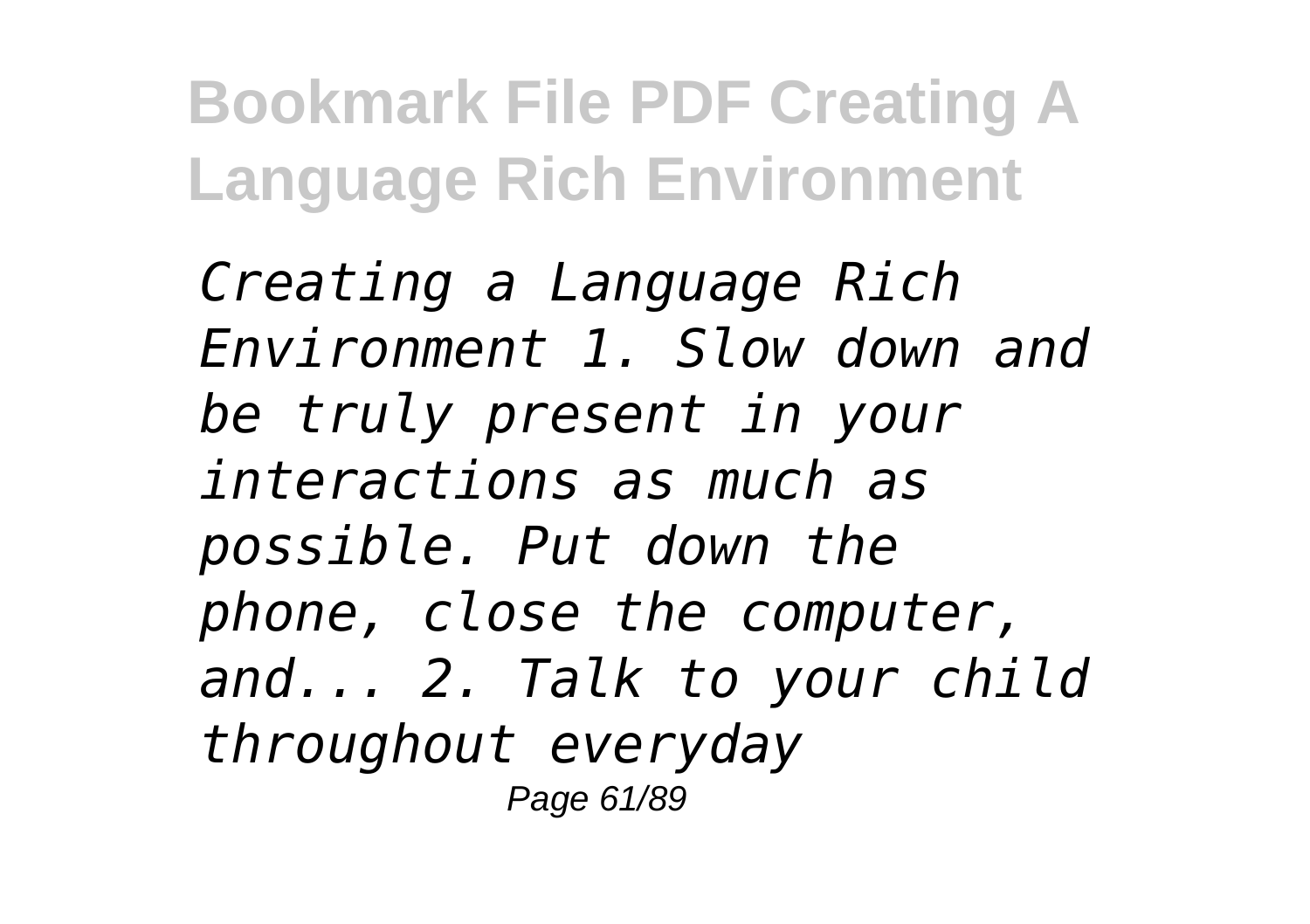*activities 3. Follow your child's lead in everyday activities. Believe it or not, this can be ...*

*20 Tips for Creating a Language Rich Environment for Your ...* Page 62/89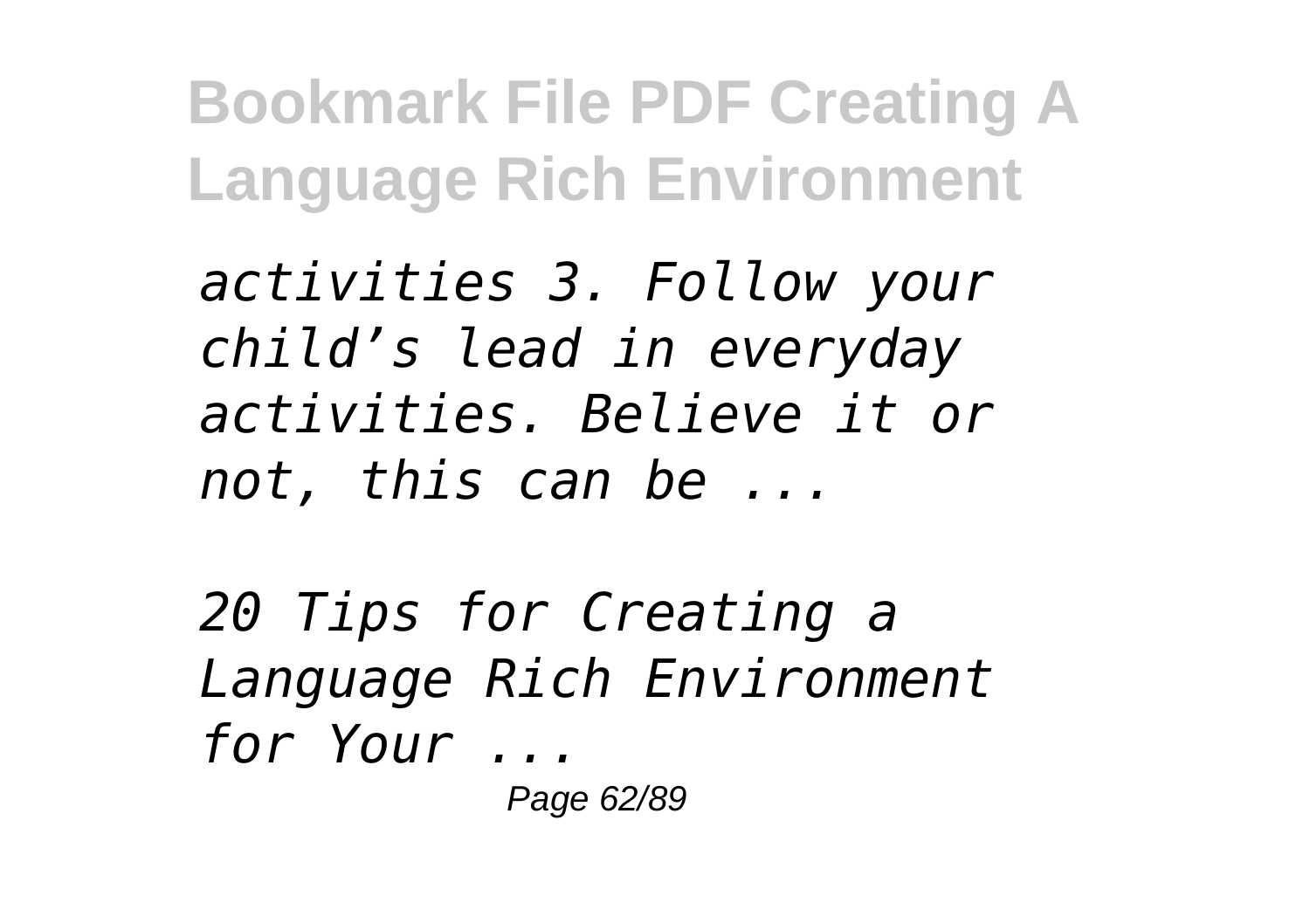*Building a language rich environment is about using every opportunity to use language, to interact, to share a focus, to talk, to take turns. Building a language rich environment is also about building a* Page 63/89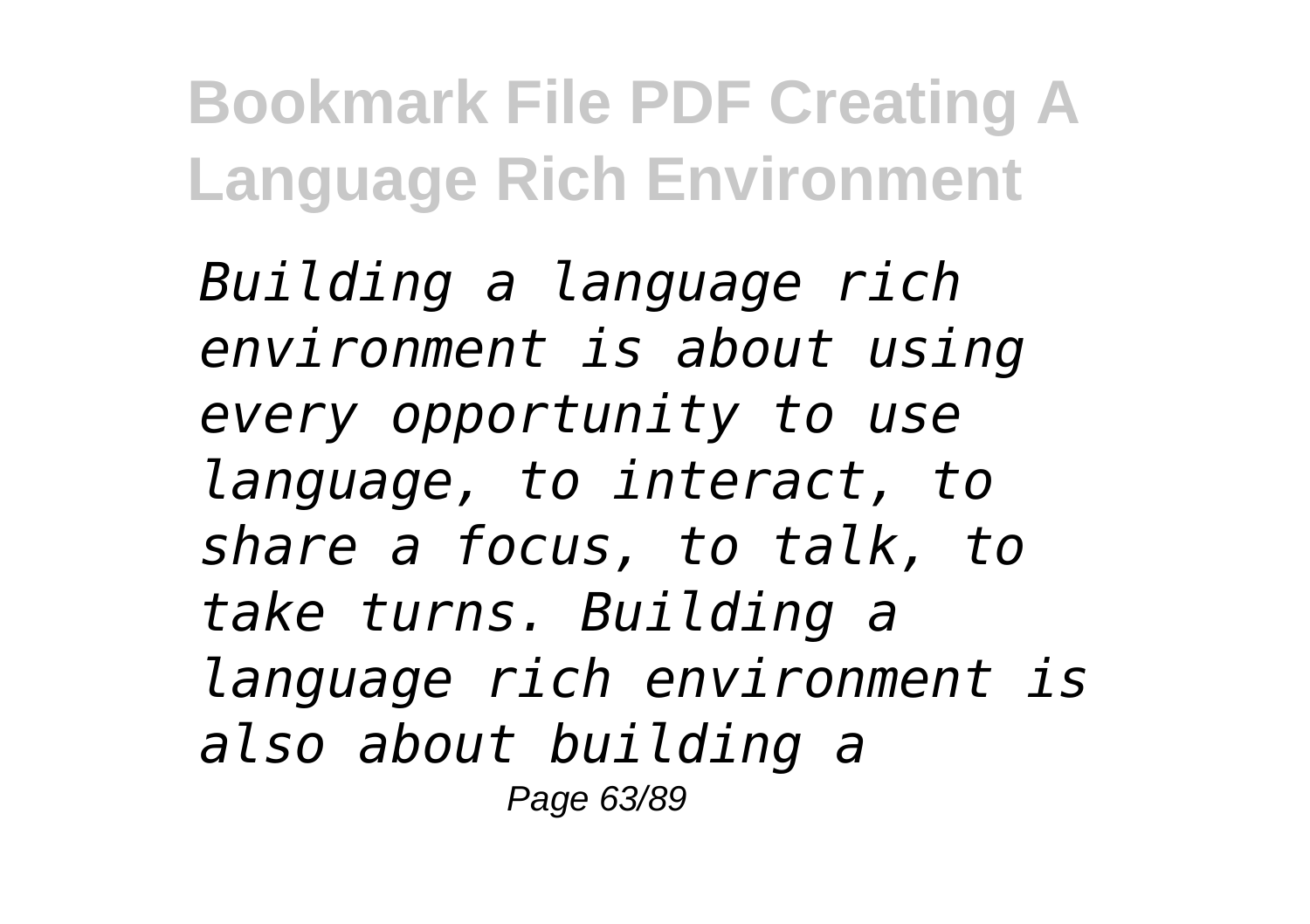*nurturing environment, giving your child love and affection and building their self-confidence.*

*Language Rich Environment | Aussie Deaf Kids spend time with, and the* Page 64/89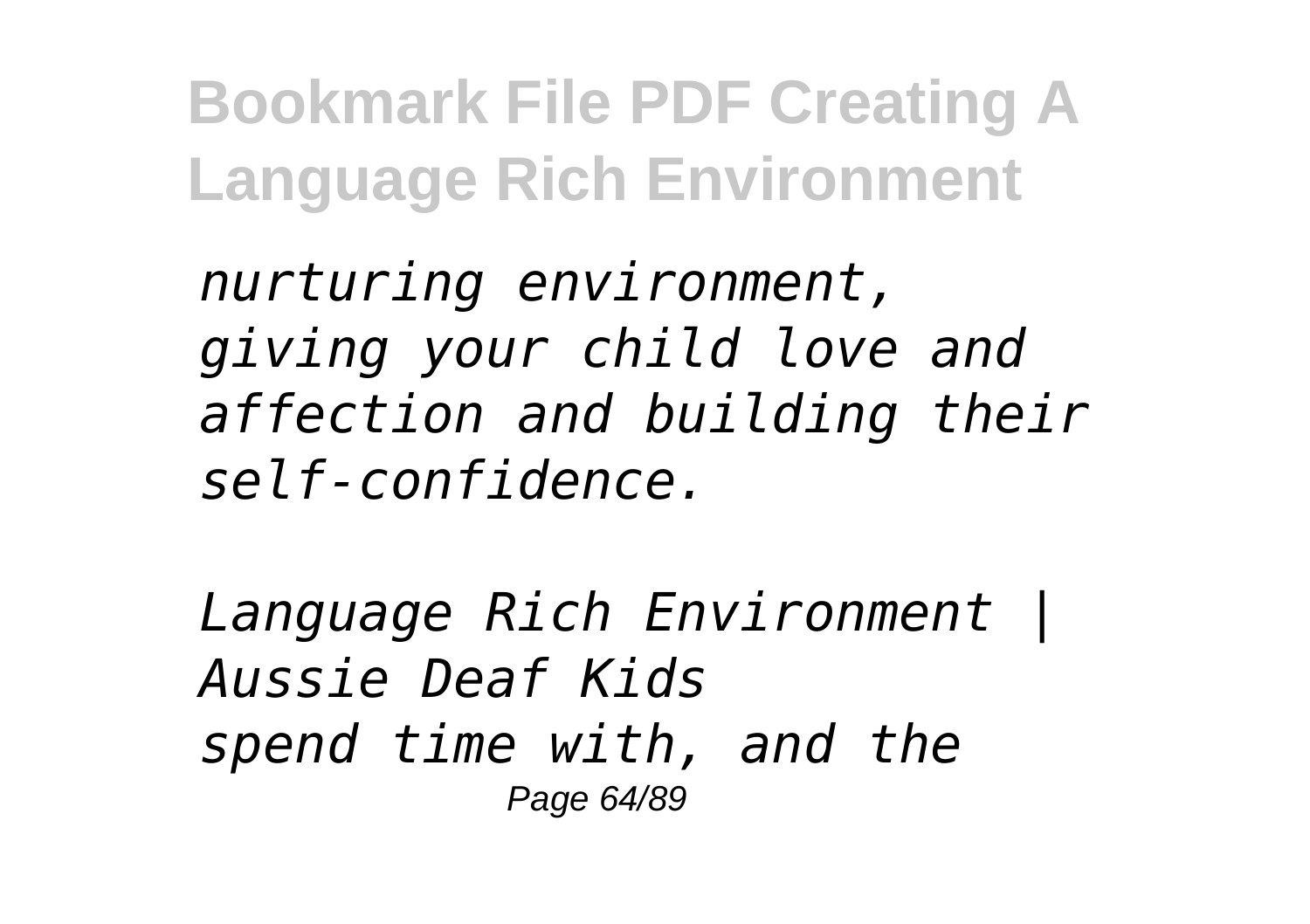*activities they do, contribute to language-rich environments. To make experiences language-rich, parents create opportunities for talking and listening with their children. The activity could be* Page 65/89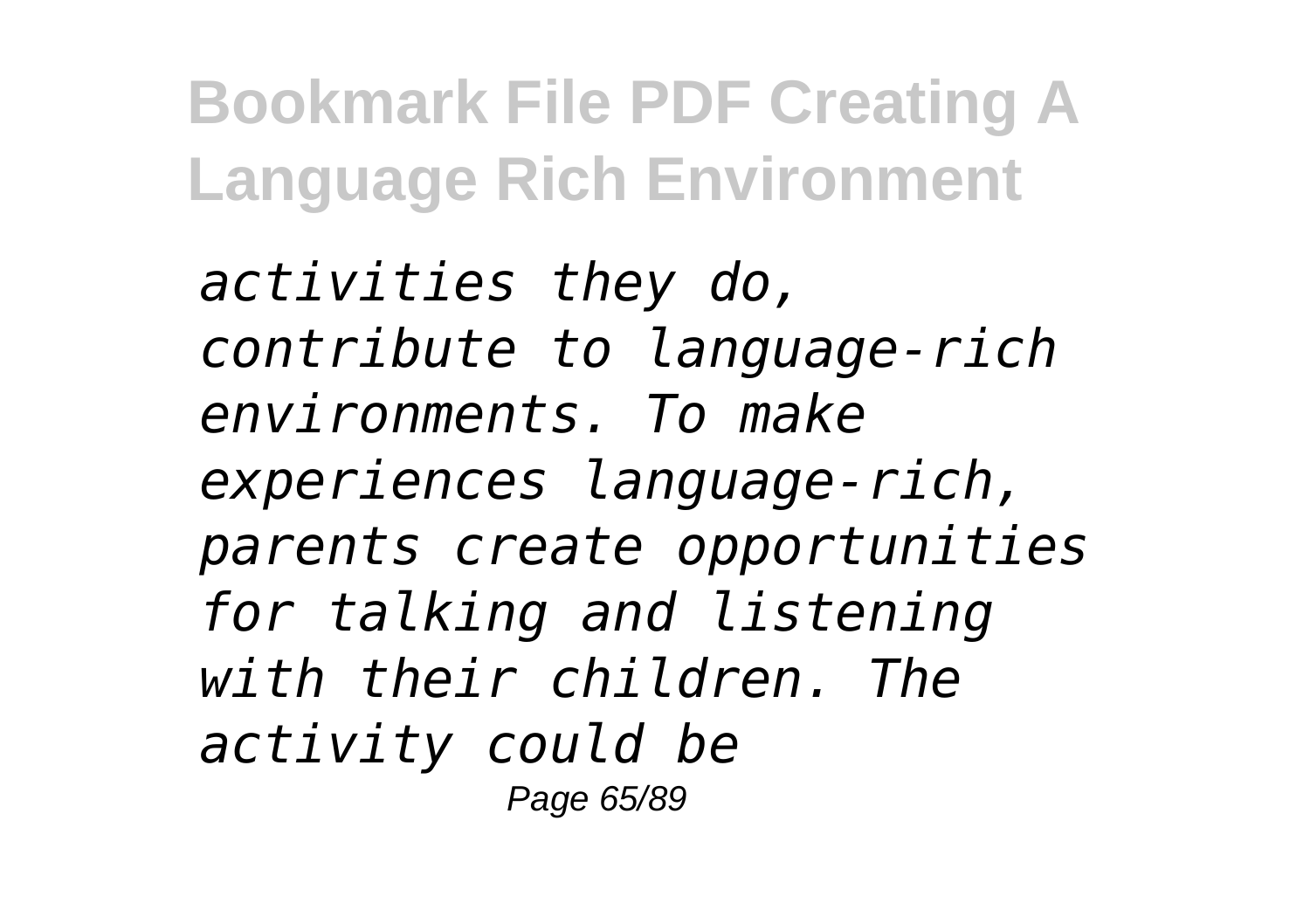*anything—the key is how it's done. Language-rich activities rely on adults nurturing and responding positively to children's communication.*

*Creating Language-rich* Page 66/89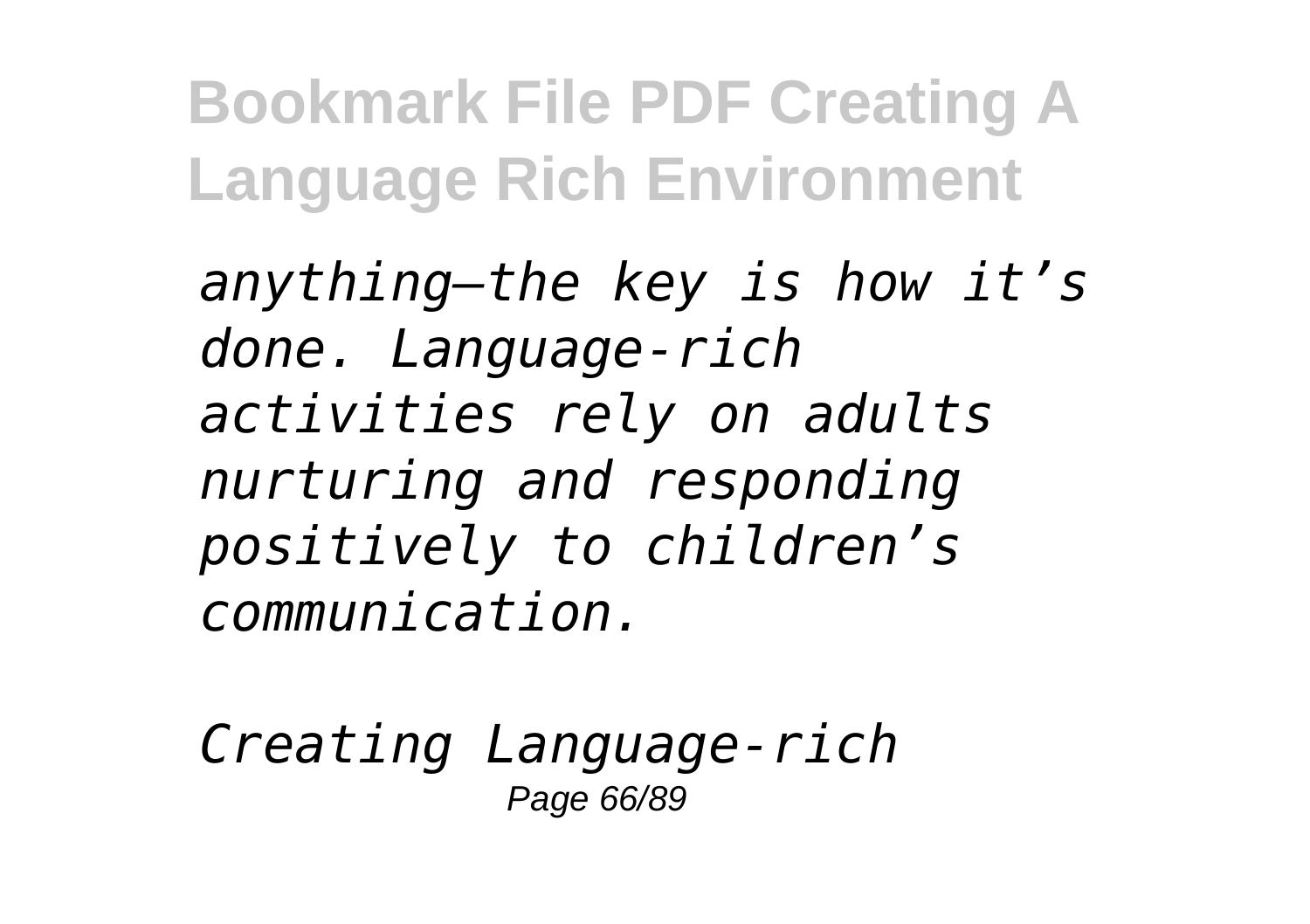*Environments Facilitators Guide Child language development happens best in a languagerich environment where parents and caregivers talk to children frequently using a wide vocabulary. I* Page 67/89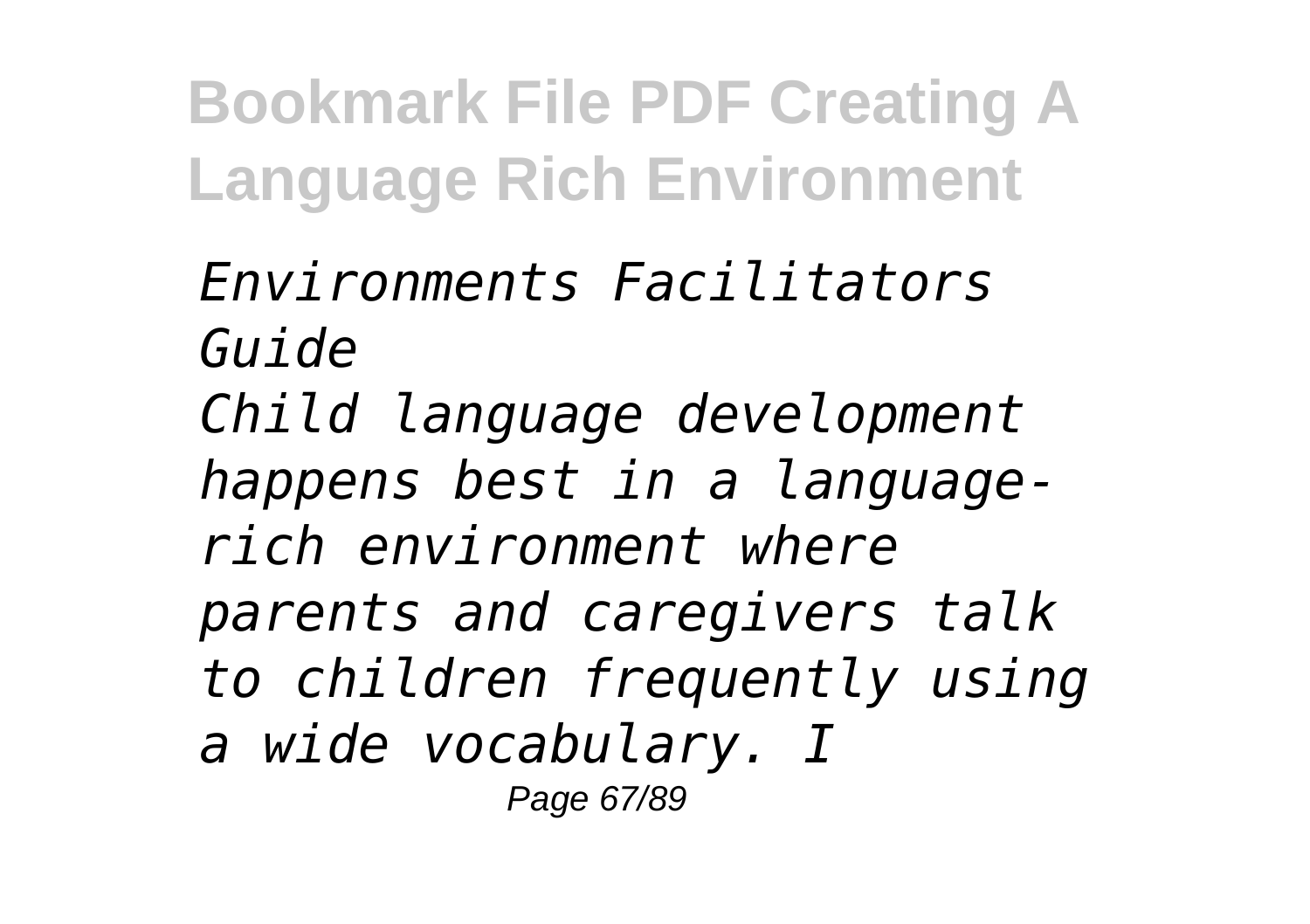*strongly encourage all the parents I work with to create a language-rich environment for their young children. A language-rich environment is pretty much what the name suggests: a setting in which the child* Page 68/89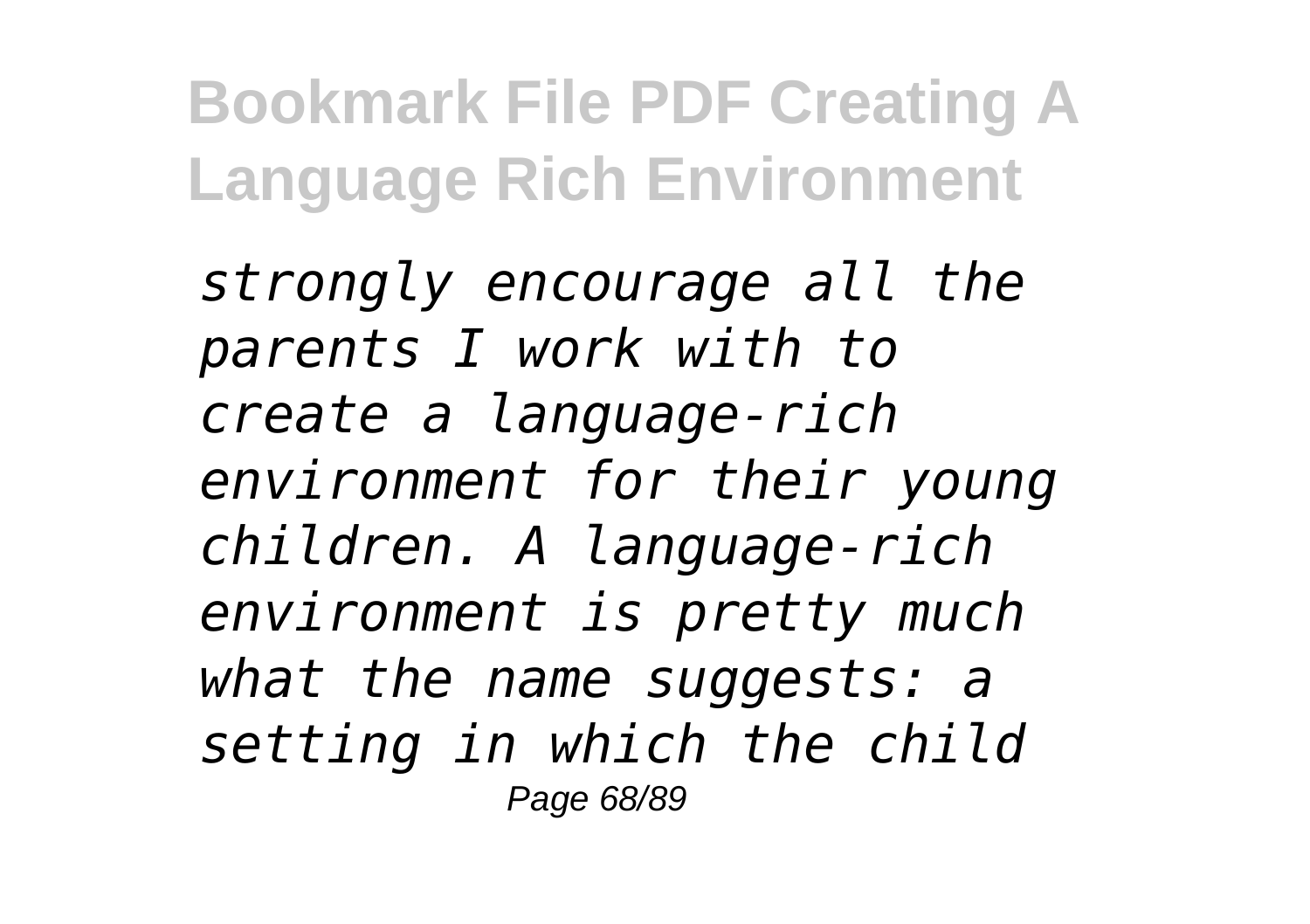*is surrounded by talk and has plenty of opportunities to communicate with others.*

*Child language development: create a language-rich environment Educators who share a* Page 69/89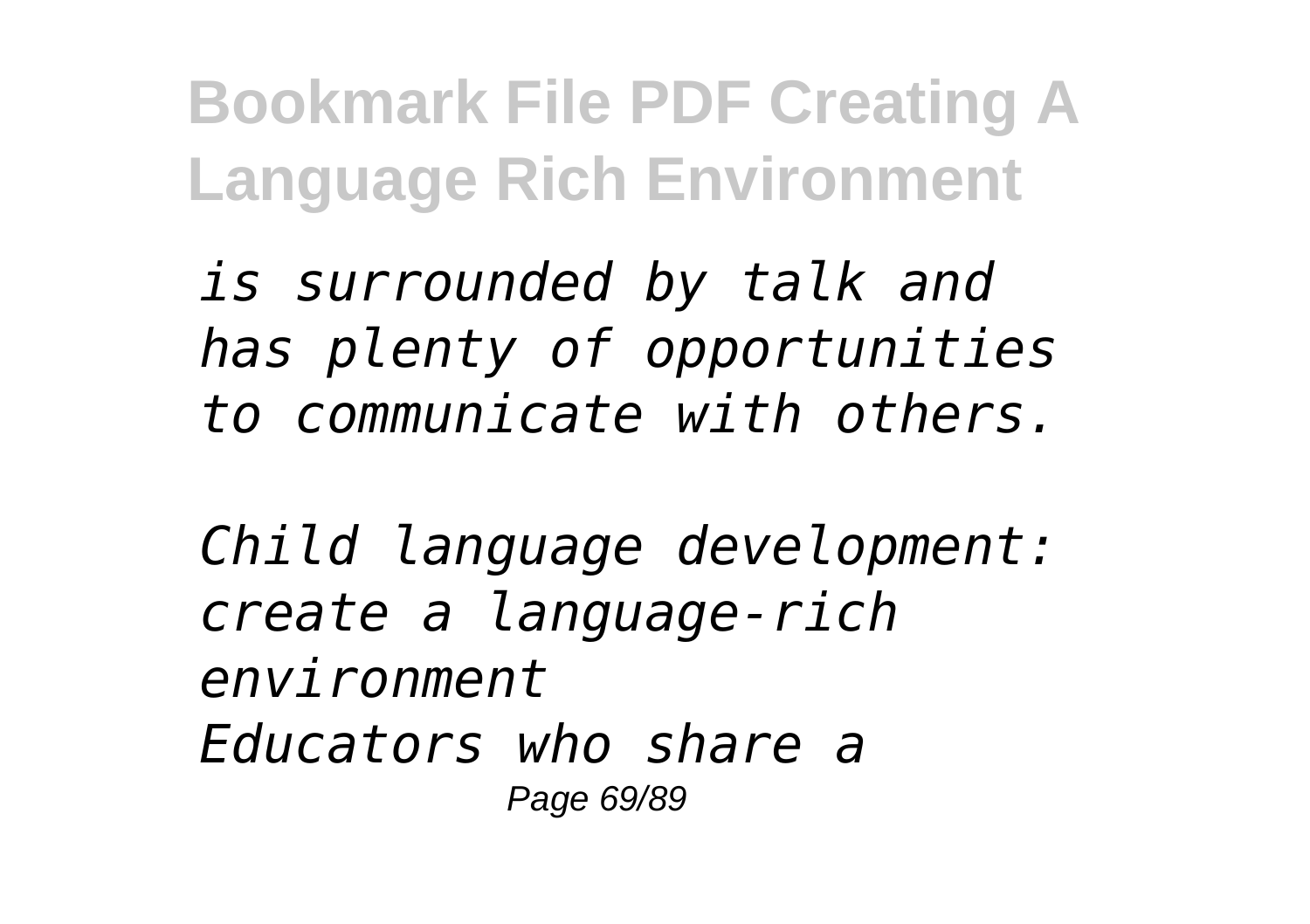*child's language attempts with parents/guardians can often ease a young child's frustration as the adults in their life create a shared context. Understanding and supporting speech and language development is* Page 70/89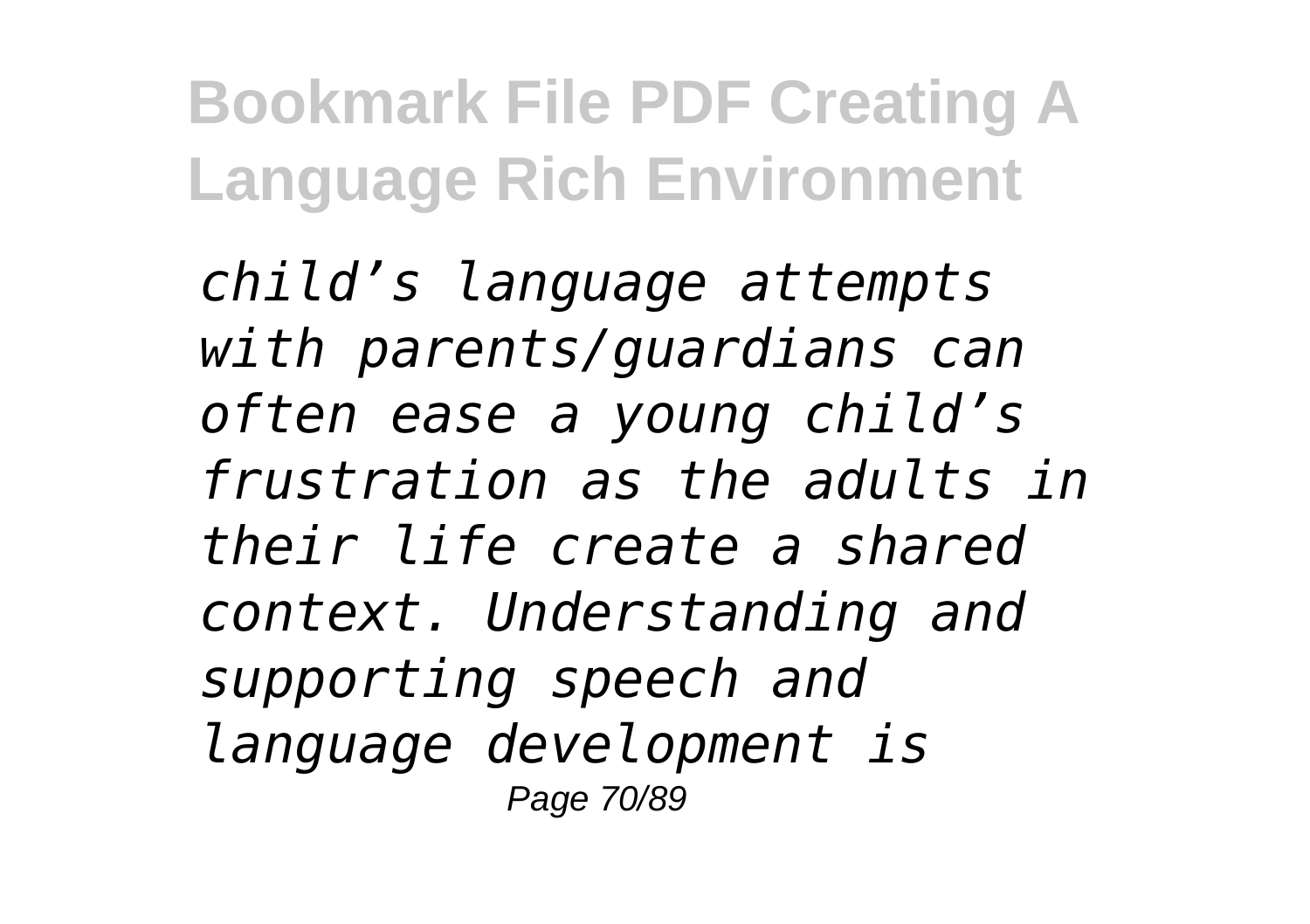*central to what early childhood educators do as part of creating a language rich learning environment.*

*The Key to Language Rich Early Childhood Education*

*...*

Page 71/89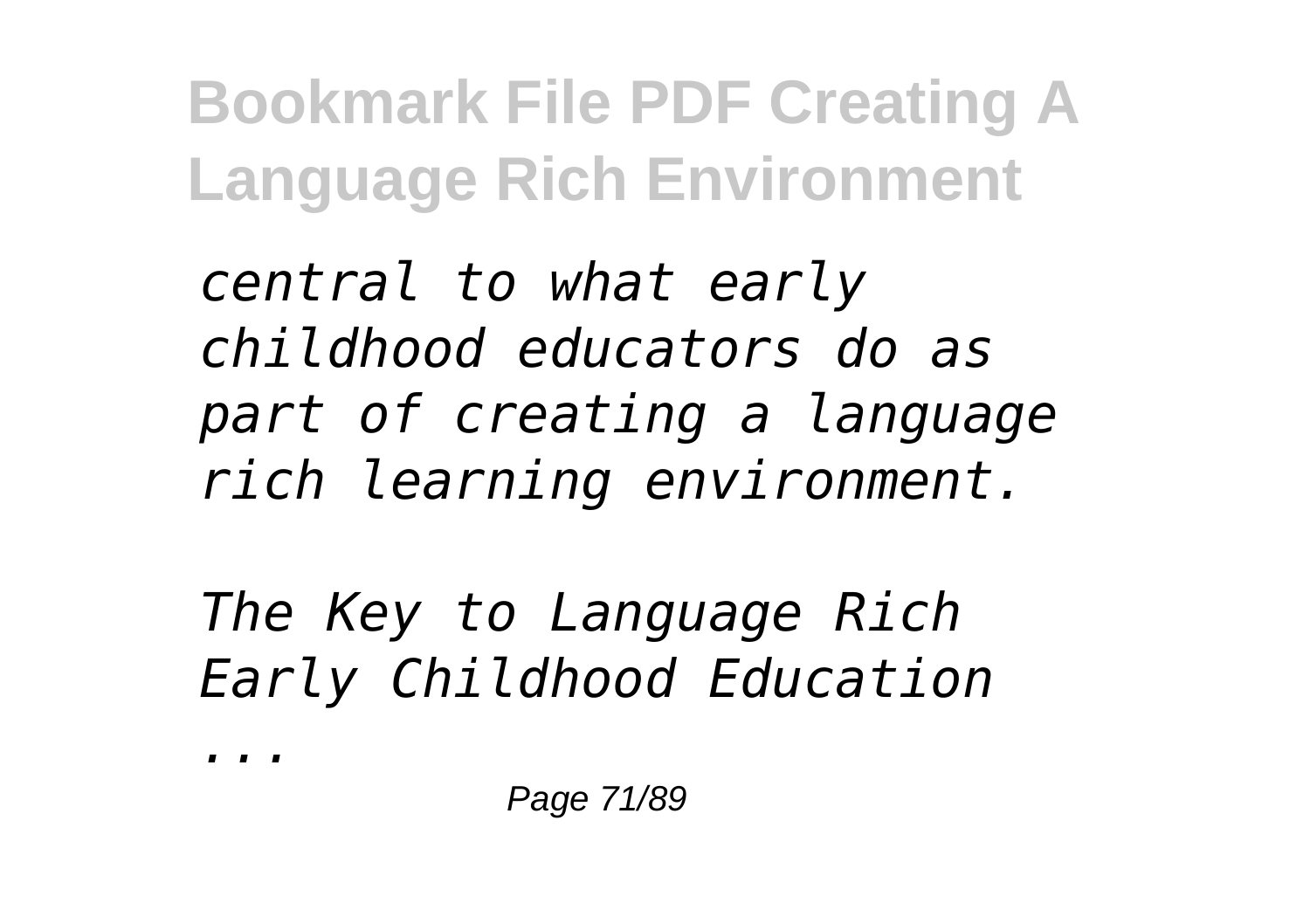*Building a Loving, Learning and Language Rich Environment Through Play and Positive Daily Interaction. 2. 2. instance,(if(your(chil d(is(aged(2(years(and(6(mont hs(and(is(able(to(follow(a(s hort(instruction( containing* Page 72/89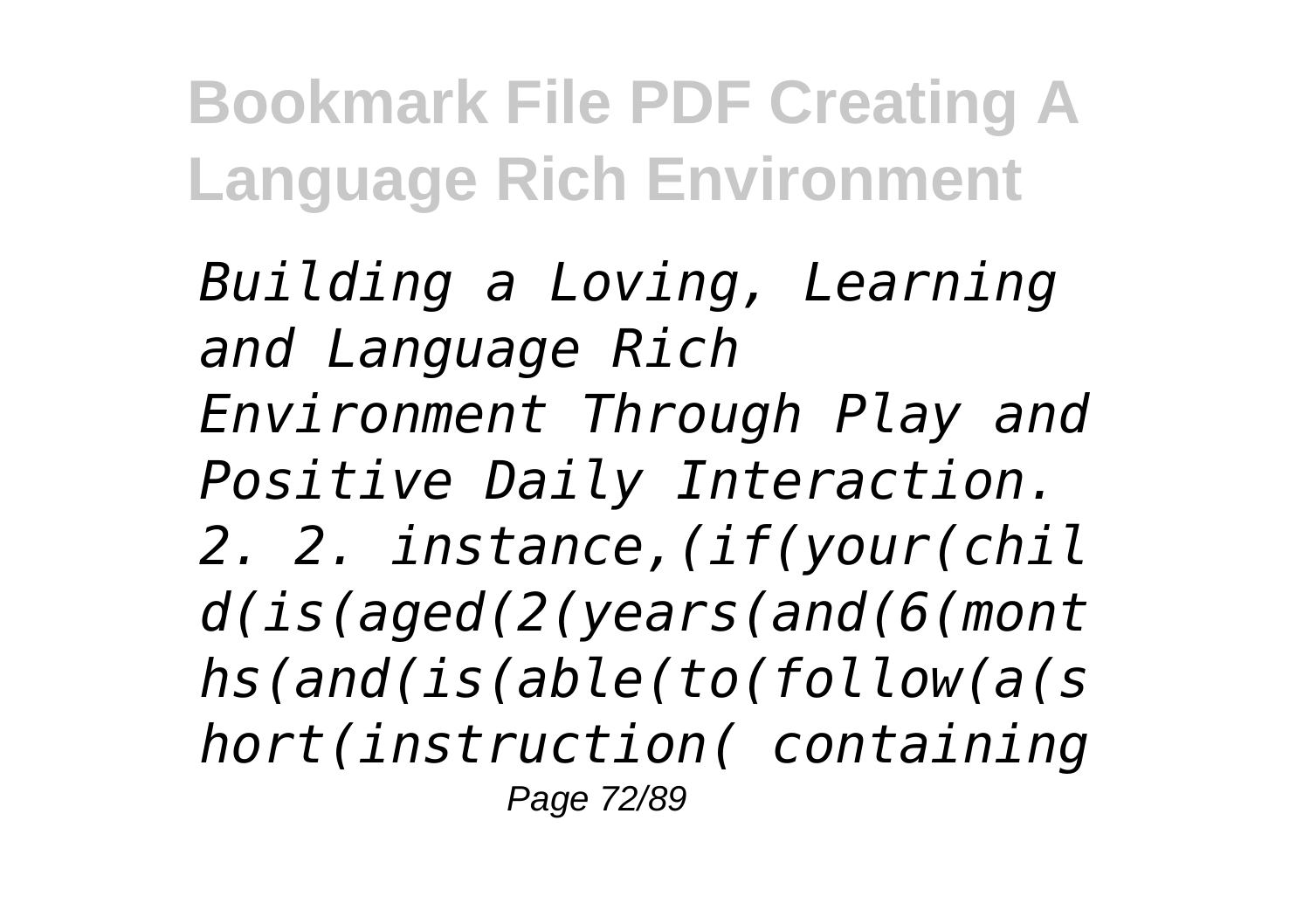*(2(key(words,(be(mindful(of( this(when(you(talk(to(her.(I f(you(use(long(sentences(she ( will(notunderstand(you.(If (your(child(does(have(diffic ulty(understanding,(justuse( key(words,( more(intonation, (and(gesture,(or(point(as(yo* Page 73/89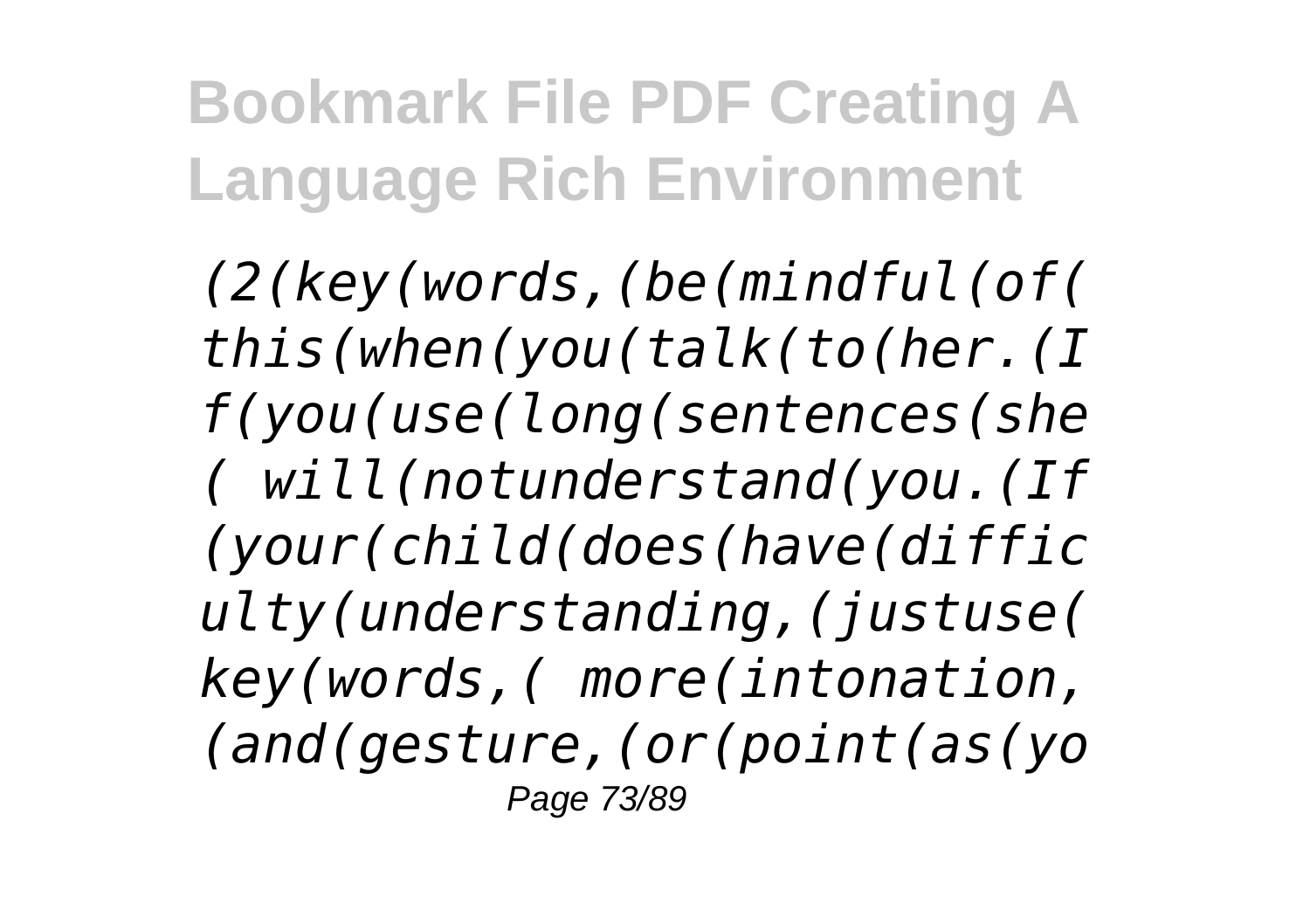*u(say(the(words.((.*

*Building a language rich environment Importance of a Languagerich Environment A nursery school can be one of the environments that can have a* Page 74/89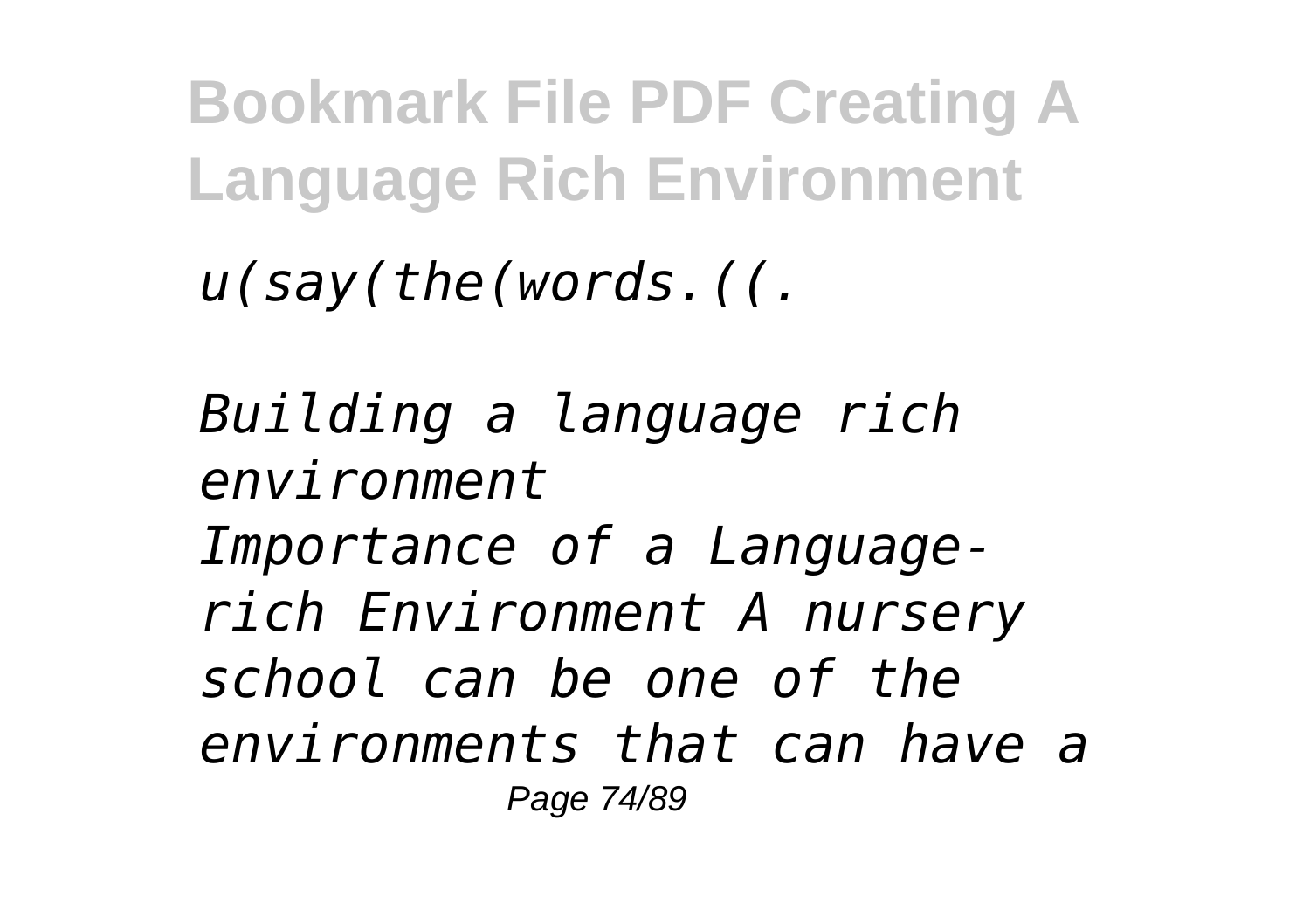*large impact on the child's ability to develop their language skills. This is especially true in Bangkok, where learning multiple languages may be expected of the child.*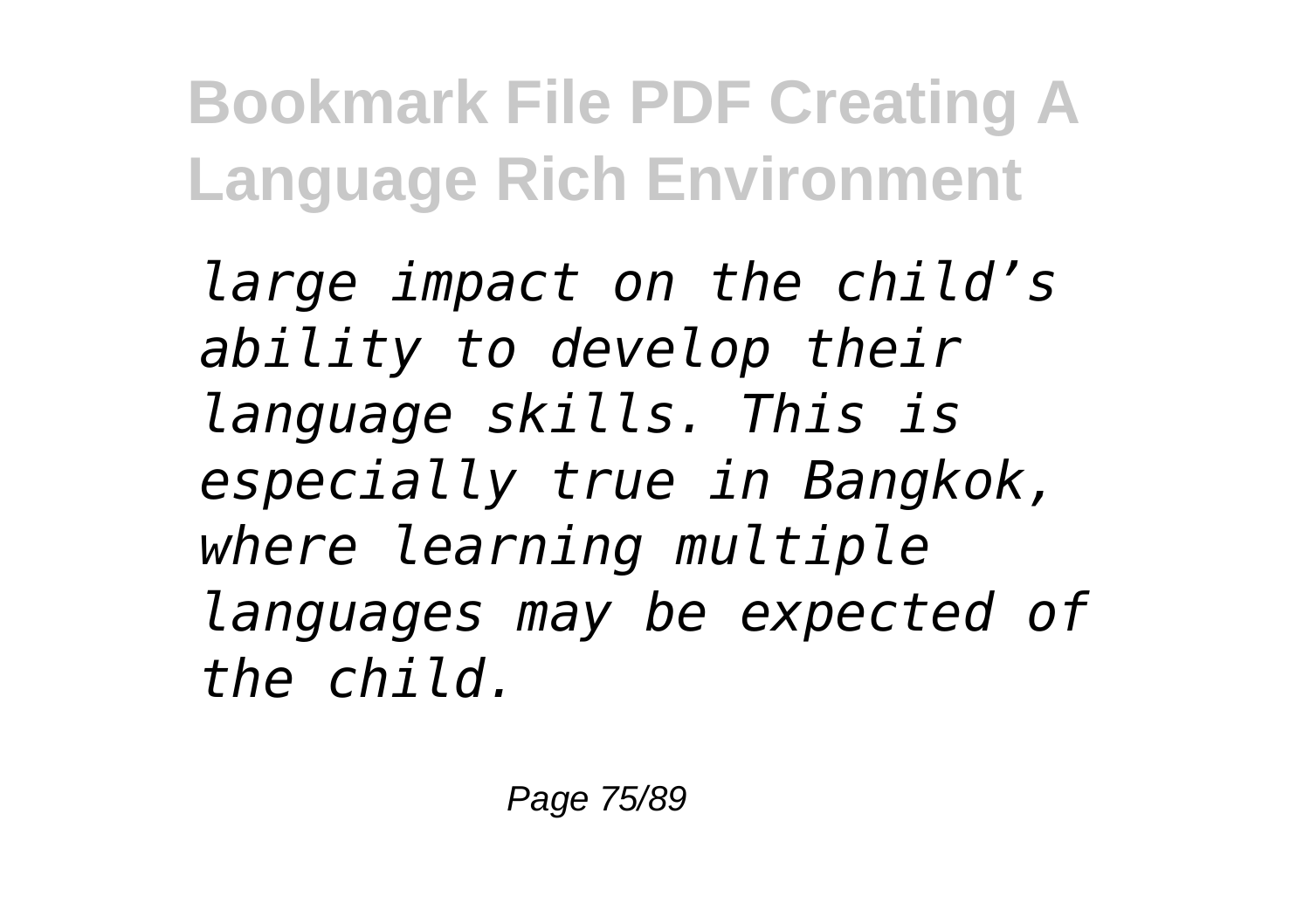*Importance of a Languagerich Environment Noise is a very important factor in creating a communication friendly environment. Children need to acquire sound attention and listening skills in* Page 76/89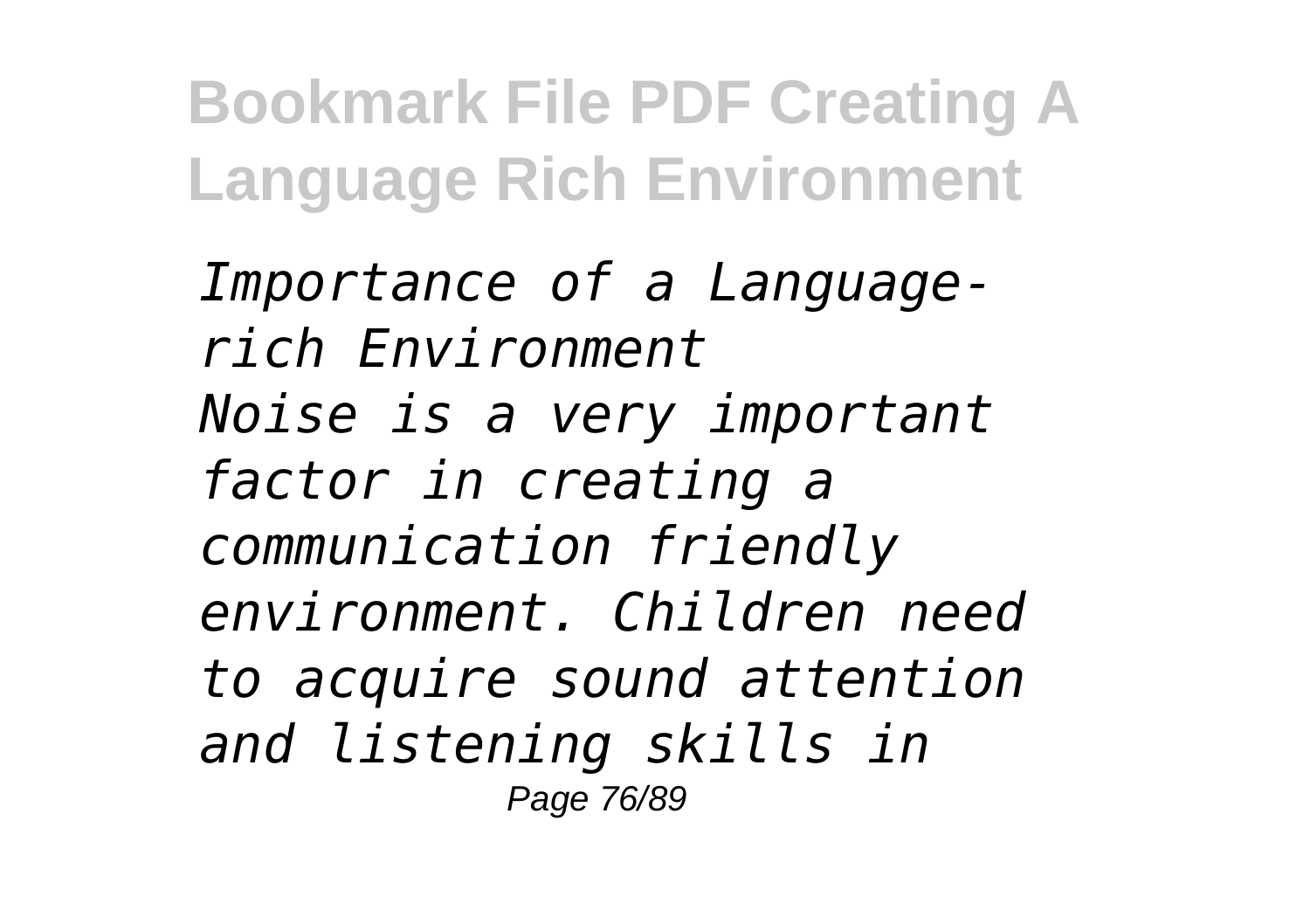*order to communicate effectively. Environments where sound travels or creates an echo can be disrupting to a child's communication.*

*10 ways to create a* Page 77/89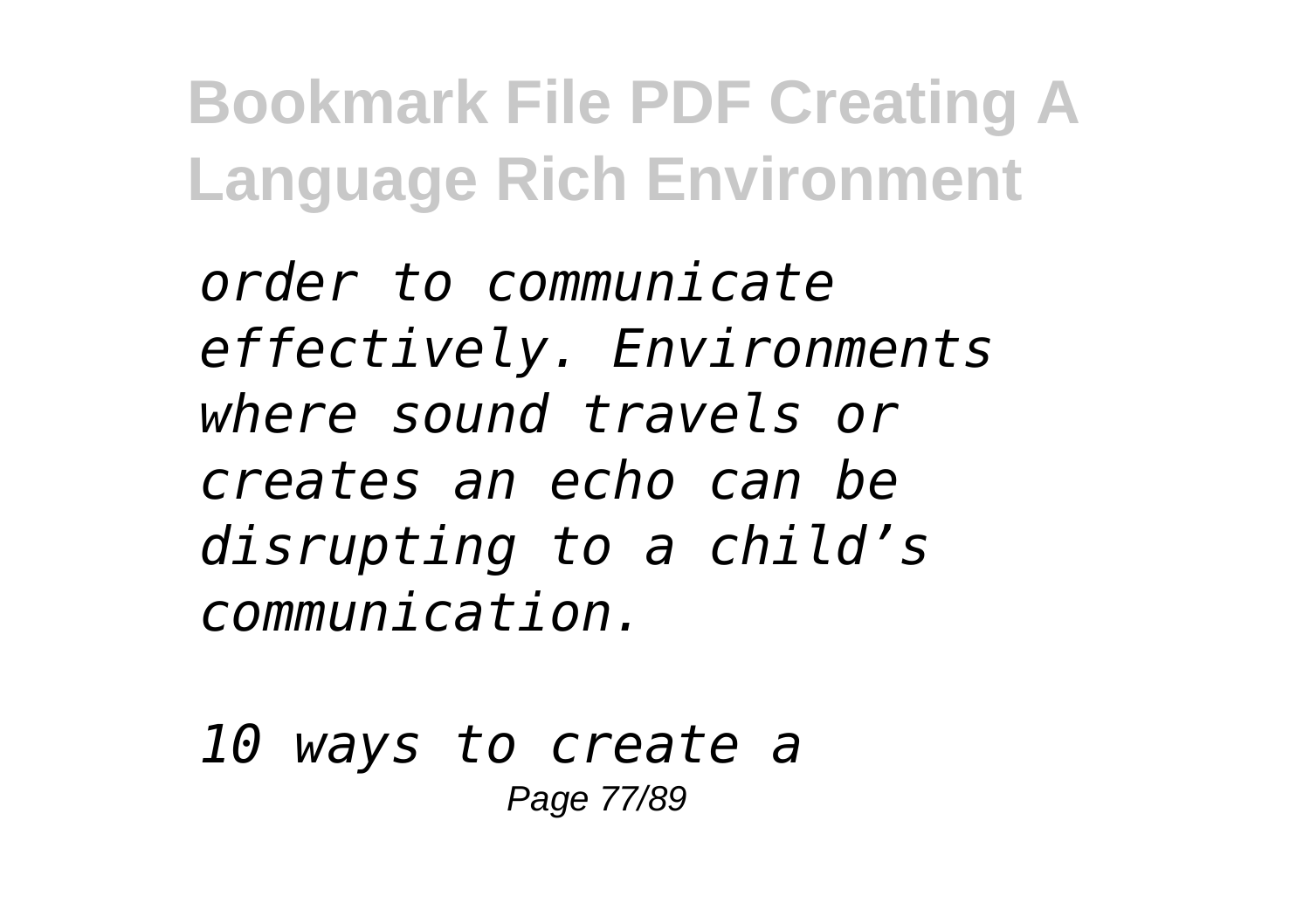*Communication Friendly Environment Create a Language-Rich Environment for Your Students We don't enroll babies and toddlers in formal language classes to teach them to speak. Most* Page 78/89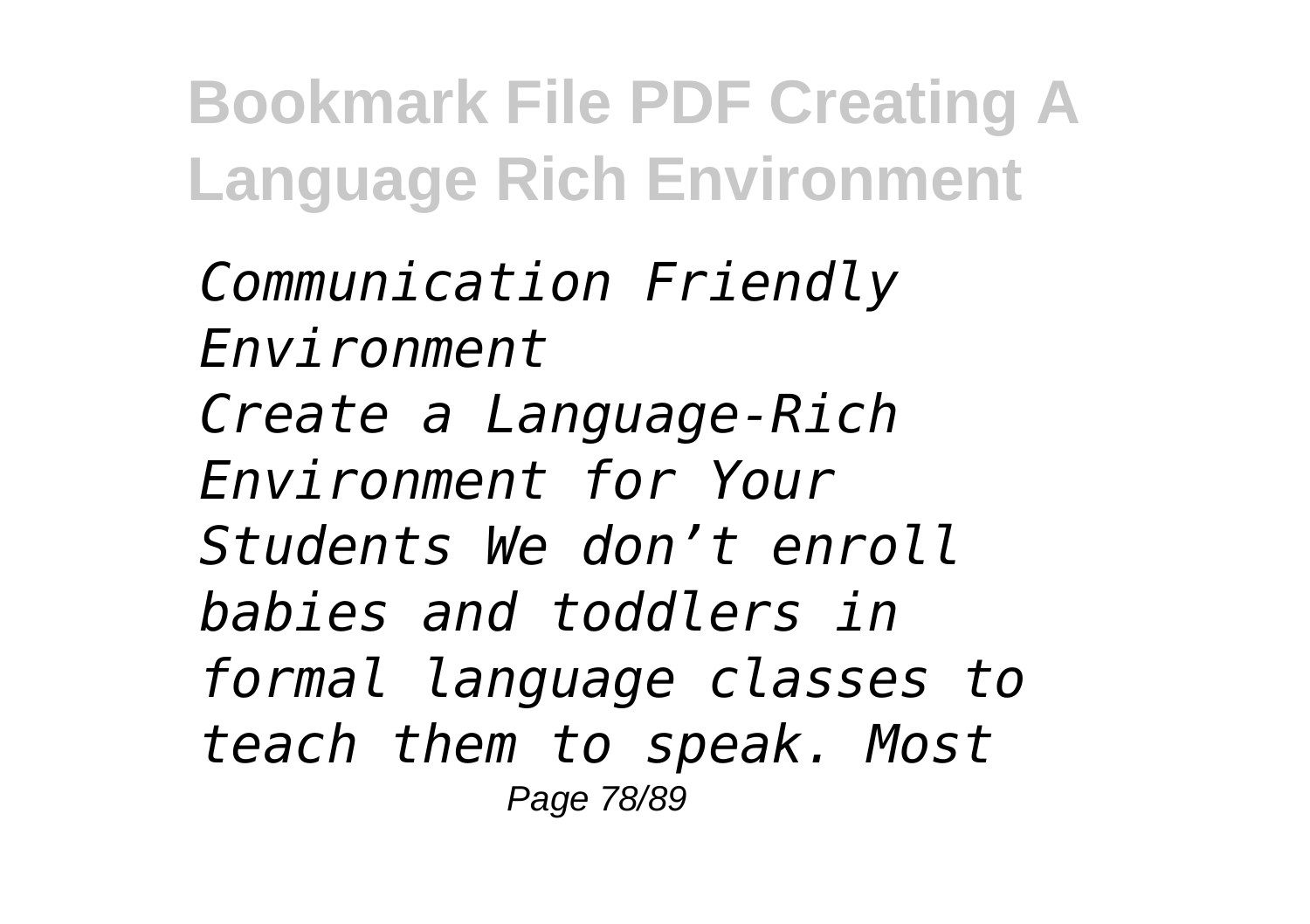*children learn language by osmosis, absorbing words and their meaning from loving familial interaction. Words, and word manipulation and usage, are the core of writing.*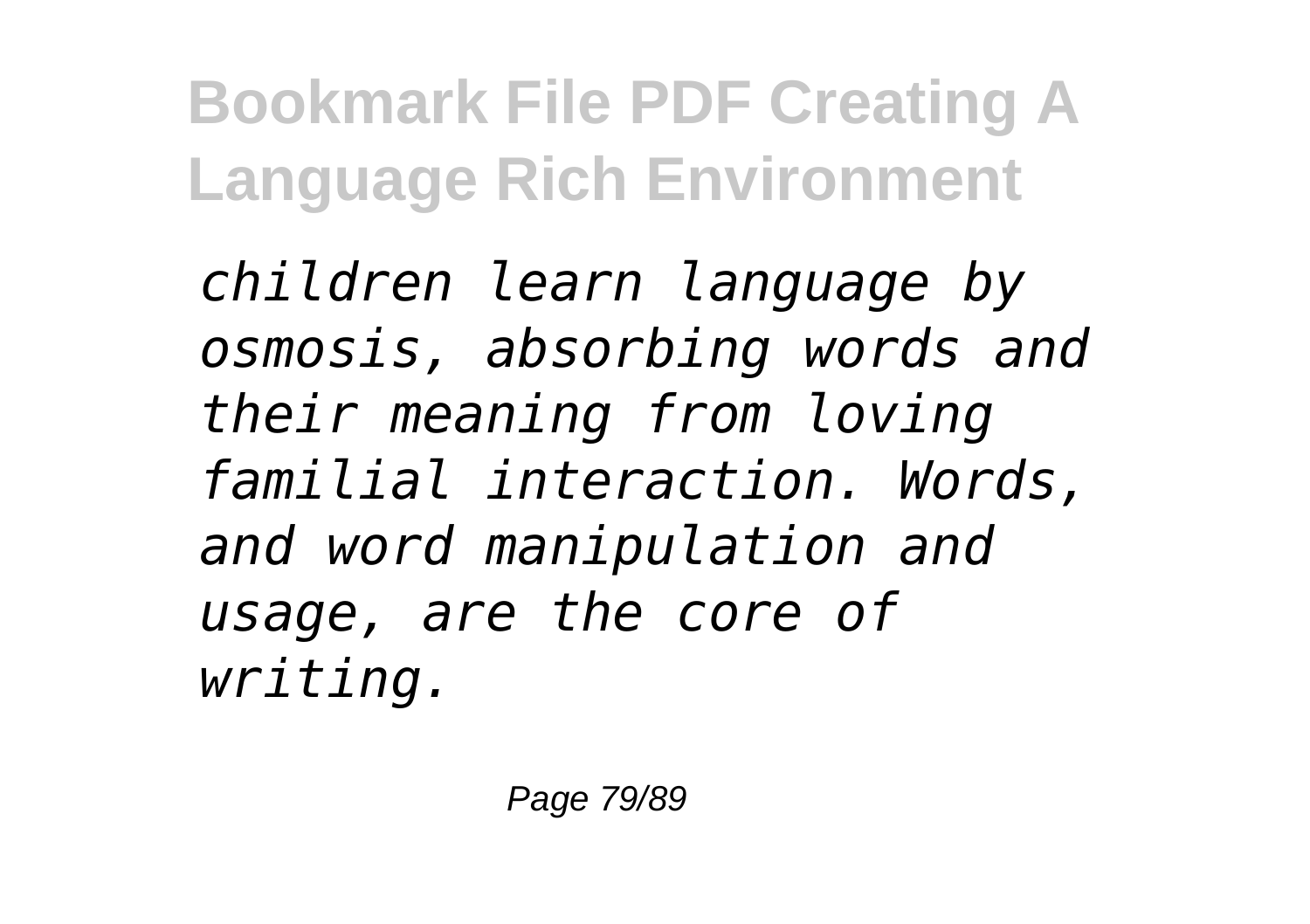*Create a Language-Rich Environment for Your Students - The ... There are plenty of ways that parents can create a language-rich home for their children. Fill your home with books. It's a given* Page 80/89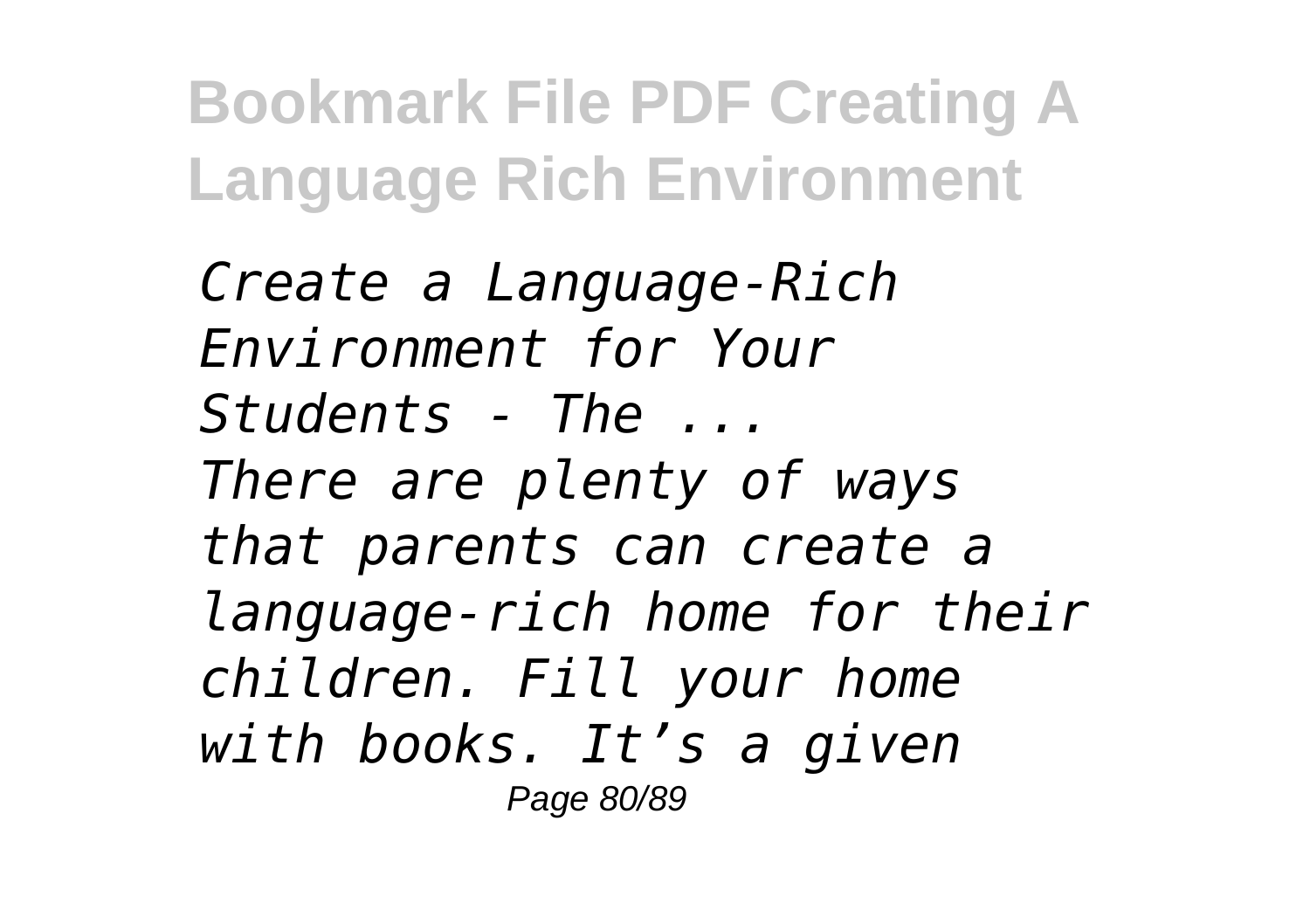*that a language-rich environment requires the presence of lots of books. Give your child his or her own bookcase, positioned low to the floor so that your child can easily access the books.*

Page 81/89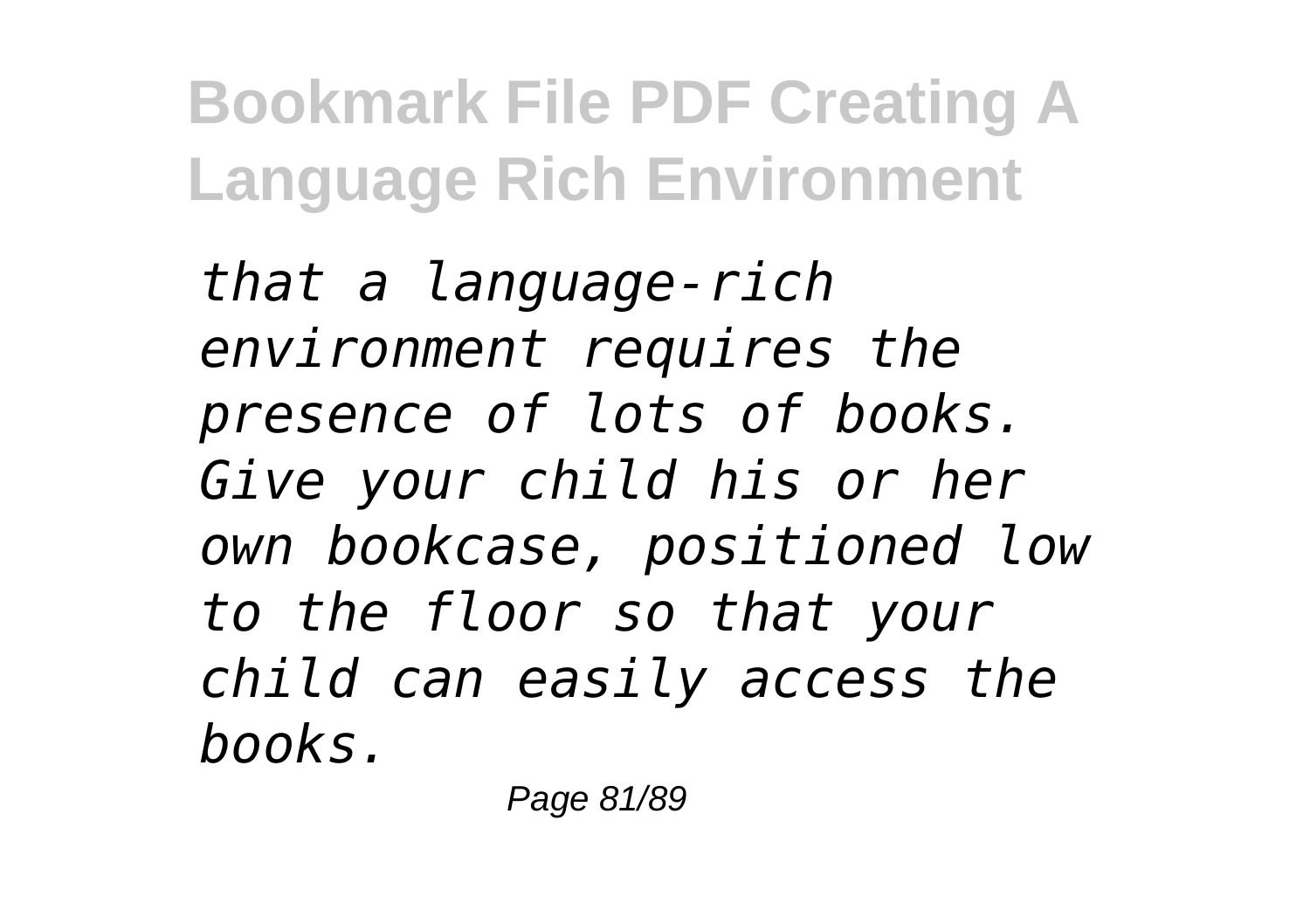*Creating a Language-Rich Environment for Toddlers – The ...*

*A language rich environment involves genuine explanations where each partner has an equal number* Page 82/89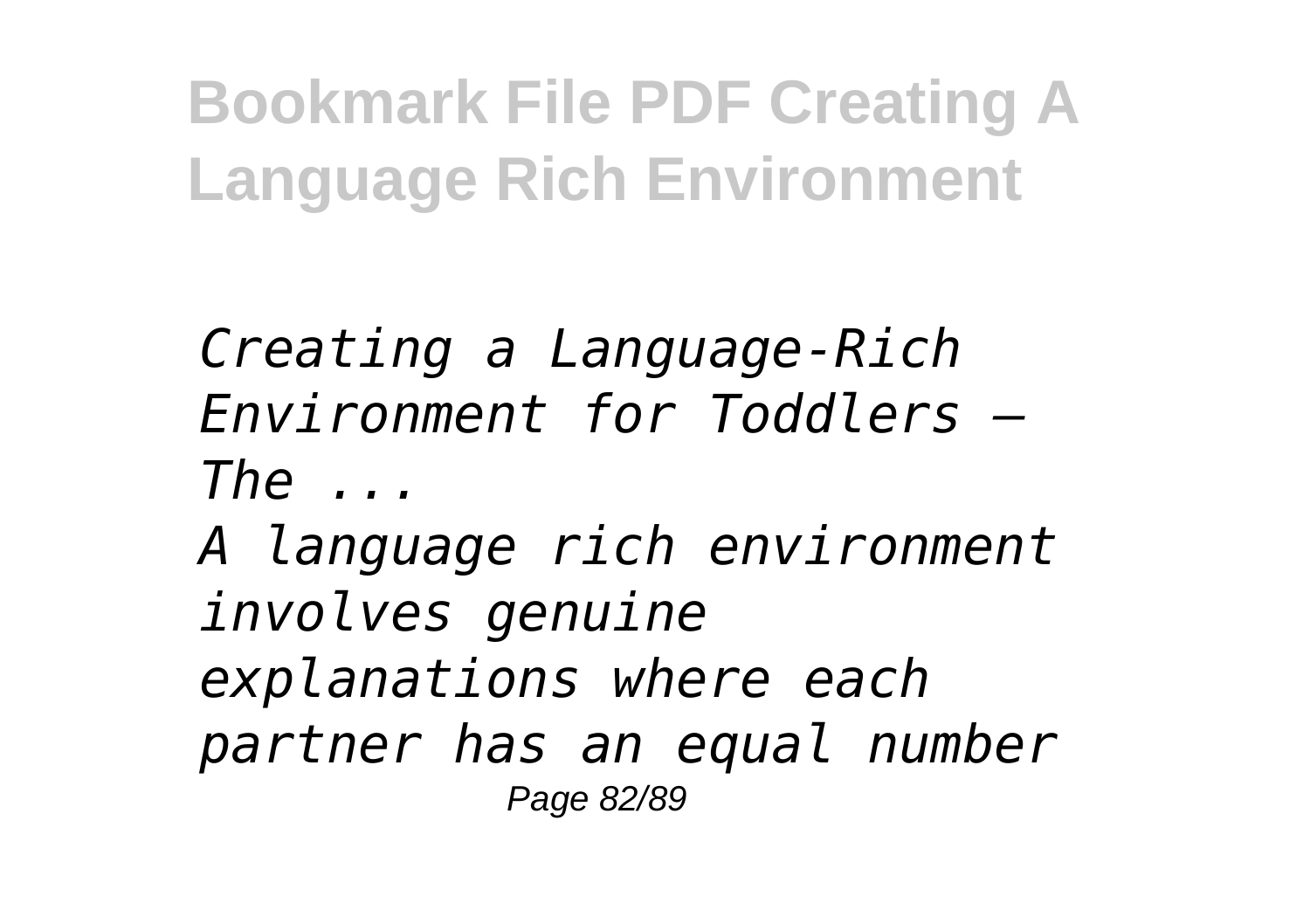*of turns. It's not flashcards or a gazillion testy questions aimed at assessing what a child knows. Often by tuning into your child's interest of the moment you can strike up a valuable conversation.* Page 83/89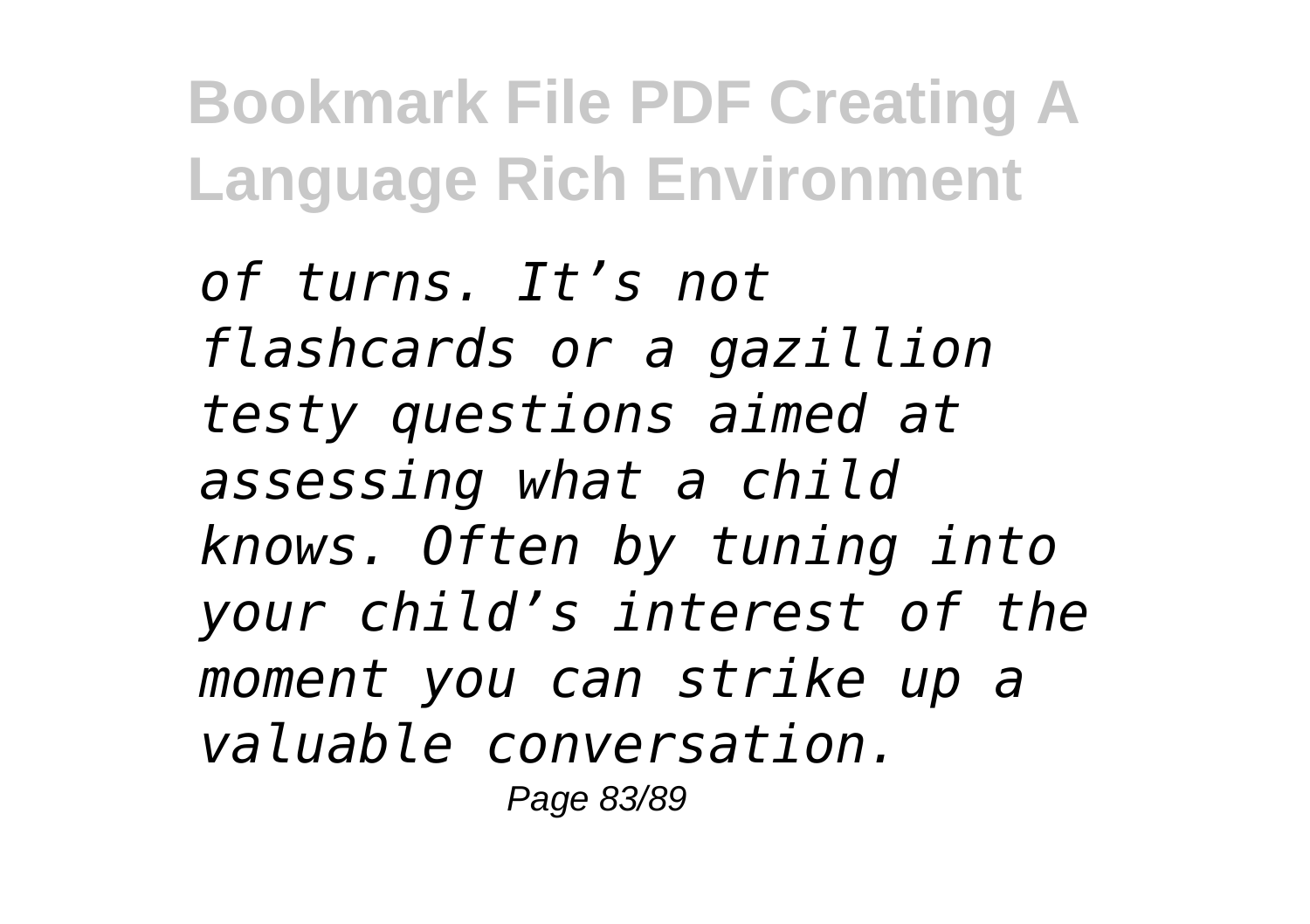*A Language Rich Environment - I Can Teach My Child! Vocabulary Creates a Language Rich Environment Children develop language by taking in new vocabulary all the time. They learn words* Page 84/89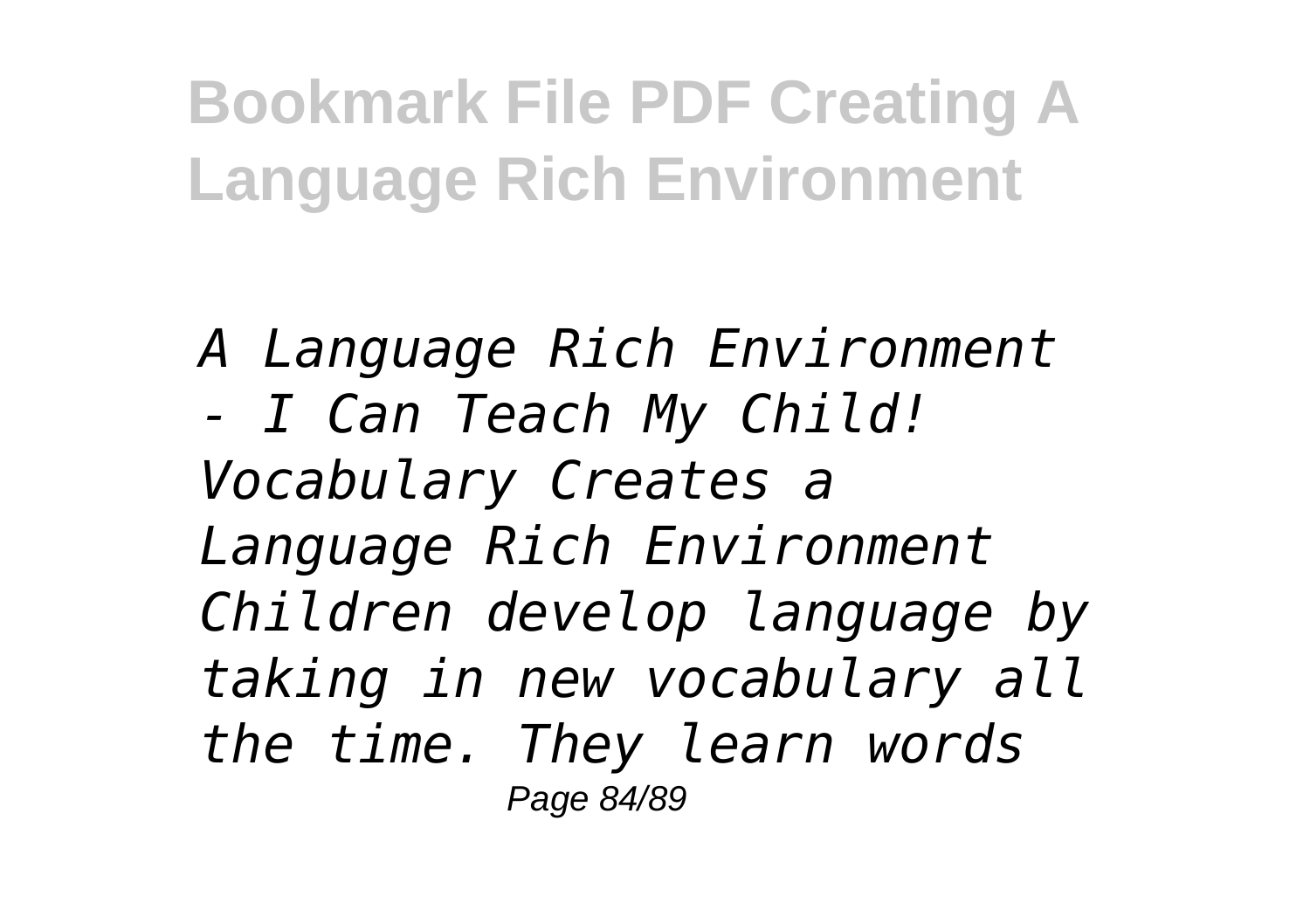*by listening to the people around them and watching for context cues.*

*The Five Features of a Language-Rich Classroom How Do I Create a Balanced Chinese & English Language* Page 85/89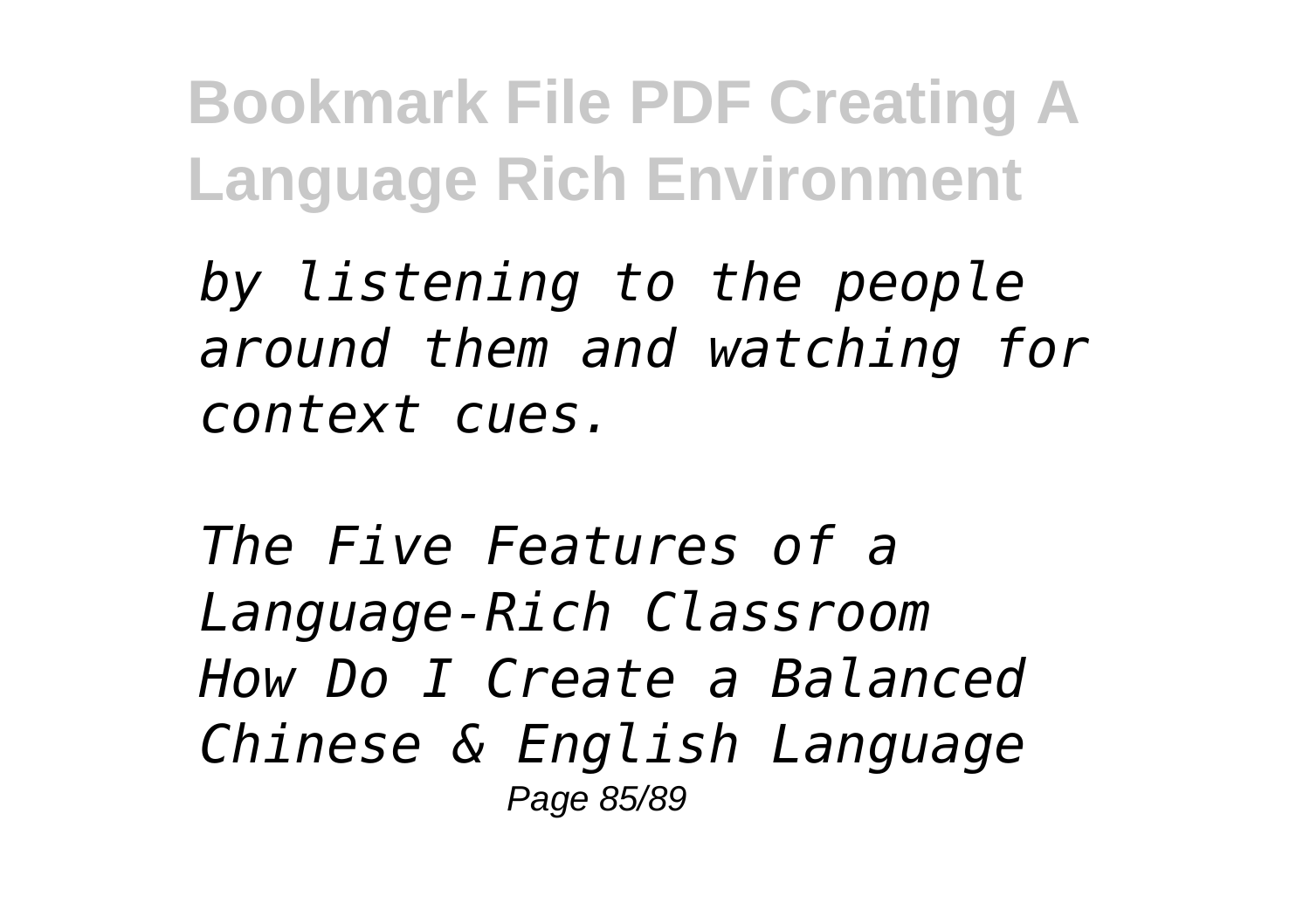*Rich Environment at Home? Show my love and interest in knowing both Chinese & English when they are young. It's a bit confusing for my kids to... Have a Chinese bookshelf & English bookshelf. We all know to* Page 86/89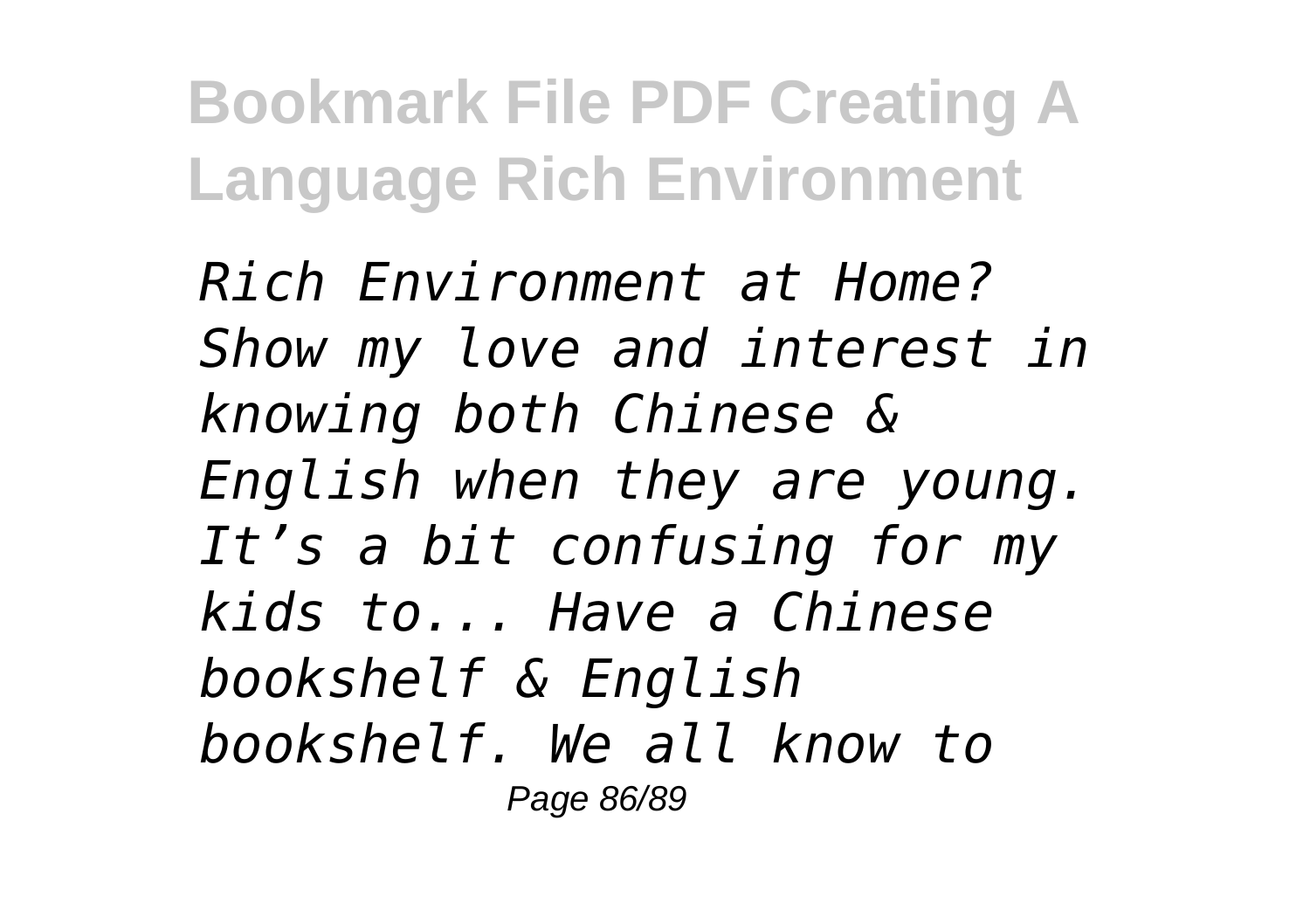*have a home library, even a small one ...*

*How to Create a Language-Rich Environment to Learn Chinese ... Creating Language-Rich Preschool Classroom* Page 87/89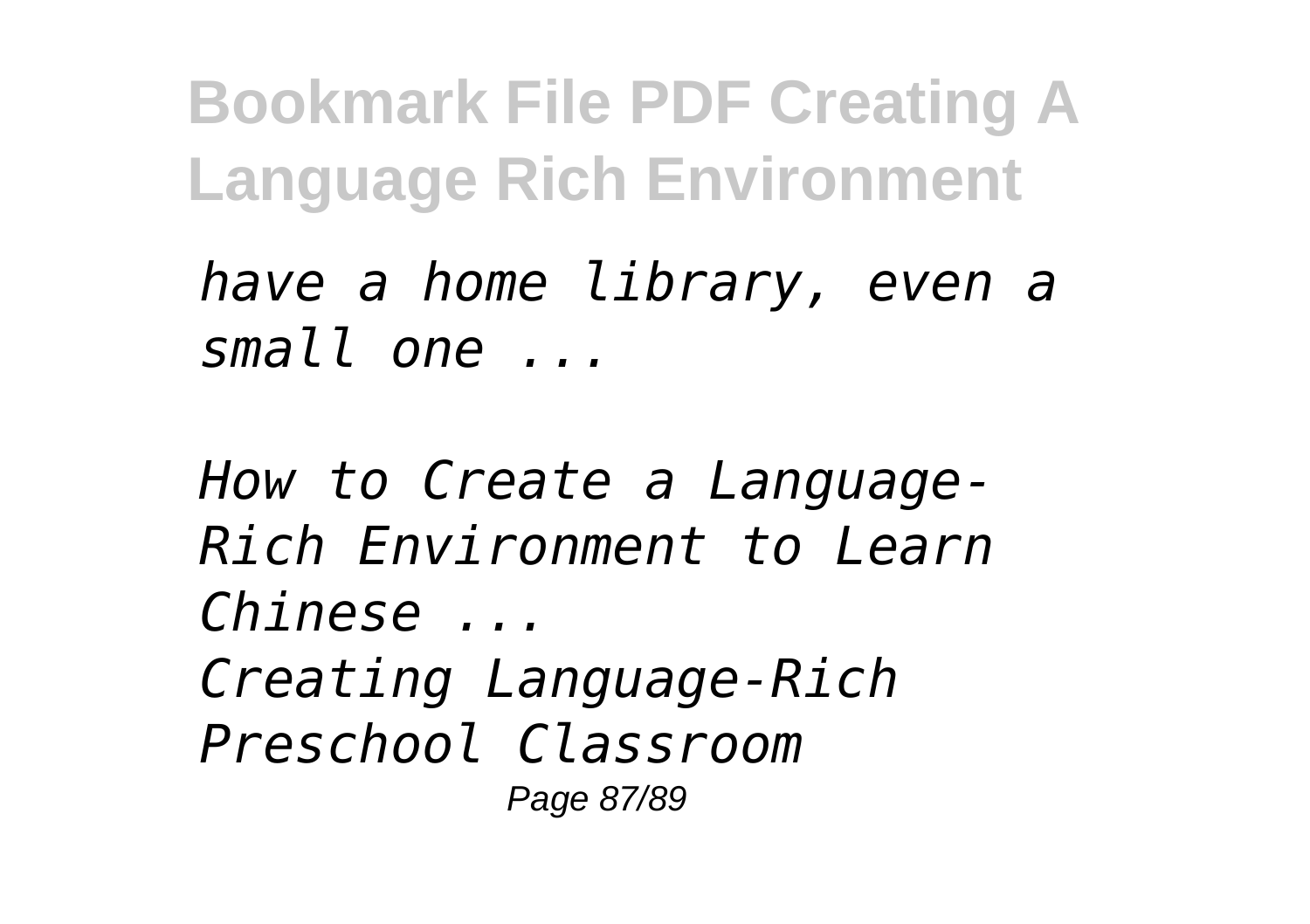*Environments Show all authors. Laura M. Justice. Laura M. Justice. See all articles by this author. ... The print environment in kindergartens: A study of conventional and holistic teachers and their* Page 88/89